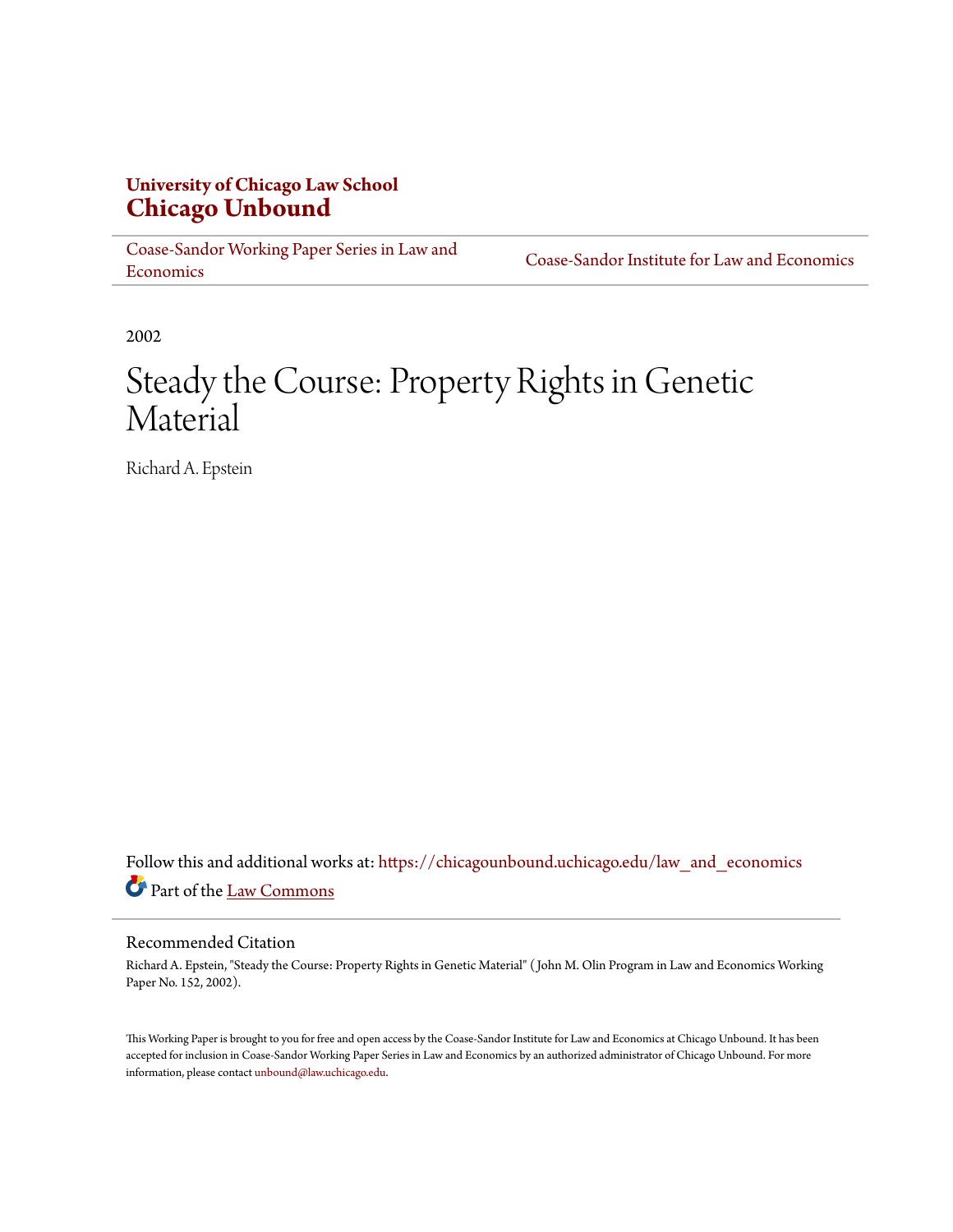# CHICAGO

#### **JOHN M. OLIN LAW & ECONOMICS WORKING PAPER NO. 152 (2D SERIES)**



### Steady the Course: Property Rights in Genetic Material

*Richard A. Epstein*

#### **THE LAW SCHOOL THE UNIVERSITY OF CHICAGO**

Revised March 2003

This paper can be downloaded without charge at: The Chicago Working Paper Series Index: [http://www.law.uchicago.edu/Lawecon/index.html](http://www.law.uchicago.edu/Publications/Working/index.html)

The Social Science Research Network Electronic Paper Collection: [http://ssrn.com/abstract\\_id=3](http://papers.ssrn.com/sol3/search.taf)17101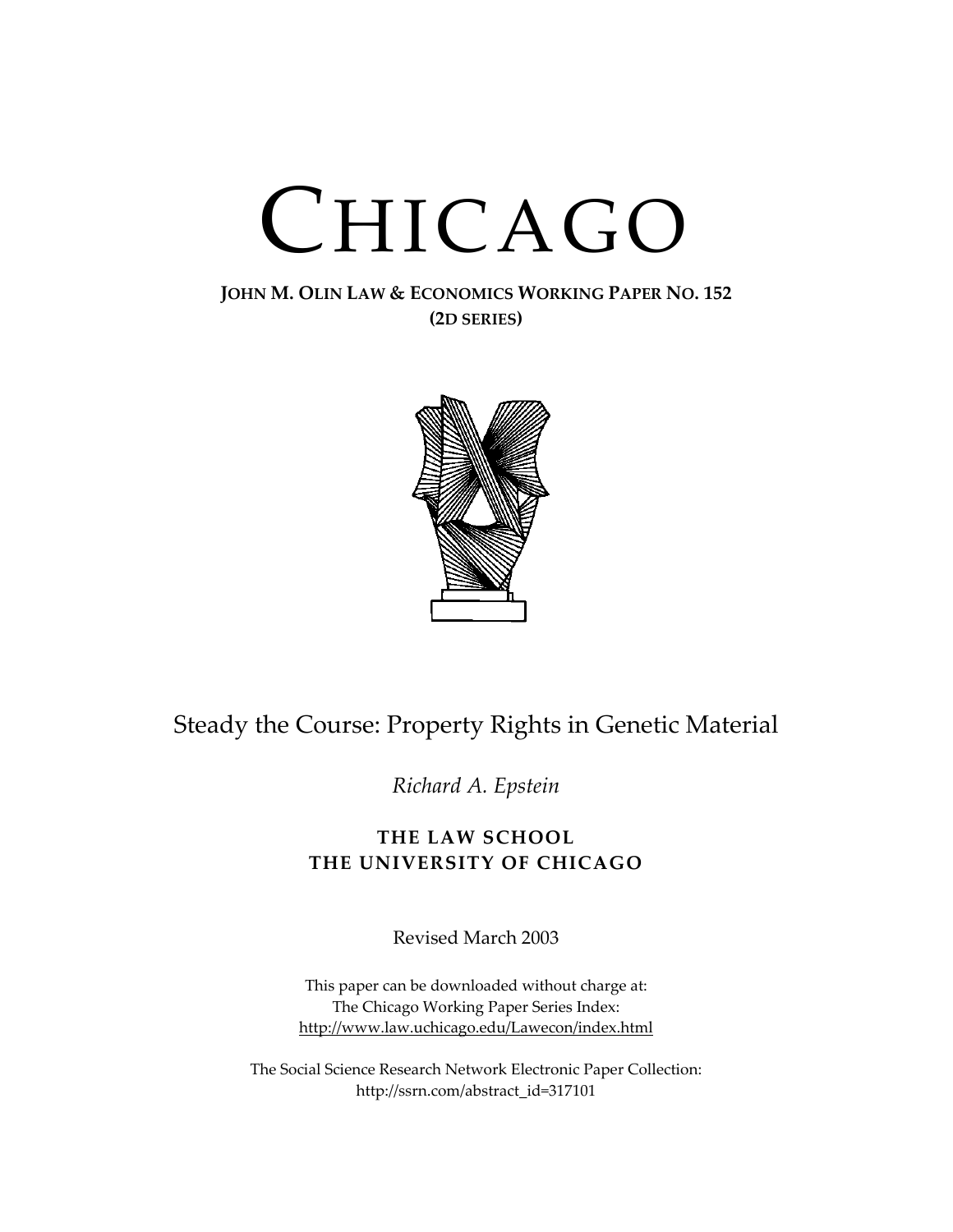#### Steady the Course: Property Rights in Genetic Material

Richard A. Epstei[n\\*](#page-2-0)

All-Or-Nothing-On-Property Rights Few issues today seem to generate more passion than the question of property rights in the human genome. The entire topic has become enmeshed in a multi-front war which takes place in successively narrower theaters.<sup>[1](#page-2-1)</sup> The battle begins with broad questions about attitudes that one has to property rights, writ large, whether it be in human beings, body parts, tissues, cells, or molecules. Do we think that these elements, or some large portion of them, are, as if by nature, inappropriate candidates for reduction to private ownership?<sup>[2](#page-2-2)</sup> For those, and there are many, $3$  who think that it is immoral or worse to reduce living substances to private ownership, the debate is over. But for those who find these moral objections either insufficient or misplaced, negotiating this initial hurdle requires that others be surmounted as well. Within the traditional economic framework, is the case made out for creating private forms of property when "the commons" is useful for delivering at least some kinds of goods and services? That question in turn quickly leads to a discussion that is more focused on matters associated with intellectual property law more generally and

<span id="page-2-0"></span> $\overline{a}$ \* James Parker Hall Distinguished Service Professor of Law, The University of Chicago; Peter and Kirsten Bedford Senior Fellow, The Hoover Institution. My thanks to Rebecca Eisenberg, Scott Kieff and Randal Picker for a host of useful references and advice. Jenny Silverman supplied valuable research assistance The original version of this paper was first prepared for a Conference on the Intellectual Property Implications of the Humane Genome Project" held at Washington University on April 12 and April 13, 2002.

<span id="page-2-1"></span><sup>1</sup>For a comprehensive account of all the arguments, pro and con, see Donna M. Gitter, International Conflicts Over Patenting Human DNA Sequences in the United States and the European Union: An Argument for compulsory Licensing and A Fair-Use Exemption, 76 N.Y. U. L. Rev. 1623 (2001), which collects virtually all the references to this debate. For yet another variation on this progression, see Molly A. Holman & Stephen R. Munzer, Intellectual Property Rights In Genes and Gene Fragments: A Registration Solution for Expressed Gene Tags, 85 Iowa L. Rev. 735 (2000).

<span id="page-2-2"></span><sup>2</sup>For this argument in another context, see Lawrence Lessig, The Future of Ideas: The Fate of the Commons in a connected World (2001).

<span id="page-2-3"></span><sup>3</sup>See, e.g., Jeremy Rifkin, The Biotech Century (1998); Jeremy Rifkin, Genes Ought to Belong to Us All--Not Just to 'Bio- Prospectors,' Houston Chron., July 2, 2001, at 5C.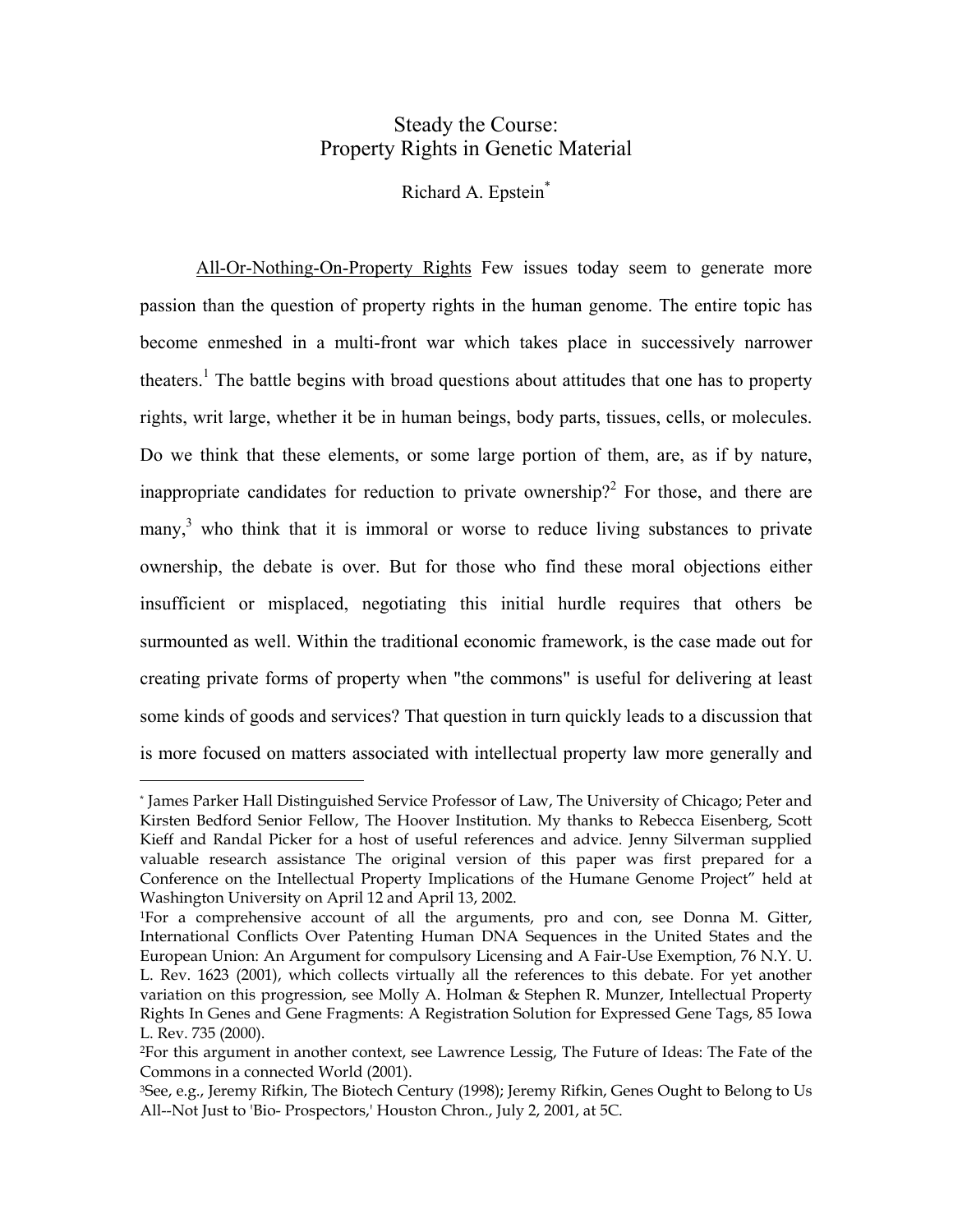patent law in particular. The first inquiry asks, why it is appropriate for the law to adopt a system of patent protection instead of some other form of IP protection, such as copyright or trade secrets, or more generally why the use of private property systems at all, as opposed to state systems of bounties for the production and dissemination of this information. But once it is assumed that patent protection counts as the dominant alternative, we have to ask how the protection of the genome in its many phases comports with the broader objectives of the patent law on the one hand and the particular doctrinal requirements of current patent law on the other.

Let me state my conclusions quickly at the outset. I find little that is persuasive in the categorical objections to creating property rights in human or other living substances. But once that question is left behind, we do have to face hard questions about the structure of property relations. On that question I favor all-or-nothing solutions. There are some human and genetic substances that should be left in the public domain; and there are many that should be governed by the ordinary regime of patent protection, with some marginal adjustments for the distinctive problems of dealing with genetic substances and the biochemical agents used to treat them. I am suspicious of programs that seek to tweak the system with a variety of complex arrangements that rely on subsidies, tax breaks, rewards and honors, and, most notably, compulsory licensing, to outperform this simpler set of rules. $4$  This position in fact leaves a number of important degrees of freedom. All-or-nothing solutions can be altered by varying the length of the patent term or the scope of the patent. They can hold that a patent applies with respect to some uses, e.g. commercialization, but not with respect to others, e.g. basic research conducted on a not for profit basis. The argument here is not meant to bias the shift between private and public domain property and strongly endorses the traditional practice of treating the inventions contained in expired patents to fall into the public domain.

<span id="page-3-0"></span><sup>4</sup> F. Scott Kieff, Property Rights and Property Rules for Commercializing Inventions, 85 Minn. L. Rev. 697 (2001), for a detailed criticism of the shortfall of these alternative allocation rules.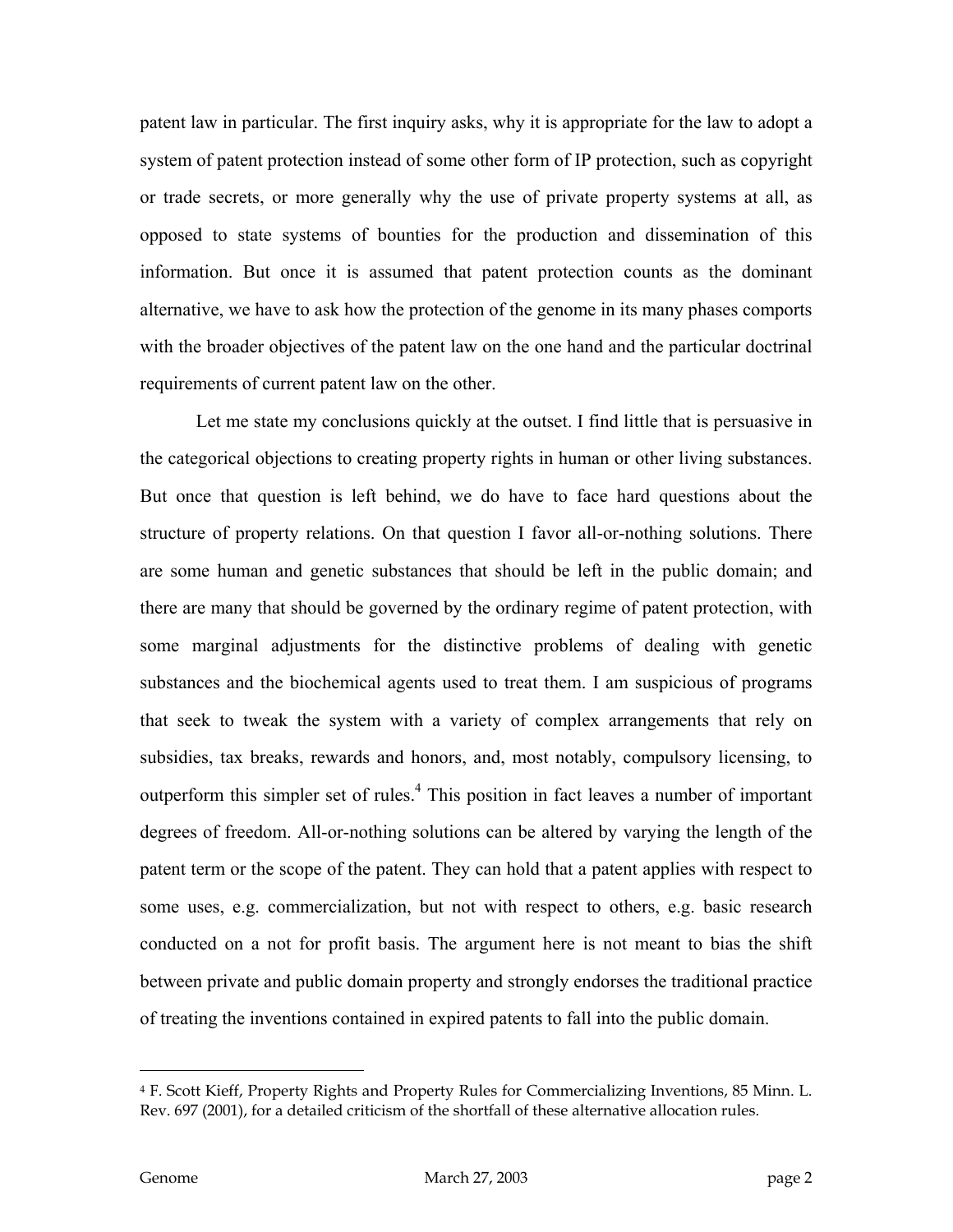So much for what the all-or-nothing approach does. But what it does not welcome are those clever schemes designed to split the difference, by weakening the normal rights of exclusion attendant on property rights, and subjecting them to either schemes of government condemnation on the one hand or compulsory licensing schemes on the other. It is tempting to think that the problems of monopoly inherent in any scheme of patent protection could be addressed by some system of forced exchanges, such as those which are involved under the law of eminent domain. But they will not work in this area. There is no coherent scheme to decide which patents should be condemned, or how the government should deal with them once condemnation has taken place. Nor do we have the enormous institutional capabilities to make all patent holders into public utilities who are obliged to do business with all comers under prices that are established and administered by the state. The current system is imperfect on any number of points. It is easy to find examples where current institutions lead to unhappy results. It is surely possible to envision intelligent forms of tinkering about the edges of established doctrine. There is a real question, for example, about the optimal scope of a patent. But the current legal structure, whatever its shortcomings, has fueled the enormous surge in biotechnology in the past generation. It is, in a word, best to leave well enough alone. The all-or-nothing solutions: either its private property or in the public domain, dominate any and all efforts to carve out some elegant but inoperable middle position.

The creation of a property rights system in genetic substances is part and parcel of this general debate. In order to place some order on the discussion, I shall proceed as follows. Section 1 addresses the moral arguments against property rights in human materials. Section 2 addresses the choices between common and private property. Section 3 addresses the various schemes for forced reassignment of property rights, first by condemnation and then by compulsory licensing. Section 4 then addresses the issue in connection with genetic material. It concludes first that all expressed sequence tags ESTs should be left in the public domain, and second that the usual rules of patent protection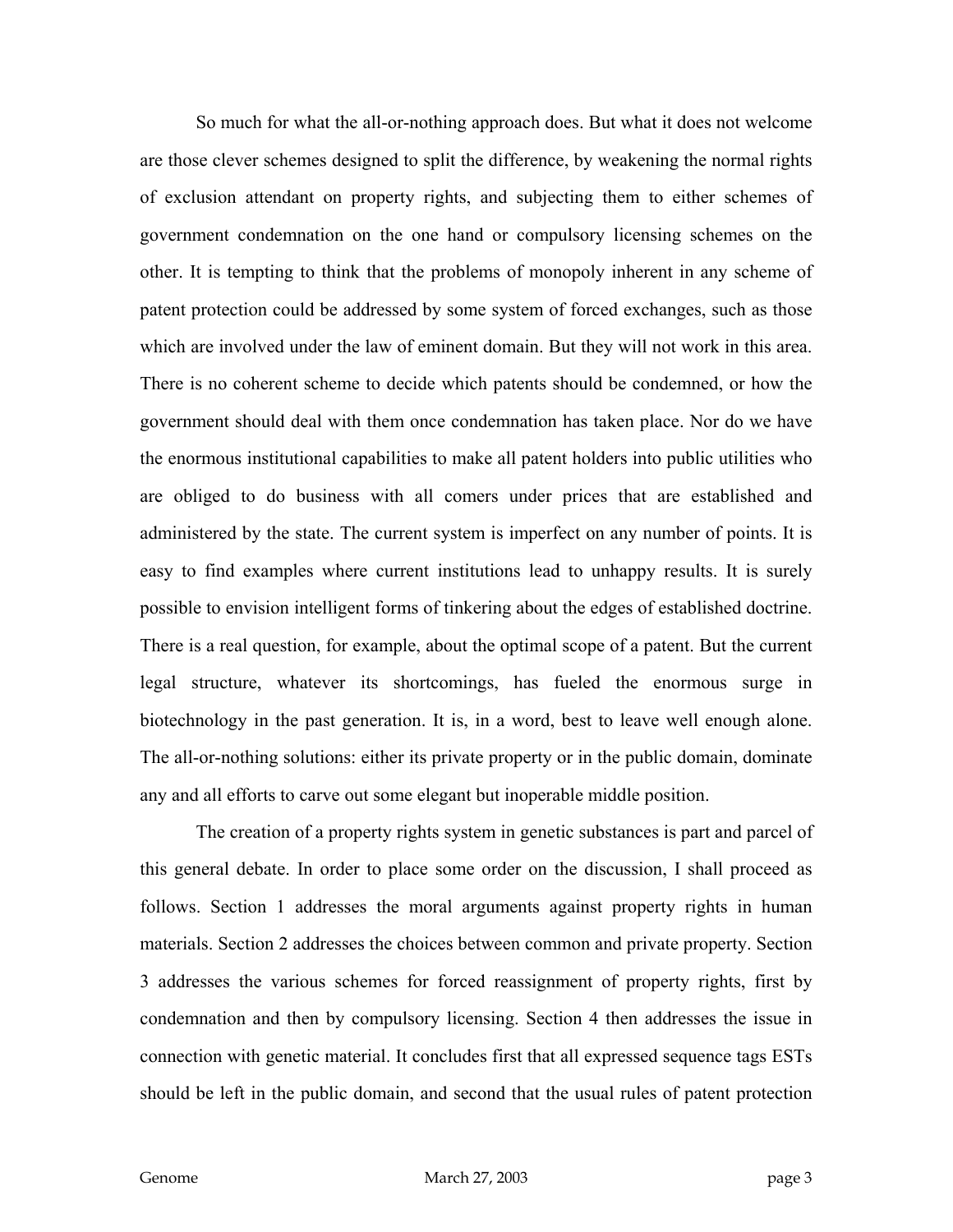<span id="page-5-1"></span>work about as well as can be expected for most genomic products. We should not let the best become the enemy of the good.

Moral Arguments against Property Rights in the Genome and Elsewhere. One of the systematic objections to the creation of property rights in genetic material represents the vocalization of a powerful and deep sentiment that these technical activities are inconsistent with our considered judgments of what it is to be a human being. The point has been raised in many contexts, as for example, the cloning debate.<sup>[5](#page-5-0)</sup> It surely has had an extensive influence on the way in which philosophers and bioethicists have attacked other problems in the health care system. The point usually starts with some invocation of the proposition that all things that matter in society should not be controlled by the market, which for these purposes can be defined as a system of voluntary exchange, protected and enforced by the state, off a known set of property rights in labor and external things. Those property rights are, the argument generally goes, more easily conferred to persons on things that are external to the self than they are on constituents of one's own being. Here the language of ownership (how does one own himself?) is always regarded as awkward if only because it is impossible to see how the agent (who does the owning) can be identical with the "thing" "or body" that is subject to ownership. Personhood is thus regarded in some sense as a unique category of experience, to which the usual rules on autonomy and voluntary exchange do not apply in any straightforward style.

The articulation of this general position has had payoff in the history of ethical and legal thought. Such notables of the English liberal tradition as Bracton, Locke and Blackstone believed both in the autonomy of the will and in the prohibition against suicide.<sup>[6](#page-5-1)</sup> Their views helped influence the Supreme Court to rebuff any challenge to the

<span id="page-5-0"></span><sup>&</sup>lt;sup>5</sup> For a representative sample of views, see Clones and Clones,: Facts and Fantasies About Human Cloning (ed. Martha C. Nussbaum & Cass R. Sunstein, 1998)

 $6$  See, e.g., 2 Bracton on Laws and Customs of England 423 (f. 150) (G. Woodbine ed., S. Thorne transl., 1968). '[J]ust as a man may commit felony by slaying another so may he do so by slaying himself." John Locke, Second Treatise of Government Chap. II, § 6: "But though this be a state of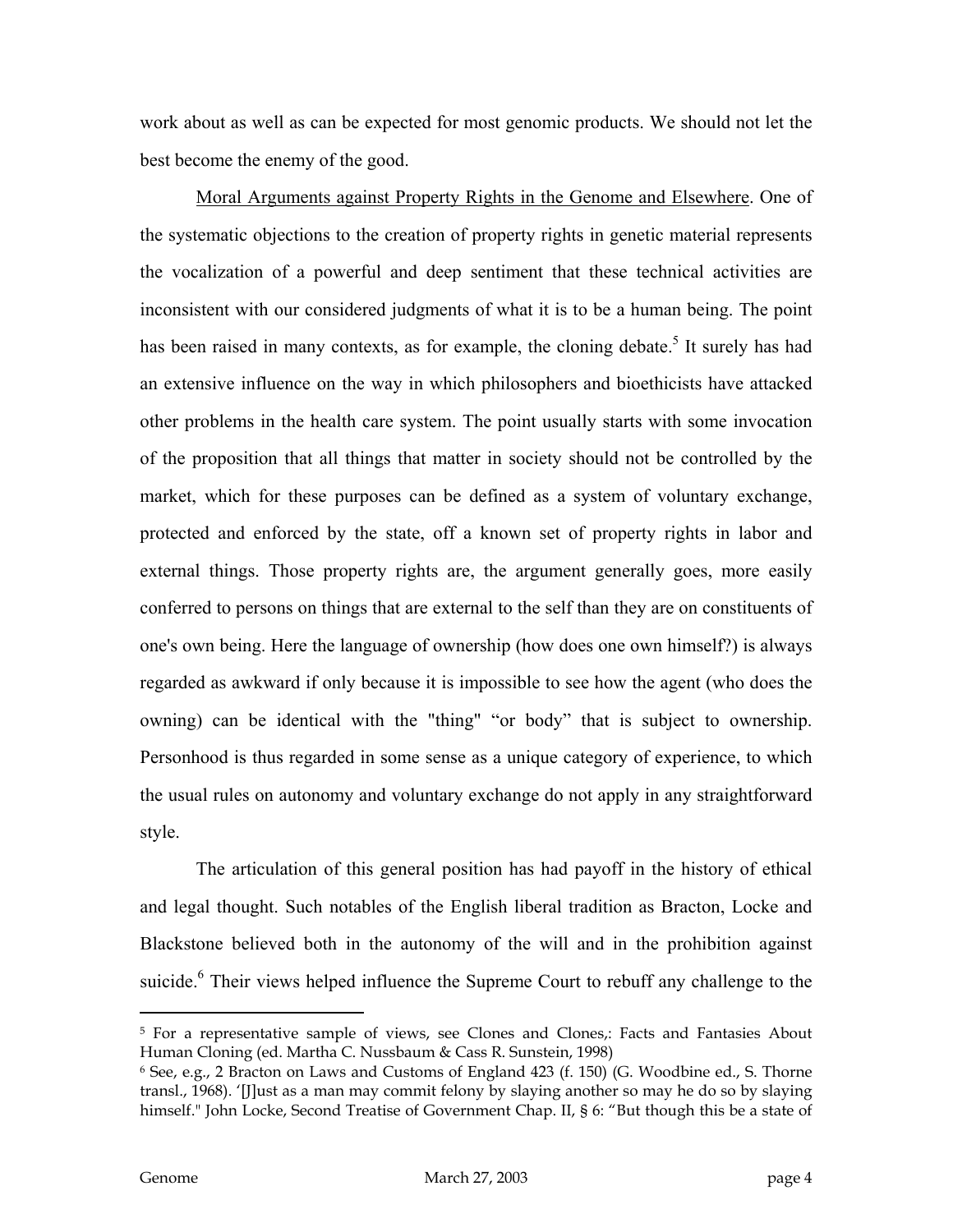prohibitions against assisted suicide.<sup>[7](#page-6-0)</sup> Thus the prohibition against suicide, for example, rested on the belief that self-preservation was the norm for all individuals, so that no person could deprive himself of the agency to reverse his course of action in the future. The objections to voluntary slavery took much the same line: the sale of self- was not the same as the sale of any external object given this unity between the subject and the object of the legal rights. The great fear here was that the sale of self into slavery would result in the permanent loss of legal capacity, so that it would become impossible for that person to be able to reverse the transaction.

None of these concerns, of course, has anything to do with the instant issues on the patenting of various manifestations of genetic material. In these contexts, the concern with autonomy is, if anything, urged in precisely the opposite direction. The now classic case on the subject is *Moore v. Regents of California*. [8](#page-6-1) At issue in *Moore* was whether the individual patient who had supplied an invaluable cell line was entitled to some ownership interest in the patent that proved to be of tremendous commercial value. The case itself revolved around two potential theories of liability. The first involved a claim for the conversion of the plaintiff's genetic material by the action of the defendant—a claim that necessarily presupposed that the defendant had a property interest in his genetic material in the first place—one that was not "abandoned" during the course of surgery. The second theory was based on an analogy to the law of informed consent in medical malpractice, and claimed that the defendants breached their fiduciary duty when they did not disclose the reasons why they continued to call the plaintiff back for more and more tests, all of which increased their available supplies of his critical cell lines, without disclosing to him their ulterior purpose.

<span id="page-6-1"></span><span id="page-6-0"></span>liberty, yet it is not a state of license: though man in that state have an uncontrollable liberty to dispose of his person or possessions, yet he has not liberty to destroy himself, or so much as any creature in his possession, but where some nobler use than its bare preservation calls for it." The last phrase seems to be an oblique protection for animals against cruelty. 4 W. Blackstone, Commentaries \* 189. "The law has . . . ranked [suicide] among the highest crimes." 7 Washington v. Glucksberg, 521 U.S. 702 (1997) and Vacco v. Quill, 521 U.S. 793 (1997). Í8249 Cal. Rptr. 494 (Cal. App. 1988), aff'd and rev'd in part in 793 P.2d 479 (Cal. 1990).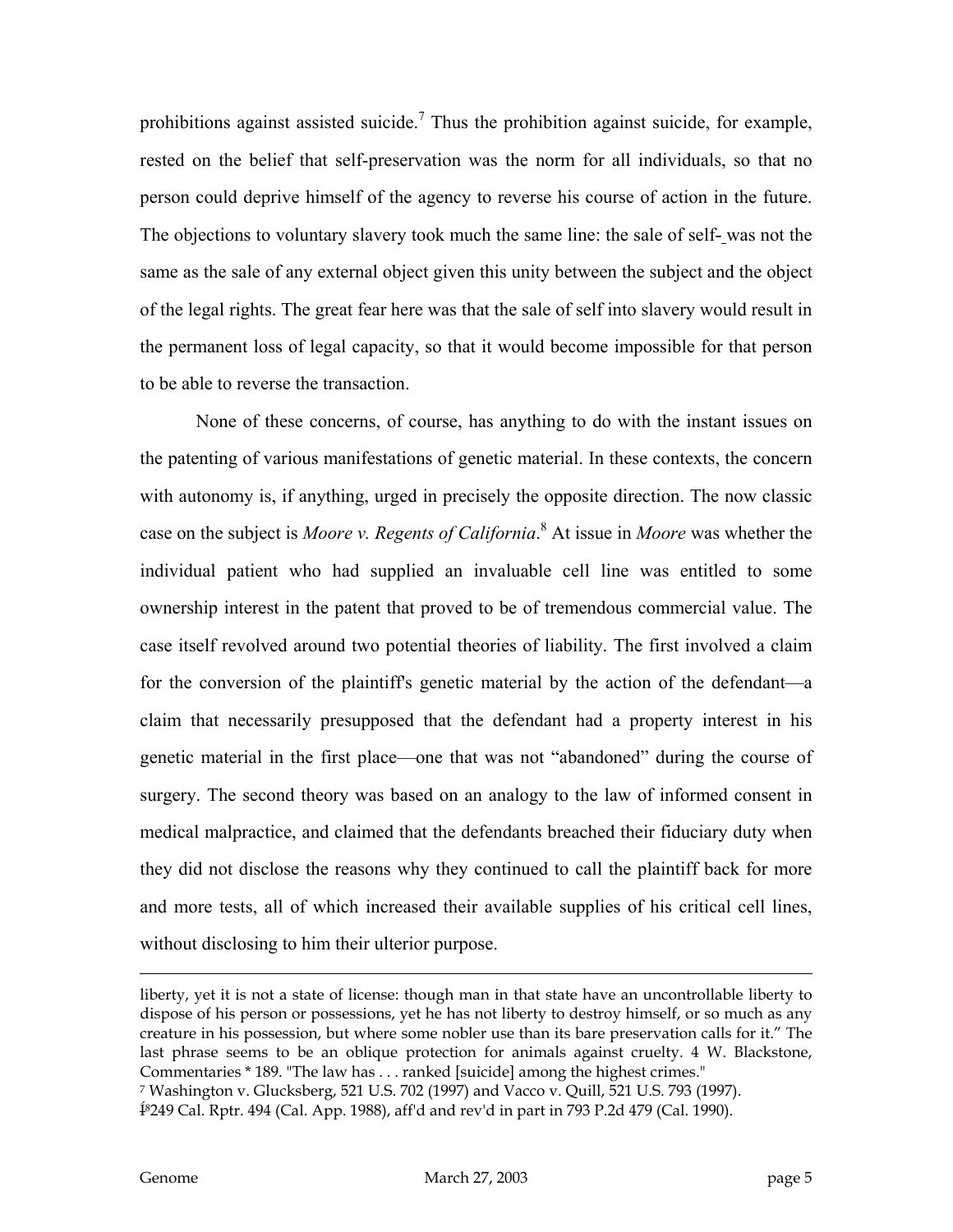The mere fact that a plaintiff could bring the conversion claim at all shows how far this particular protest against the ownership of human beings is from matters of suicide or slavery. The California Supreme Court rejected that claim even as it accepted a version of the disclosure obligation. But on a forward-looking basis, the differences between the two positions disappear. In the simplest scenario under the disclosure obligation, a plaintiff who knows the value of his cell line can refuse the service and look elsewhere, perhaps under a contract with some other physician, to undertake the extraction of all needed materials by himself and then sell those materials to other individuals as part of an ordinary commercial transaction. Once they have been removed from the body, they become a form of tangible property subject to exclusive ownership like any other chattel. The sales or licenses of that material can then be used to give the owner a contractual right to share in the proceeds of any patent that the statutory inventor can claim under the system. It thus becomes a business judgment whether the genetic material is sold for a lump sum or variable payment, contingent on its therapeutic usefulness. On this view of the matter, Moore was stymied only because of his ignorance at the time of the initial surgery and the subsequent visits.

The real question in *Moore* relates to the long-term implications of that flow from the creation of self-ownership of tissues and organs. If the conversion theory had been accepted, as was the case in the Appellate Court, then the critical issue of fact is abandonment, which should not be presumed with respect to material to which both the original owner and, as it were, the subsequent finder attach extraordinary value. Requiring any form of disclosure thus will quickly eliminate any dispute over the abandonment question, because it eliminates the mistake of fact which gives the assertion of abandonment its tenuous plausibility. At that point, the property rights would have been robust.

California Supreme Court, however, refused to accept the conversion claim and thus never had to face the abandonment question at all. In deciding against the property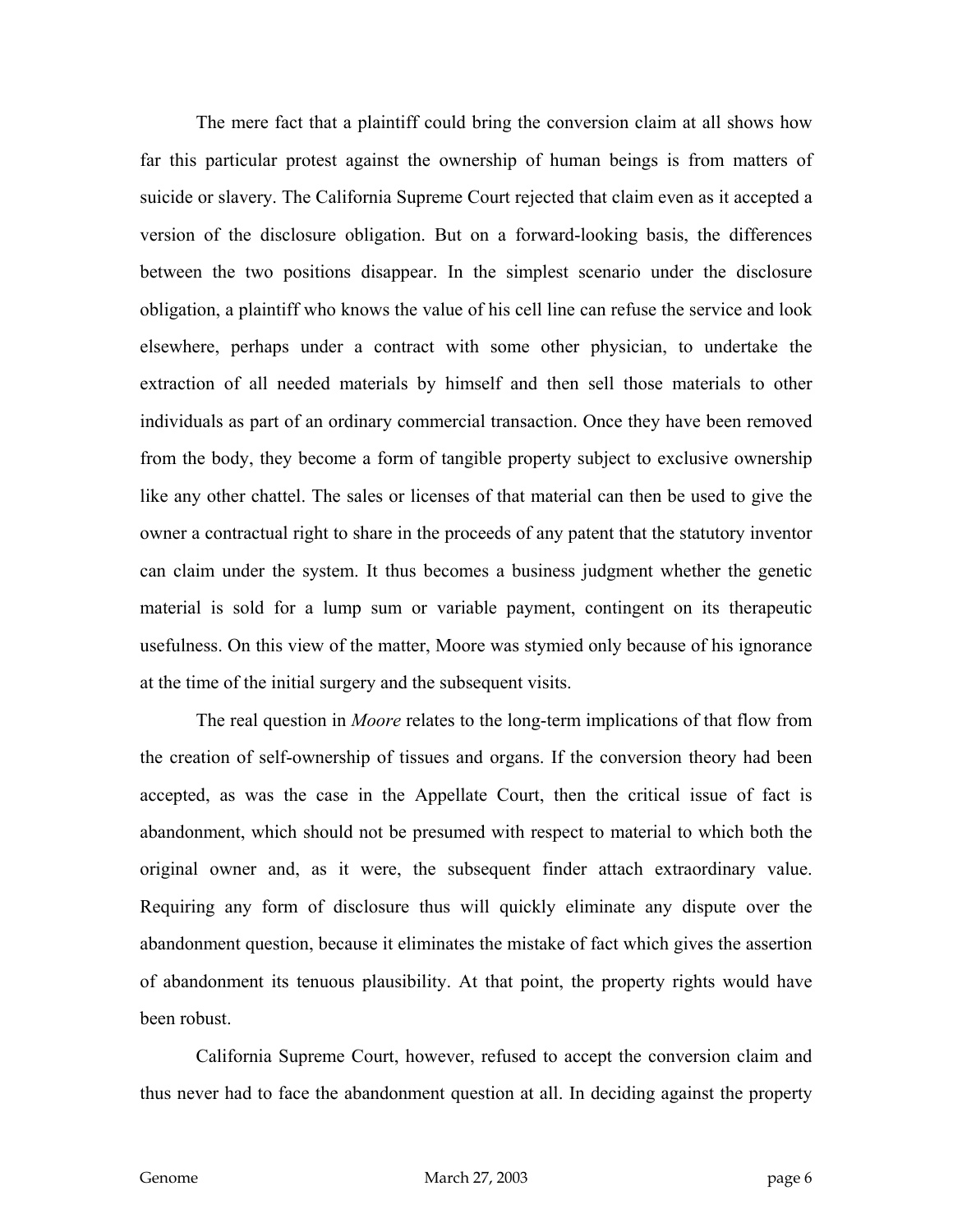rights approach in this context, the California Court anticipated many of the concerns in this area, when it denied noted any claims of private ownership of genetic materials could dull the pace of medical innovation, in much the same way that interlocking patents, subject to different holders, could block research on the genome.<sup>[9](#page-8-0)</sup> The point lies certainly at the core of any debate over the scope of patent protection in the genome, but it has little consequence in any forward looking world once the Court held that the treating physicians had a definitive obligation to disclose the fact that the cell line could come from the plaintiff's tissue. Once that disclosure takes place, astute individuals who are aware of the unique value of their cell lines will market them to the highest bidders, as noted above.

Now suppose the physician decides to deliberately breach that duty to disclose. Here, the rejection of the conversion claim means that any third person who takes the patient's genetic material will have clear title to its use, now that the conversion claim has been rejected. But, although the point is not nailed down in *Moore*, it appears that the physician (or his institutional employer) could be liable in damages for the same amount that could be recovered from the third party if the conversion claim had been allowed. Punitive damages could easily be added into the mix. The upshot is that nondisclosure becomes costly for the institutional defendant even if the tort of conversion is banished from the area. Going forward, the remedial differences between the conversion and the nondisclosure regime should not in most cases influence the pattern of control. The better view is conversion because it creates cleaner property rights in those cases where individuals do enter into various kinds of business transactions. But that point is not a

<span id="page-8-0"></span><sup>9</sup>See Michael A. Heller & Rebecca S. Eisenberg, Can Patents Deter Innovation? The Anticommons in Biomedical Research, 280 Science 698 (1998). The term anticommons adds little to the debate. It only refers to a system in which multiple vetoes stand between an idea and its realization. It is thus a restatement of how the holdout problem can reduce value. For a general proof of the proposition that multiple rights of exclusion have parallel (negative) consequences with multiple rights of access, see James Buchanan & Yong J. Yoon, Symmetric Tragedies: Commons and Anticommons, 43 J. Law & Econ. 1 (2000). For a systematic evaluation of this claim in the patent area, see infra at .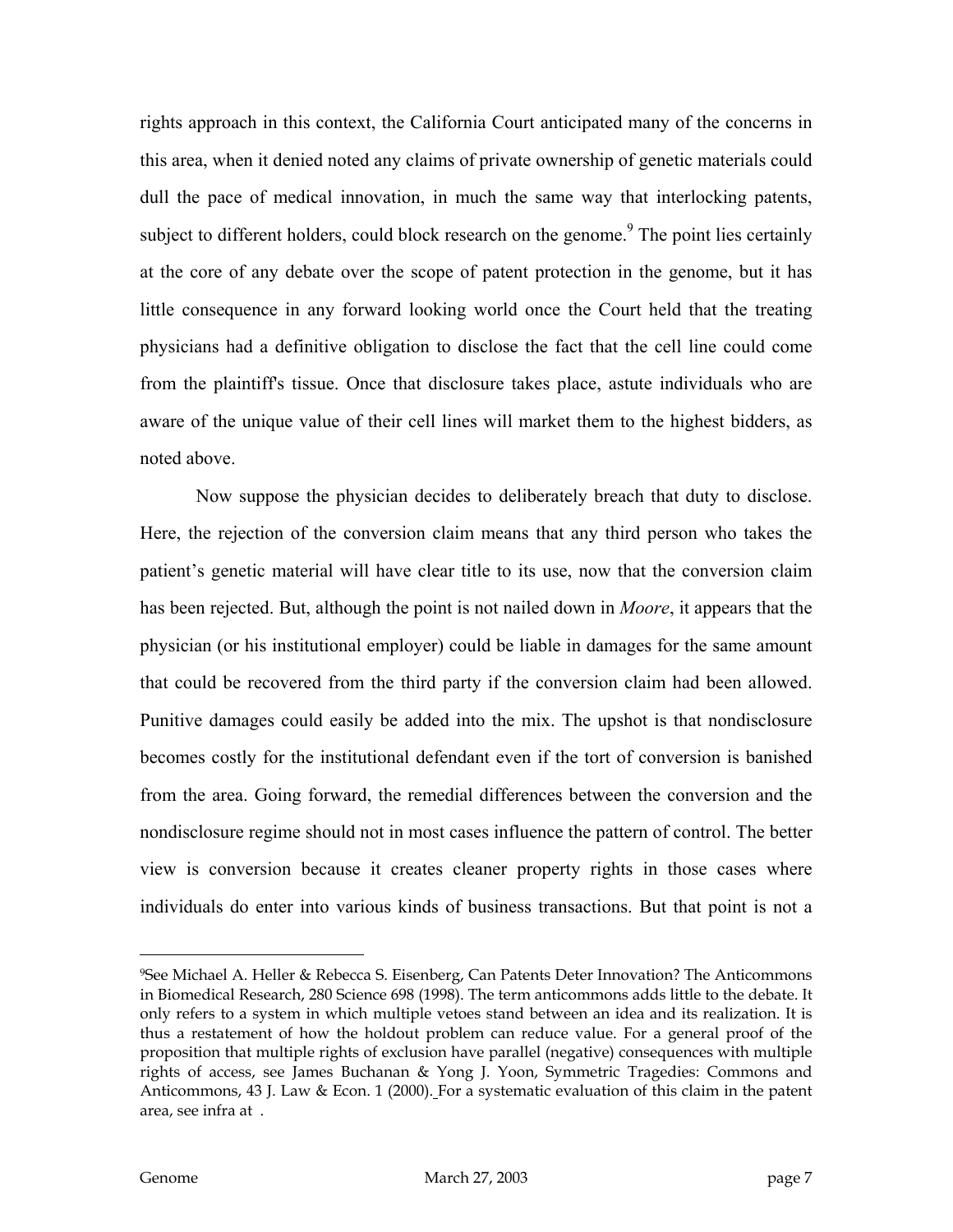first-order consideration. Either way the person with the distinctive cell-lines gets to control them himself.

The above analysis presupposed that the initial choice between conversion and disclosure theories determined the ultimate distribution of rights in this cell-line version of the eternal triangle. But like all property and tort solutions, this one is subject in principle to contracting out. These contracts could be designed to achieve one of two objectives. The first is to exclude the individual patient from the fruits of the use of its genetic materials. That result may well make sense if genetic materials gathered from a large cohort of treated individuals is used to concoct some new genetic compound that depends on assembling the genetic material of hundreds of different individuals. At that point, either no compensation or nominal compensation seems appropriate. And the entire subject is largely moot because the compensation could easily come in a small credit on the bill for services, which may not be separately acknowledged at all.

The situation is much more complex where the cell line from a single individual packs the same punch as it did for Mr. Moore. Here the treating institution could insist on a generalized waiver of all genetic material before any treatment is undertaken. But that waiver could be declined, or itself be subject to attack on the ground of insufficient disclosure of the size of the stakes involved with the transaction. Hence in today's climate, this contractual waiver could be undermined by a disclosure obligation that imitates the underlying doctrine of informed consent. Waiver is very hard to come by, even when normally required in routinized transactions.<sup>[10](#page-9-0)</sup> It would not work well here. Nor should it be tried. The better approach in these situations is to have a provision that allows the institution to used the extracted material in exchange for a value to be determined by some pre-set formula or by arbitration. That agreement could also set the ground rules for further cooperation between the parties, which is critical when other body tissue and fluids contain the key cell-line. They could provide for additional

<span id="page-9-0"></span><sup>10</sup> See, e.g., Obstetrics & Gynecologists Ltd. v. Pepper, 693 P.2d 1259 (Nev. 1985).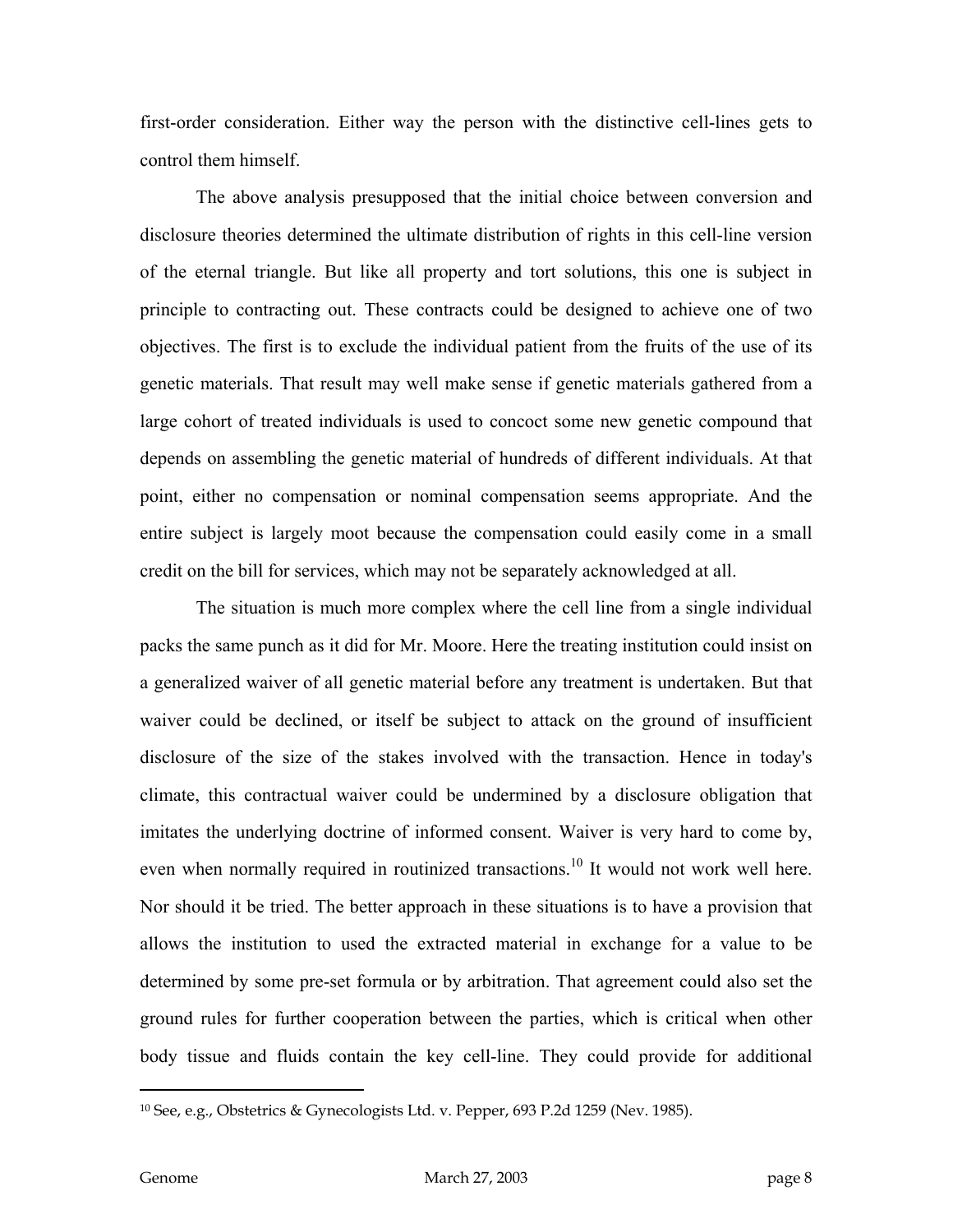insurance to the patient, and do a whole host of things that make joint sense. An agreement that has that larger objective is far less likely to be attacked as an illegitimate because of its intrinsic substantive balance. Nor should one fear that markets will result in these skewed alternatives. The usual view of 19th century employment relations in England was that workers just waived their rights of recovery against an employer for accidental injury on the job. But in many dangerous industries, such as mines and railroads, this is not what happened. Instead these contracts typically put in place a pioneer equivalent of the workers' compensation system that allowed for limited compensation for all accidents that arose out of and in the course of employment.<sup>[11](#page-10-0)</sup> It may be that transactions costs block some transactions, but those that do survive will in general lead to improvements for both parties.

Viewed more broadly, the issue in *Moore* is in some sense orthogonal to that found in the genome cases, for it seeks to track down unique genetic material while the much genomic research finds value in the genetic material shared by all persons in common so that, as a first approximation, the value lies in the genomic material or the derivatives, such as complementary DNA (cDNA), that have medical and economic value. But *Moore* does serve the valuable function of showing that the strong objections against patenting human material cannot rest on any variation of the philosophical tradition of personal autonomy.

The Common versus Private Property. *A Mixed Equilibrium* The next line of argument against the patenting of genes or other genetic material looks less to theories of individual autonomy and more to theories of overall social welfare. The question is what form of property rights in genetic materials will best promote human resources. The potential variations on the theme of property ownership are not unique to intellectual property, but apply with all other sorts of resources. In dealing with this question in its

<span id="page-10-0"></span><sup>11</sup> Richard A. Epstein, The Historical Origins and Economic Structure of Workers' Compensation Law, 16 Ga. L. Rev. 775 (1982).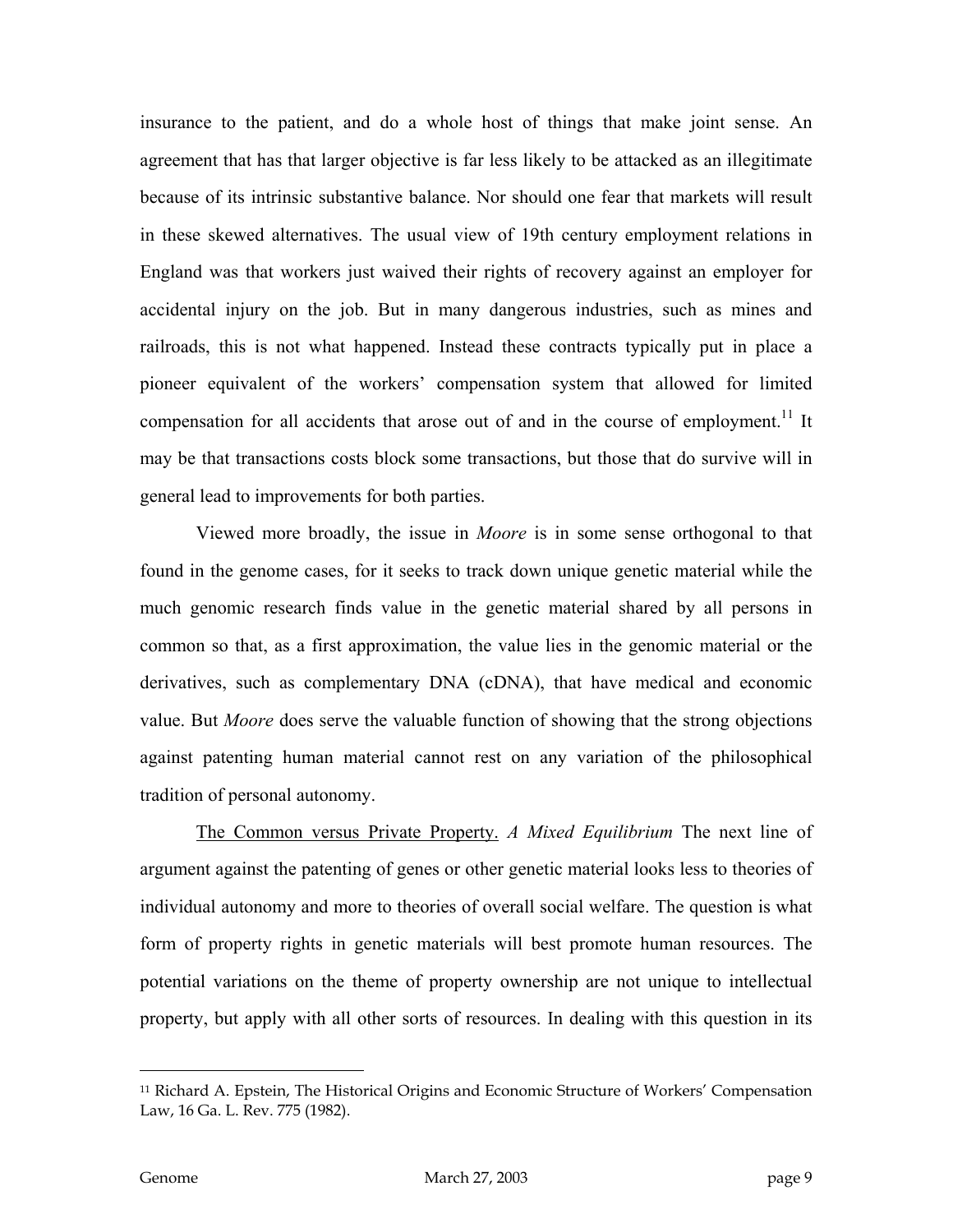most general form, the optimal system of property rights requires us to negotiate our way between Scylla and Charybdis. Any system of exclusive ownership in distinctive issues runs the risk of hold-ups. Any system of common (by which I mean open)<sup>[12](#page-11-0)</sup> ownership runs the risk of governance and coordination. The more individuals who fall under the tent, the less likely it is that they will be able to find ways to rule themselves effectively. The divergence of views on what uses to make of what assets will place genuine strains on their alliance, which is why most commons tend to have single uses, such as grazing or traffic. Where heavier levels of investment are needed for particularized uses, the sensible social allocation calls for good neighbors separated by good fences. In other cases we want to knock down those fences and create some form of commons.

This tension has been with us from the earliest times. The creation of the commons carries with it the risk of tragedy, at least if Garrett Hardin is to be believed.<sup>[13](#page-11-1)</sup> But it is in principle quite difficult to draw any inference about the relative strength of private and public property, without some real knowledge of the physical characteristics of the particular resource—land, chattels, water, oil and gas, spectrum, intellectual property—and the details of the legal regime, either common or private that governs its use. It is very difficult, for example, to find strong regimes of private property that govern flowing water. Thus the standard Roman treatment of property rights duly noted that air and water were held in common, given that no one had the right to exclude others from their use.<sup>[14](#page-11-2)</sup> The "going concern" value of the resource depends not only on its chemical formula, but also on its ability to flow from site to site, to support multiple

<span id="page-11-0"></span> $12$  An open commons is one in which all may enter. It differs from closed commonses in which a large number of identified people have rights of entry. Fir the various permutations, see Clifford G. Holderness, The Assignment of Rights, Entry Effects, and the Allocation of Resources, 18 J. Legal Stud. 181 (1989). On the commons generally, see Elinor Ostrom, Governing the Commons (1990); Carol Rose, The Comedy of the Commons: Custom, Commerce, and Inherently Public Property, 53 U. Chi. L. Rev. 711 (1986). The plasticity of human arrangements is quite large. For a discussion of the semicommons in which land is used privately for growing grain and collectively for grazing cattle, see Henry E. Smith. Semicommon Property Rights and Scattering in the Open Fields, 29 J. Legal Stud. 131 (2000).

<span id="page-11-1"></span><sup>13</sup> Garrett Hardin, The Tragedy of the Commons, 162 Science 1243 (1968).

<span id="page-11-2"></span><sup>14</sup> See Justinian's Institutes, Book II, Title I.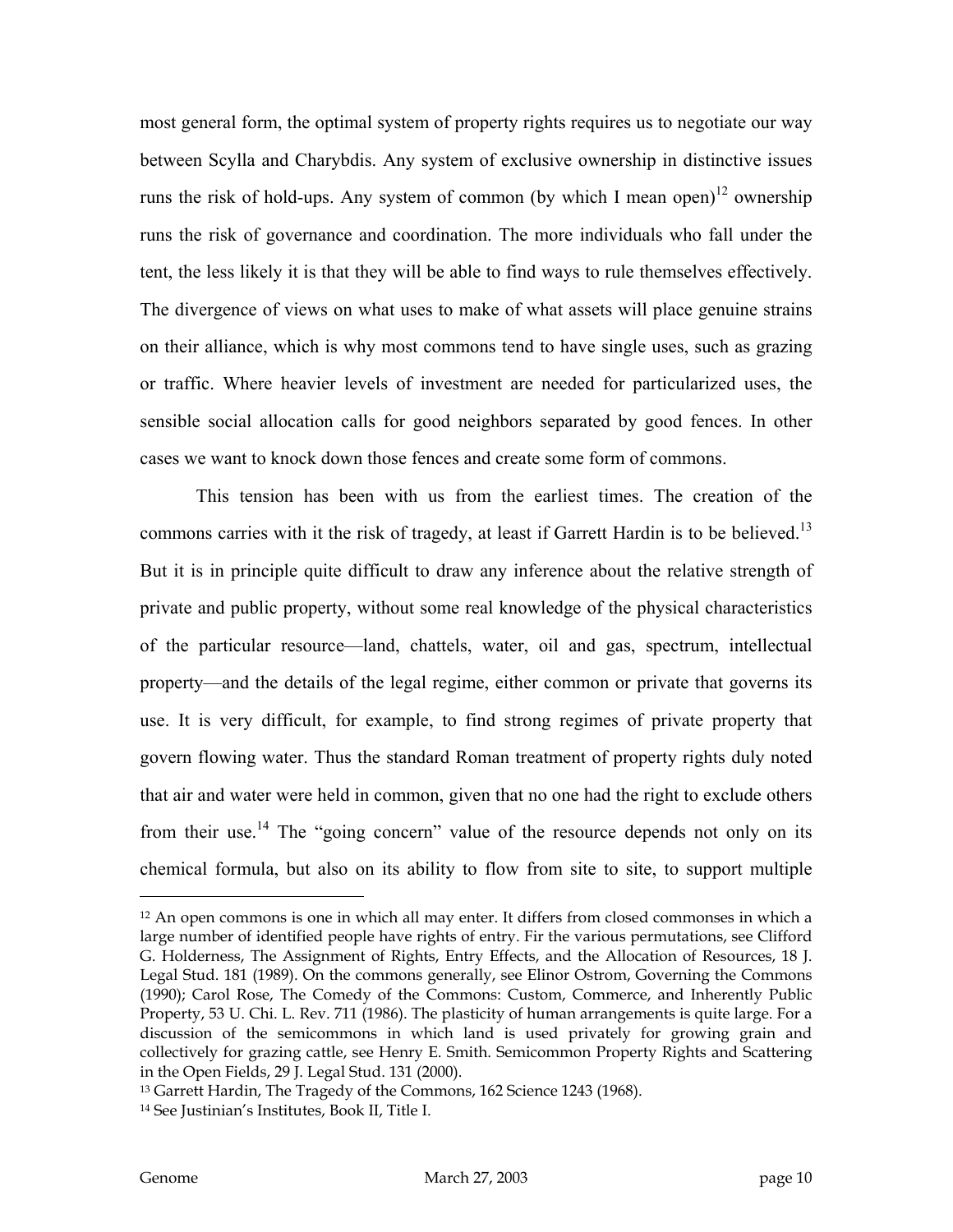human uses (bathing, recreation), as well as to support multiple forms of animal and plant life. The system therefore is one in which private and common uses uneasily *but necessarily* coexist, <sup>[15](#page-12-0)</sup>

There are strong reasons for the creation of the limited commons in water. If each riparian owner could stop its flow, or at least the navigation along his portion of the river, could lead to the loss of this collective use altogether. The (limited) commons removes that blockade right. But all systems of property rights involve implicit economic tradeoffs, such that open access creates the reciprocal risk of congestion, which also reduces the value of navigation. The task is to find identify the smaller risk in this setting. Placing intellectual property in a commons however, does not give rise to the same risk for the use of an idea or invention by another does not crowd out its use by a competitor. It is for this reason that placing certain forms of intellectual property within the public domain has always had an enormous attraction, and remains an indispensable part of any property rights regime. [16](#page-12-1) The costs of running the system are virtually zero. No one need to purchase or license the property in question from anyone else, because it is always there for the taking. The difficulties in running a system of private contract and private property rights are thus neatly sidestepped, and the use and absorption of the information takes place at a rapid rate. When patents and copyrights are created for limited periods of time, the reversionary interest to the public is in the form of public domain (as opposed to government-owned) property, that has these same welcome characteristics. As will become clear, we best in the world of extremes, where we have either a system of strong private property rights on the one hand or public domain property on the other. What should be avoided at all costs are mixed regimes that feature forced exchanges, be it by state condemnation of patents or by compulsory licensing agreements.<sup>[17](#page-12-2)</sup>

<span id="page-12-0"></span><sup>15</sup> For discussion, see Richard A. Epstein, On the Optimal Mix of Common and Private Property, 11 Soc. Phil. & Pol. (No. 2) 17 (1994).

<span id="page-12-2"></span><span id="page-12-1"></span><sup>16</sup> For my views on the heterogeneity of intellectual property, see Richard A. Epstein, Intellectual Property: Old Boundaries and New Frontiers (Addison C. Harris Lecture) 76 Ind. L. J. 803 (2001). 17 See infra at .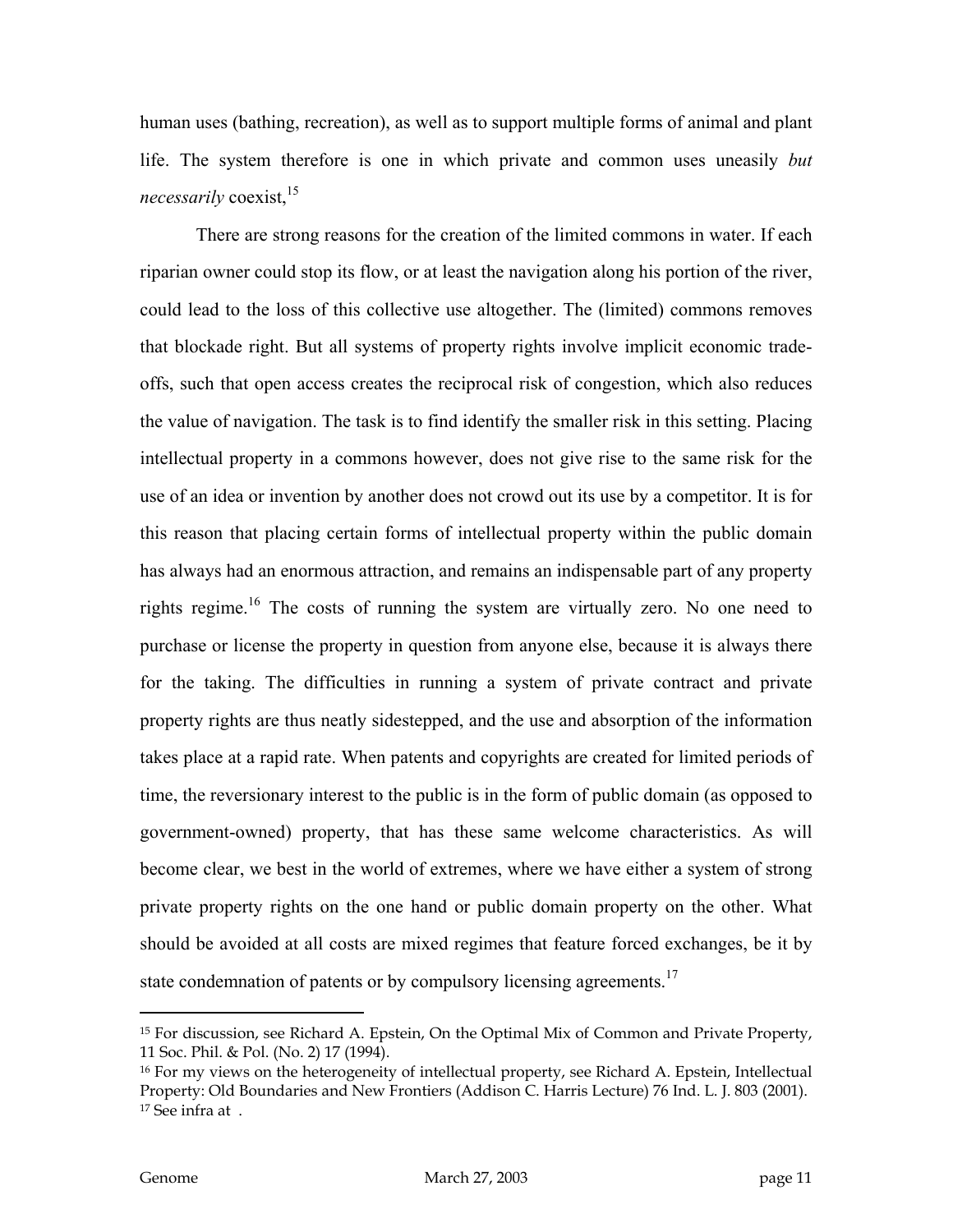In order to understand how these property rights regimes apply to patent issues generally and to the genome in particular, it is useful to return to the water situation. Suppose that a river (or a bridge) is in need of some improvement in order to become navigable, which require some form of private investment. How ought this to be handled? One possibility allows a single regulated monopolist to charge some kind of toll sufficient to thin out the traffic but not so high as to lead to underutilization of the resource. That response in turn gives rise to the famous marginal cost controversy.[18](#page-13-0) The a bridge costs money to build but nothing to maintain. Any positive charge on its operation involves the exclusion from the bridge at someone who attaches positive value to its use that is lower than the price charged. But reduce the cost of the bridge to zero, and then there is no reliable way to determine whether it should have been built in the first place.

Patents raise the same issue. The marginal cost of an additional dosage of a new drug, for example, may be virtually zero, so that any positive price precludes new users at the margin. But even if it is not, there is always a gap between the competitive and monopoly price, such that monopoly pricing always produces deadweight losses. The decision to price it at zero (or at marginal cost) requires some other institution to make the initial decision as to whether, and to what extent, investment should be made in the development of this drug and none other. We cannot avoid some real-world inefficiency; we can only trade in one problem for another.

*Multiple Monopolies* However difficult that last choice might be, it is easy to think of a worse situation: sequential monopolies. One grim possibility (though one, thankfully, never entertained at common law) is to allow each riparian owner to extract a toll of his own choosing, and the combination of obstacles could reduce the value of the river to virtually nothing. That could not happen within a single jurisdiction where property owners were subject to the rule of one sovereign. But it could well happen when

<span id="page-13-0"></span><sup>&</sup>lt;sup>18</sup> See Ronald Coase, The Marginal Cost Controversy, reprinted in Ronald Coase, (1988).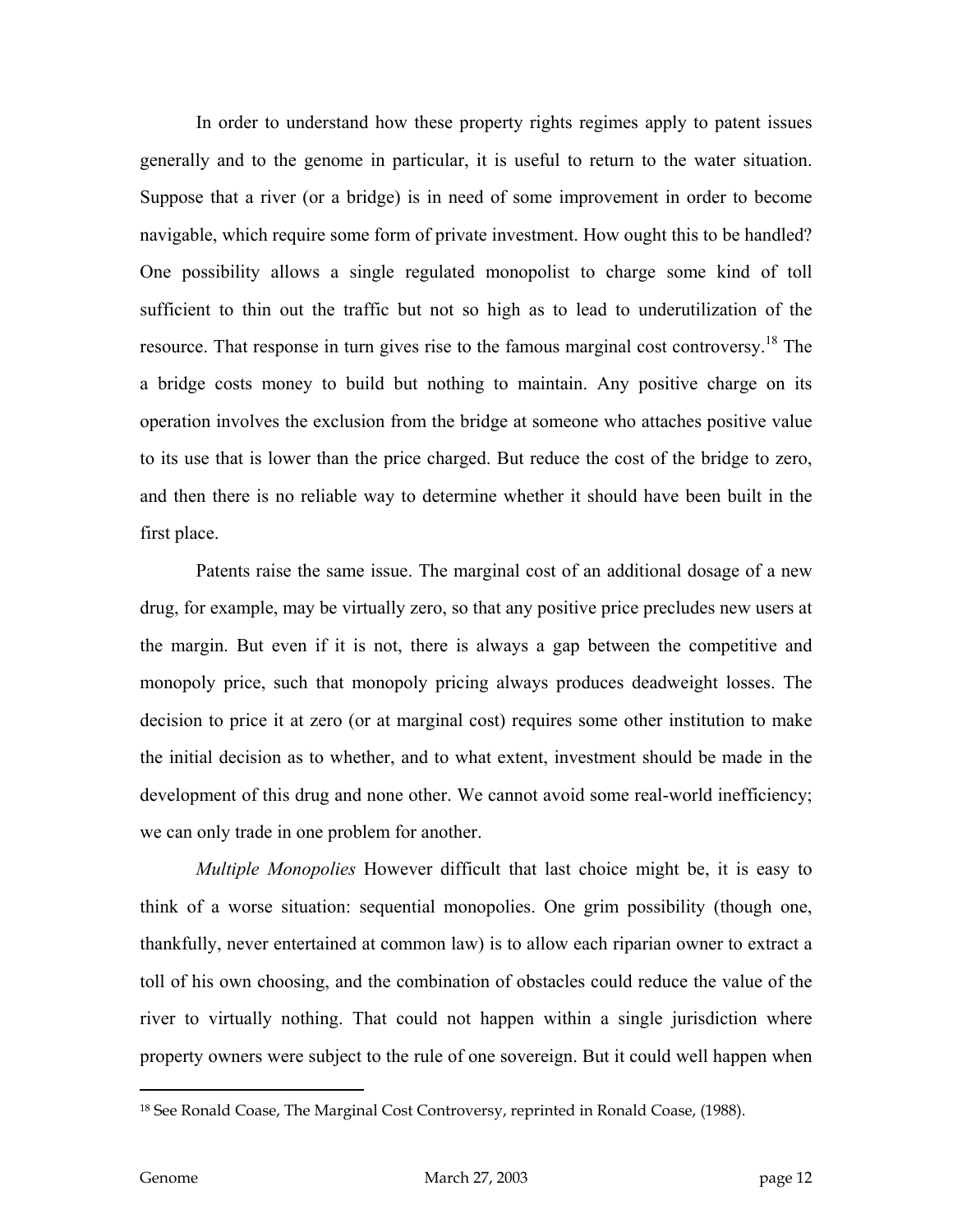independent sovereigns could in fact run their portion of a longer waterway. The best way to think of this problem is as an illustration of the so-called double marginalization question, where, when the dust settles, to unrelated monopolists acting independently reduce the social gains from the utilization of their resources.<sup>[19](#page-14-0)</sup> The basic intuition is that each of the monopolists will ignore the harms that his decision imposes on any other monopolist, so that acting separately the riparians do far worse than they would if they coordinate. This problem arises only, however, when the two monopolists stand in an upstream and downstream relationship to each other, a term that is descriptive, not metaphorical, in the water case. So understood the problem of uncoordinated exclusion is the mirror image to the problem of uncoordinated overuse of many rivers, or other rivalrous commons, where again the problem arises because each of the potential users of the common resource ignores the costs that his use impose on others.<sup>[20](#page-14-1)</sup>

So understood, the double marginalization problem presents the opposite of the normal situation, where the (horizontal) monopoly is created when two competitors combine their operations. To continue the water metaphor on this case, it as though the river forked into two branches at the only point where tolls were allowed, such that the owners of each branch could each charge tolls. So long as they operated separately, they formed a Cournot duopoly whose price lies between the monopoly and competitive price.<sup>[21](#page-14-2)</sup> In contrast to the upstream/downstream situation, their combination reduces social welfare by driving the price further from the competitive solution. The combination that is welcome in one context (upstream/downstream) becomes dangerous in another (sidestreams, to coin a phrase). The spatial relationship really matters, such

<span id="page-14-0"></span><sup>19</sup> See, e.g., See Dennis Carlton and Jeffrey Perloff, Modern Industrial Organization, 398-410 (3rd ed, XXXX). See also material, supra note 8.

<span id="page-14-1"></span><sup>20</sup> See Lessig, supra, at 19-23.

<span id="page-14-2"></span><sup>21</sup> For a general exposition, see Gibbons, etc (1992); for its application to patents, see Carl Shapiro, Navigating the patent Thicket: Cross Licenses, Patent Pools, and Standard Setting (2000)(mss. with author)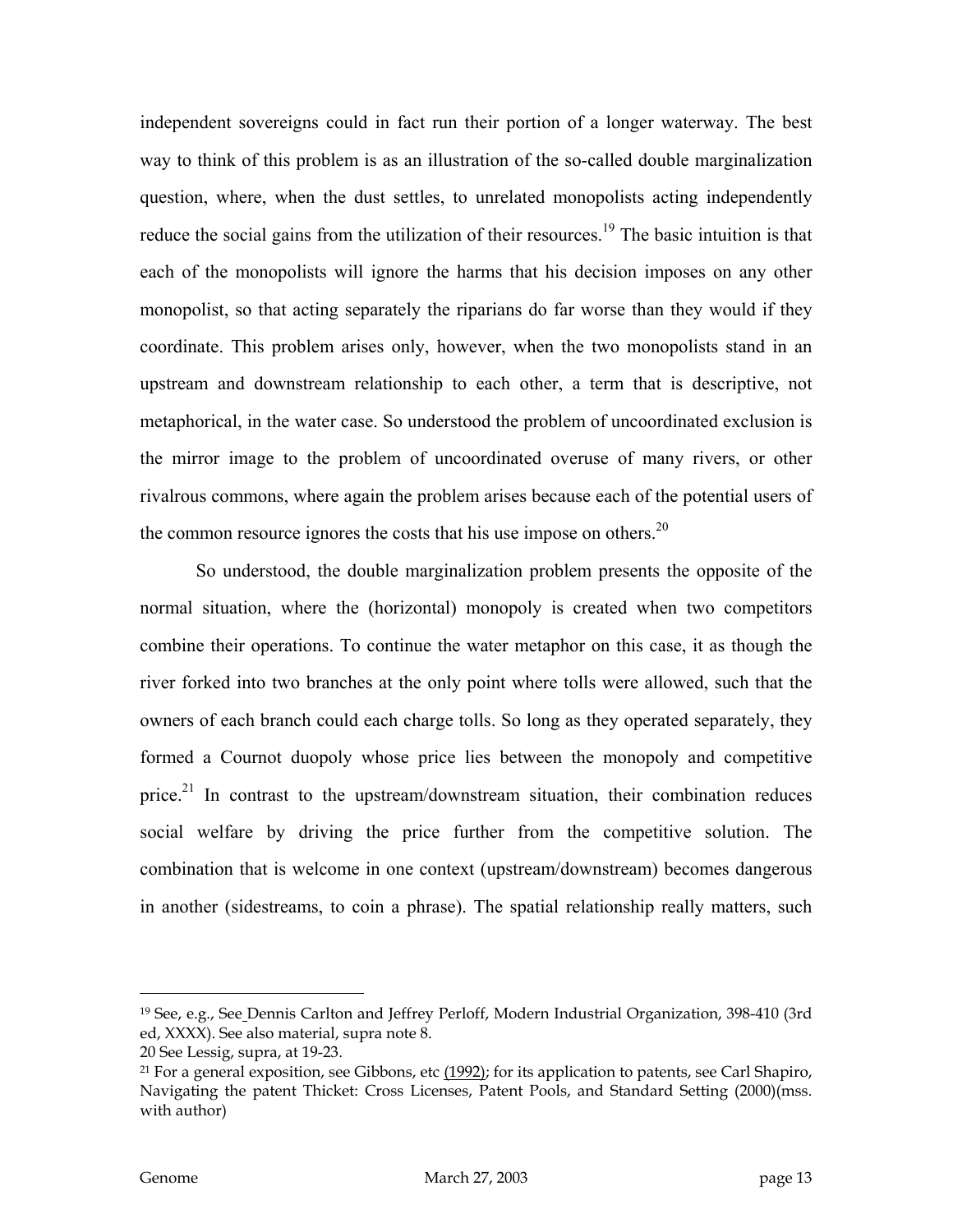that the terms vertical and horizontal are not just blackboard conventions, but are defined by the elemental forces as gravity.

One great difficulty in connection with patent law generally, and with the genome in particular, is that we cannot draw easy spatial diagrams to indicate the relationship that one invention has to any other within the sphere. The first and most obvious feature of all intellectual property is that it does not face the problem found with water usage, where congestion effects do matter. In principle a thousand individuals could use (or, for that matter prove) the Pythagorean theorem before dinner and it remains as available to everyone else as it did before. That characteristic is not characteristic simply of those ideas or laws of nature that have long been held to fall outside the scope of patent protection. They are equally true of any invention (or writing under copyright law) as well. The point is almost beyond dispute because one of the tests of patentability is the requirement that the inventor describe his invention with specific particularity so that others with ordinary skill in the art could make it from his plans.<sup>[22](#page-15-0)</sup> It is here that we face the rub. In the case of water, that is a resource that is (at least in the simplest scenarios) given by nature, so that the key questions are those of its effective utilization. But nature does not gush forth ideas or inventions, and the question then arises as to what system of human relations will best direct both their creation and utilization.

In the case of a single stand-alone patent—which is most emphatically not the case with the genome—the issue of legal protection tends to gravitate to the well-known "bargain." The inventor gets the exclusive right to use his invention for a limited number of years, so long as he makes public information on how it is created, so that at the expiration of the term it falls into the public domain. The monopoly is created in order to accelerate the invention. Here it should never be forgotten that the *social* benefits from

-

<span id="page-15-0"></span> $22$  See, 35 U.S.C. § 112. "The specification shall contain a written description of the invention, and of the manner and process of making and using it, in such full, clear, concise, and exact terms as to enable any person skilled in the art to which it pertains, or with which it is most nearly connected, to make and use the same, and shall set forth the best mode contemplated by the inventor in carrying out his invention."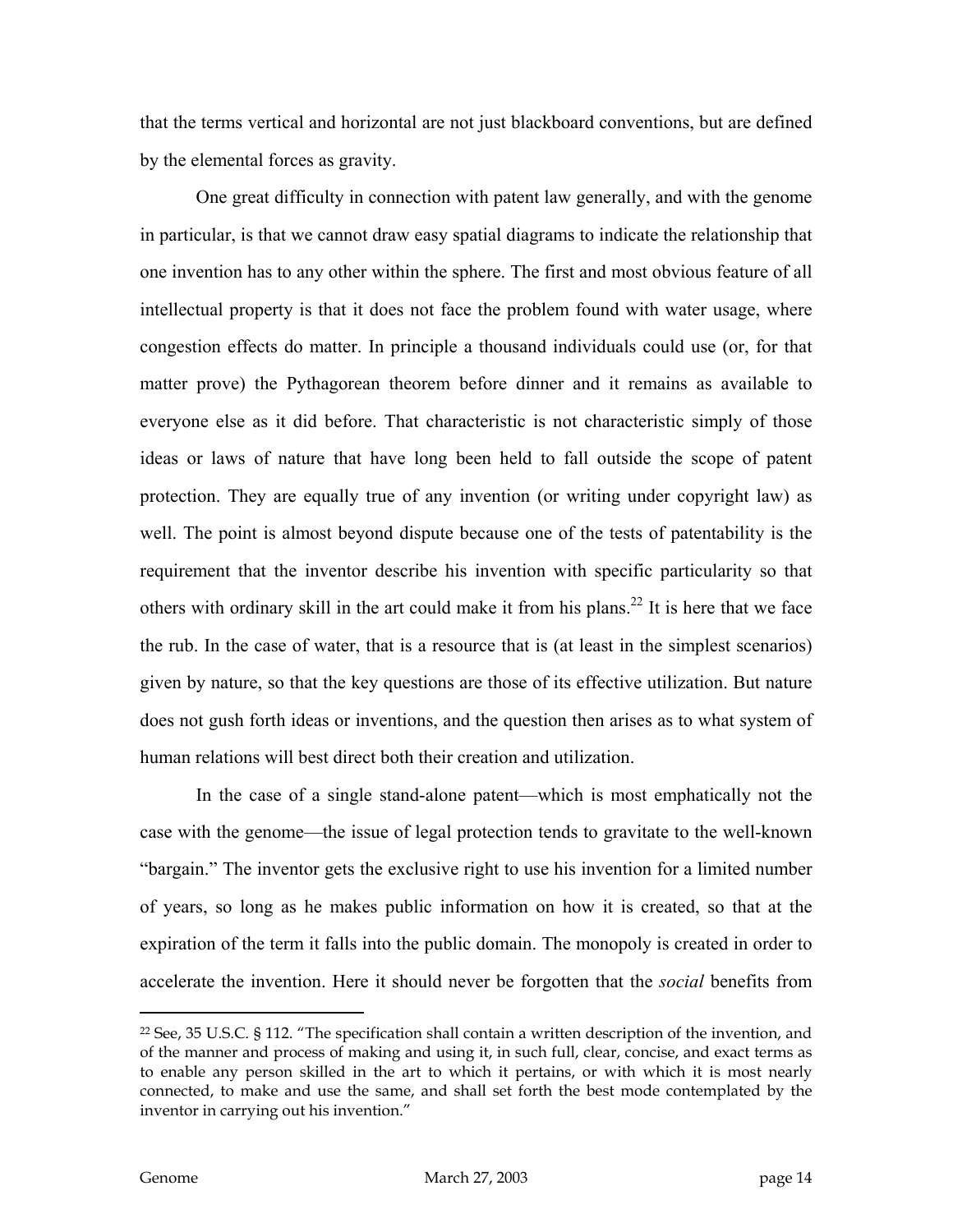the new invention come *during* as well as *after* the patent period. First, it is better that people purchase a good at a monopoly price than they have no good to purchase at all. Thereafter the deal gets even sweeter because the resource comes at zero marginal cost to all those who will use it. As everyone can use the resource, its subsequent exploitation takes place within a competitive framework. Second, even during the period of monopoly ownership, the patent disclosures could easily provide information that could encourage others to develop complementary or supplemental goods.

It is, however, one thing to identify the existence of the trade-off between monopoly today and public domain tomorrow. It is quite another to figure out whether this deal is good or bad from the point of view of the inventor and society. The position of a single present inventor, at least when considered in isolation, does not give rise to any pause. Without the monopoly, the inventor might have chosen some other line of work; so he is better off with limited monopoly protection than with none at all. Alternatively, the inventor could have gone ahead and relied only on the other forms of protection available to him; and again he is unambiguously worse off than he would have been with the additional choice of the patent monopoly. So at first blush the deal looks good from his side as against the feasible set of alternatives.

The situation, however, becomes more clouded in a dynamic sense in light of the multiple roles occupied by inventors as a class. No inventor works in a void; all build off a set of ideas and techniques that were always in the public domain or have lodged their after the expiration of other patents. It may therefore be that this inventor could never have reached the point of invention if the intellectual commons stripped bare. No inventor behind the veil of ignorance wants a system that gives patent protection that is too broad or too long, for that would strangle his own opportunities for innovation in two ways. It would reduce the amount of public domain information on which he could rely; and it would reduce the field of action into which he could move. The case for open use of inventions is even more insistent for society as a whole. It does not consist solely of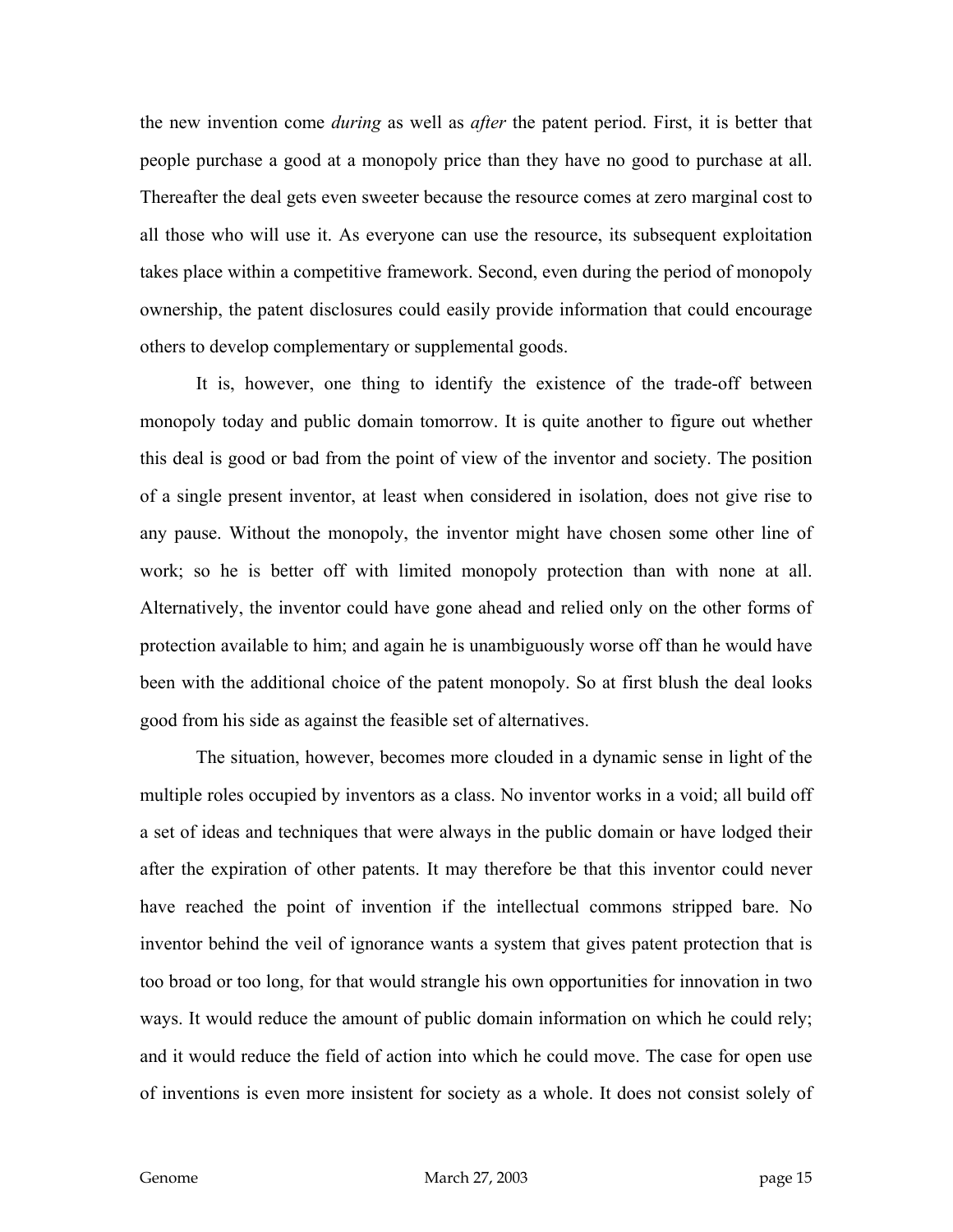inventors, but of large number of individuals who use inventions in all sorts of direct and indirect ways, but do little if anything to create them (even if they own shares in companies with extensive patent portfolios). Yet even noninventors are aware that they cannot utilize today inventions that were not made yesterday.

How then do we make the appropriate balance between protection and access? Debates over this subject are legion. Here the first question that has to be asked is what is the location of any new patent relative to all others in the patent universe. Speaking at the most general level, patents do not self-identify as upstream, downstream or sidestream. Everything depends on the network of existing patents into which they are thrust. It is not even clear that the directional element implicit in these descriptions apply across the board, so that the term "thicket" has been used in order to capture the potentially unruly and nondirectional formations that patents can describe any larger field.<sup>[23](#page-17-0)</sup> Yet in particular situations patents might well line up as either strict complements or substitutes, at which point the analysis follows the argument made above about water rights. The integration of complements avoids the double marginalization problem. The integration of substitutes facilitates cartels. We need to be aware of that difference.<sup>[24](#page-17-1)</sup>

The angular distribution of patents in hot subject matter areas is not lost on patent prosecutors who take enormous care in structuring patent claims for their inventors: make your patent as large as you can to secure an effective scope for future use.<sup>[25](#page-17-2)</sup> But make it too large and you might run into difficulties with infringement or prior art. Finding that balance requires a detailed knowledge of the particular landscape for the inventor and poses genuine problems of analysis for the rest of us. Thus in some cases the new patent could be quite benign in its application. It may introduce a new treatment for, say, intestinal disorders that at first has as its only competitor surgery. But shortly thereafter

<span id="page-17-0"></span><sup>23</sup> See Shapiro, super at note XX

<span id="page-17-1"></span><sup>24</sup> On which more, see infra at .

<span id="page-17-2"></span><sup>25</sup> See generally, Robert P. Merges & Richard R. Nelson, On the Complex Economics of Patent Scope, 90 Colum. L. Rev. 839, 866 n.118 (1990)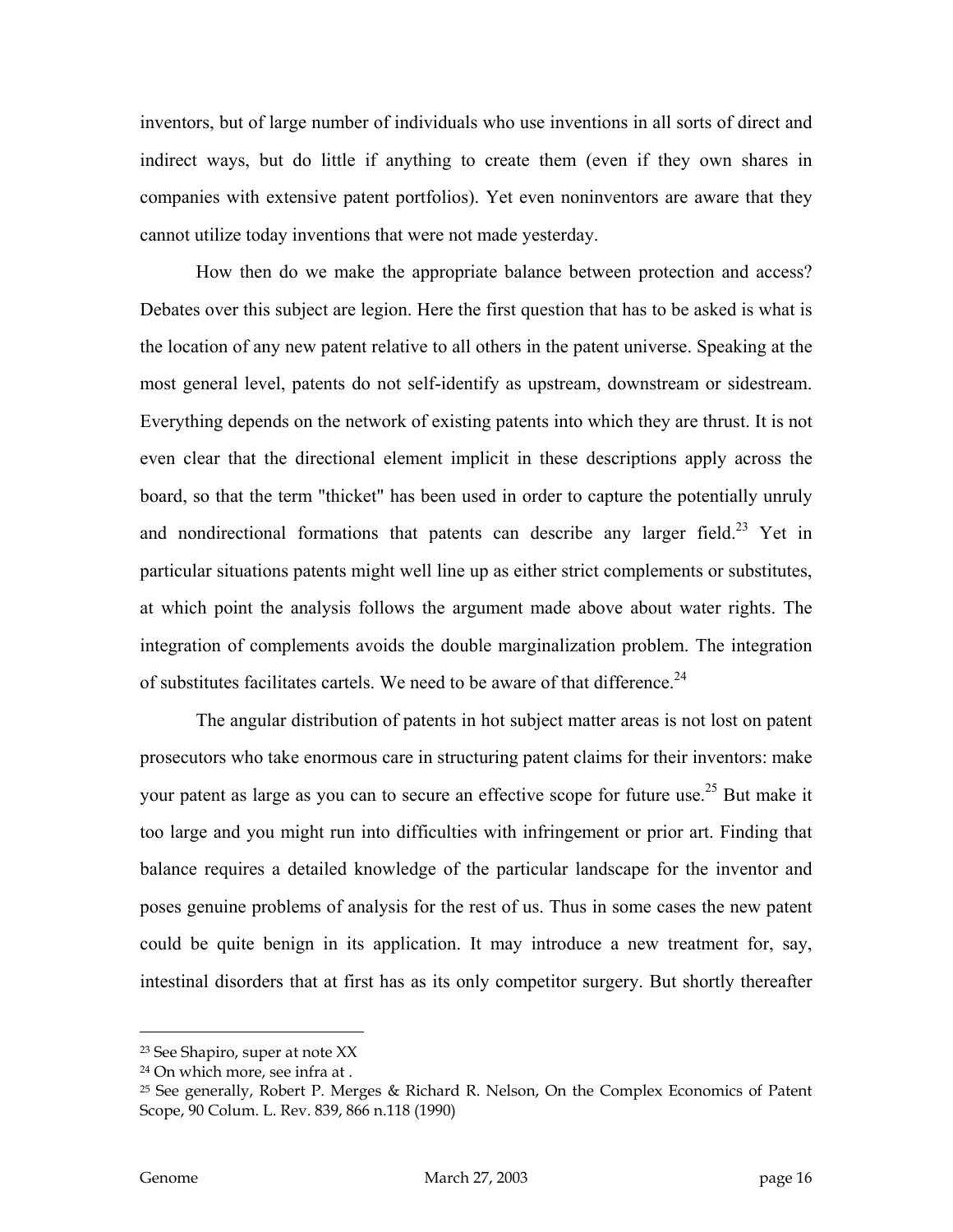someone else comes up with a rival drug over which it has a monopoly that is usable for roughly the same end. Here the legal patent monopoly is demoted to an economic duopoly in relatively short order, and it in turn is subject to erosion by the invention of further substitutes for the proposed treatment, even from remote technologies such as lasers. In this case the creation of side-by-side legal monopolies hastens the emergence of a quasi-competitive situation long before the expiration of the patent period. It is as though there were two or more forks in the river, with no prospect of any form of unified control. The patent system thus appears to foster a great social deal insofar as the second patent competes away many of the gains of the first patent long before expiration. The rash of new entrants undercuts the idea of any systematic patent blockade. Some patents undermine blockades that other patents seek to create.

Within this confused array, however, any two patents could operate in upstream/downstream configuration. That possibility has already been suggested in connection with HGS's recently patented CCR5 receptor gene, where drug companies could be required to get releases from multiple patent holders if it turns out that other inventors obtain patents adjacent to  $HGS's$  patent.<sup>[26](#page-18-0)</sup> But this is not the only possible outcome for that one gene. The presence of so many other patents in this imaginary space may also create rather different configurations. Thus at each patent gate we could have two alternatives to the problem is to figure out the interaction of two duopolies instead of two monopolies, where the social outcome is likely to be somewhat better than they are with the dual marginalization problem raised by successive monopolies. Of course the patterns could be more complex, more like a neural network and less like a river. For some uses of Patent A, it is necessary to take advantage of Patent B, but for other uses of Patent A, Patent B is quite irrelevant, but the choice between Patents C and D is critical.

-

<span id="page-18-0"></span><sup>&</sup>lt;sup>26</sup> Gitter, at 1669 citing, Paul Smaglik, Could AIDS Treatments Slip Through Patents Loophole?, 404 Nature 322, 322 (2000)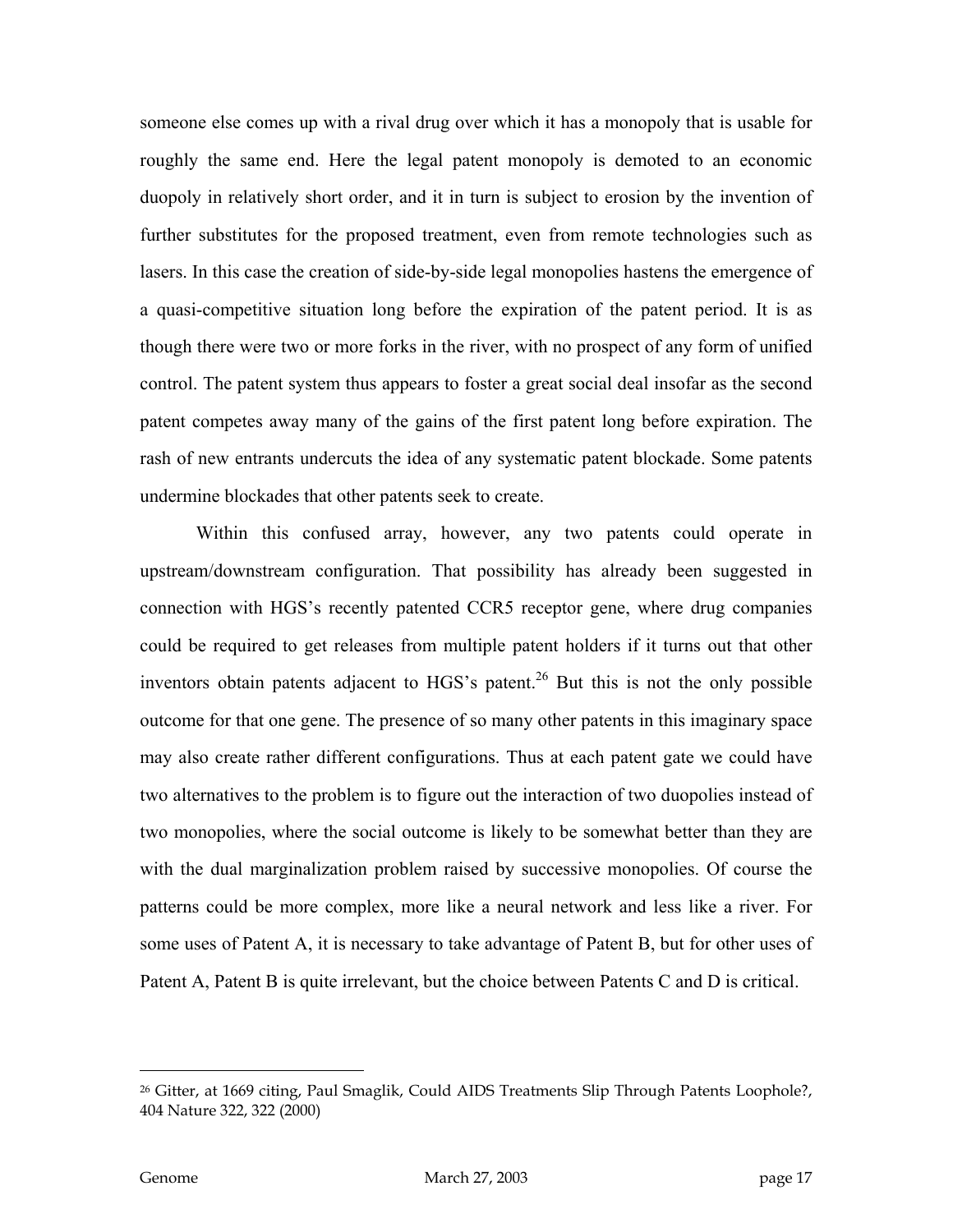More generally, it is easy to think of thousands of different patent pathways through which some new conception may travel in order to crystallize into a commercial application. These patents are not always thickets,  $27$  in that they frequently have a clear directional bias that thickets lack. But usually there is no unique path so the holdout value at any key pressure point is difficult to determine. The hard problem is to make some universal judgment about the applicable patent regime at so general a level when we do not know which configuration of patents dominates the landscape. It is interesting to note that the professionals in the field are in general optimistic about their ability to transact in this business. At the original conference at Washington University, it was said publicly and more than once, that experienced operators in the field did not know of a single worth-while product that had been kept from the market because of blockade difficulties.

That conclusion has been fortified by a recent survey published in *Science*<sup>[28](#page-19-1)</sup>, whose three authors found that the strong patent protection that surrounded the use of research tools had done little to thwart the rate of innovation. The techniques that were involved included "licensing, inventing around patents, going offshore, the development and use of public databases and research tools, court challenges, and simply using the technology without a license (i.e. infringement)."[29](#page-19-2) This list should is not dispositive on the question, but it is suggestive. The strategies of licensing, inventing around patents, and using public databases and research tools are wholly unexceptionable because they only take advantage of the opportunities that the patent system intends to create. The use of off-shore research devices is trickier to evaluate because that option would be removed if the patent system offered world-wide protection of the sort that is contemplated under

<span id="page-19-0"></span><sup>&</sup>lt;sup>27</sup> For the use of the term, see Carl Shapiro, Navigating the patent Thicket: Cross Licenses, Patent Pools, and Standard Setting, mss (2000)(with author)

<span id="page-19-1"></span><sup>28</sup> John P. Walsh, Ashish Arora, Wesley M. Cohen, Work Through the Patent Problem, 299 Science 1021 (2003).

<span id="page-19-2"></span><sup>29</sup> Id.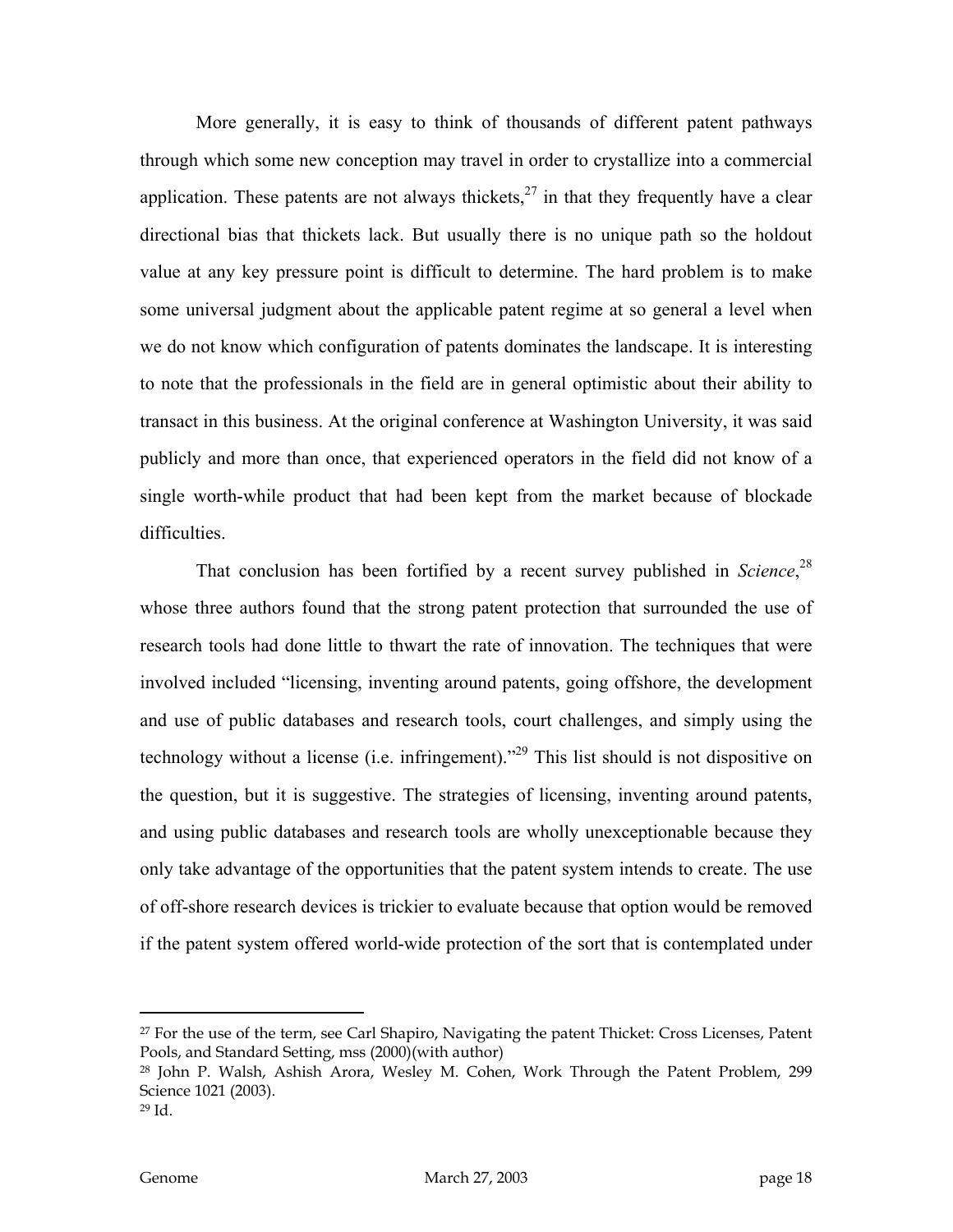the TRIPS agreement. In any event, that device is not available to use the product in domestic markets.

More puzzling, if not troublesome, is any decision to work without getting a license. To be sure, such uses do amount to infringement, but the social arrangements are more complex, for many patent holders may choose to turn a blind eye to certain infringements. Their actions need not constitute disinterested generosity, but could rest on the self-interested calculation that the use of these tools, especially in universities for research purposes, could produce results that could find new commercial applications for their patented goods.<sup>[30](#page-20-0)</sup> Thus even without the benefit of an explicit research exception to patent protection, practices along those lines appear to be well-ingrained in the United States, at least until the universities start to act like commercial concerns, at which point the amnesty is off, and the litigation begins. $31$ 

The full range evidence is, as it always seems to be, incomplete, but the burden seems now to be on those who claim that the patent system builds blockades against innovation, as through the creation of an anticommons, as Heller and Eisenberg have suggested.<sup>[32](#page-20-2)</sup> The vast and sustainable increase in the rate of genomic patent filings is not consistent with the view that new patents strangle innovation, but points to the opposite conclusion. The lawyers and businesspeople who work in this area are built evidently for speed not for stubbornness, and the gnawing sense that inaction leads to slow starvation and death keeps the rate of transactions humming. One could of course dispute this characterization of the field, but I should be reluctant to belittle or disregard this information. Transactions are what define this field. Patent positions are what make these

-

<span id="page-20-0"></span> $30$  The European Community recognizes a formal research exemption from the patent protection, see Commission of the European Communities, Proposal for a council Regulation on the Community Patent, art. 9 (August 1, 2000) 43 *Off. J. Eur. Communities* 278 (2000); available at europa.eu.int/eur-lex/pri/en/oj/dat/2000/ce337/ce3370001128en02780290.pdf

<span id="page-20-1"></span><sup>31</sup> Madey v. Duke University, 307 F.3d 1351 (4th Cir., 2002), on which see Rebecca Eisenberg, Patents, Swords and Shields, 299 Science 1018 (2003).

<span id="page-20-2"></span><sup>32</sup> Heller & Eisenberg, supra note 9.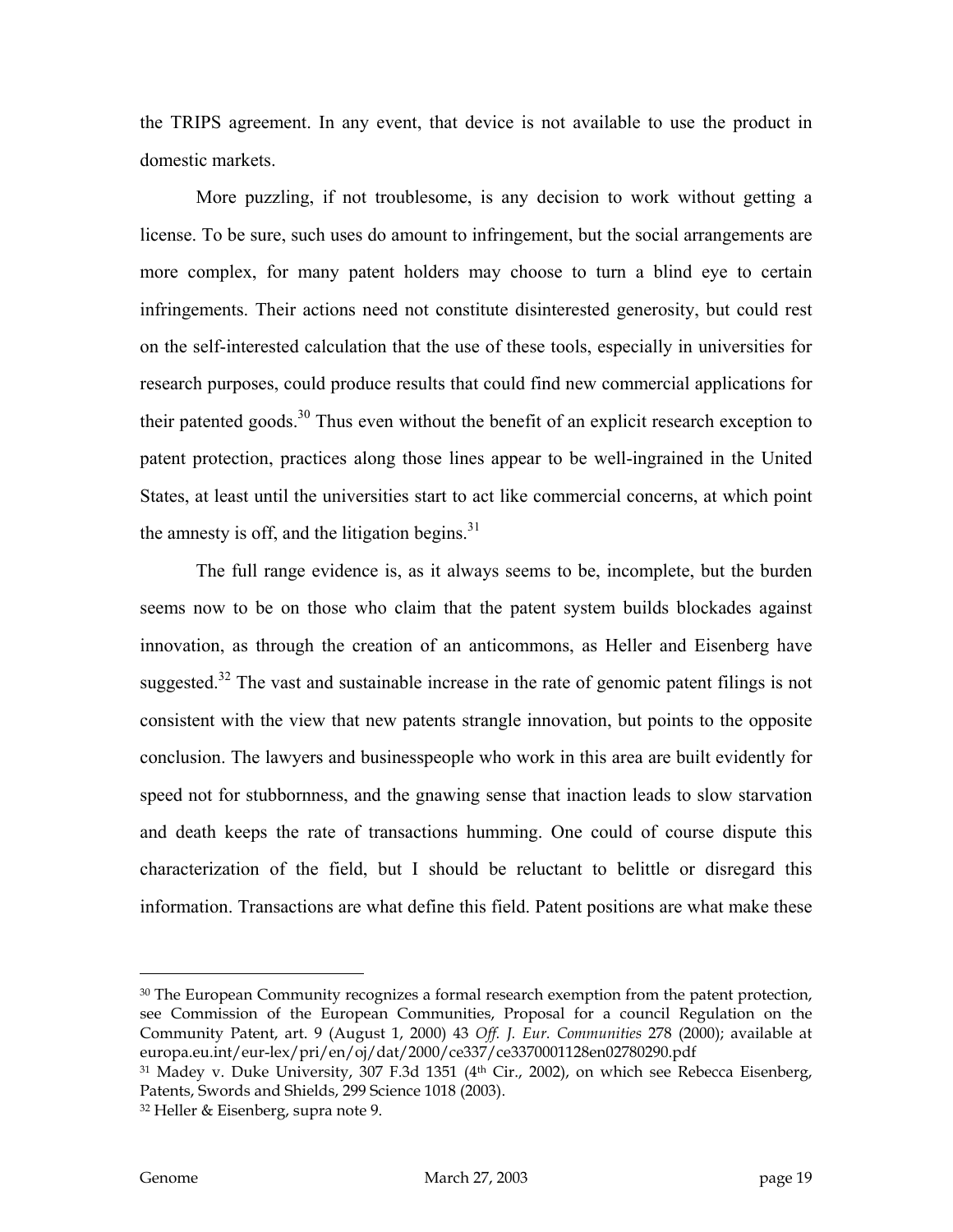possible. The burden is on those who want to explain why the property rights regime should be displaced in particular contexts.

Forced Transfers of Patent Rights The situation, moreover, is not unique to intellectual property. It can of course arise, albeit in less dramatic fashion with respect to land where separately assets stand in fixed relation with each other. Any individual who owns Blackacre has of course the exclusive right to that territory, and so too does his neighbor over Whiteacre. But like patents, we cannot tell simply from their location how these two plots of land interact with each other. It could easily happen that each will be used for a single family residence in which case the side by side legal monopolies are preconditions to a competitive market. But if both of those plots are needed to complete a key road, then their sequential use in an unregulated market creates the double marginalization problem.<sup>[33](#page-21-0)</sup> The legal responses are predictable insofar as no one think that use of the condemnation power is inappropriate to assemble land for a highway, but this problem is easy in comparison with the patents, because our objectives are far more modest and the two-dimensional physical layout of the land gives us a relatively clear guide as to which parcel have to be included once the (political) task of route selection is accomplished. The question now arises what social responses could be introduced to deal with the admitted efficiencies that some patents may create on some occasions in this section I deal with, and generally reject, two such responses: condemnation and compulsory licensing arrangements.

*Condemnation* One way to deal with the patent-monopoly is to adopt the condemnation option used to assemble land in highway cases. As with the state subsidy of the bridge, the purpose of condemnation is to eliminate the dead weight loss that is associated with monopoly pricing, but to preserve the pecuniary incentive for invention that the current patent law provides. The theory is that the government acquires the patent

<span id="page-21-0"></span><sup>33</sup> See, for further discussion, Richard A. Epstein, Bargaining with the State 36-37 (1993), where I used the electrical parallel to circuits that are organized in series and parallel.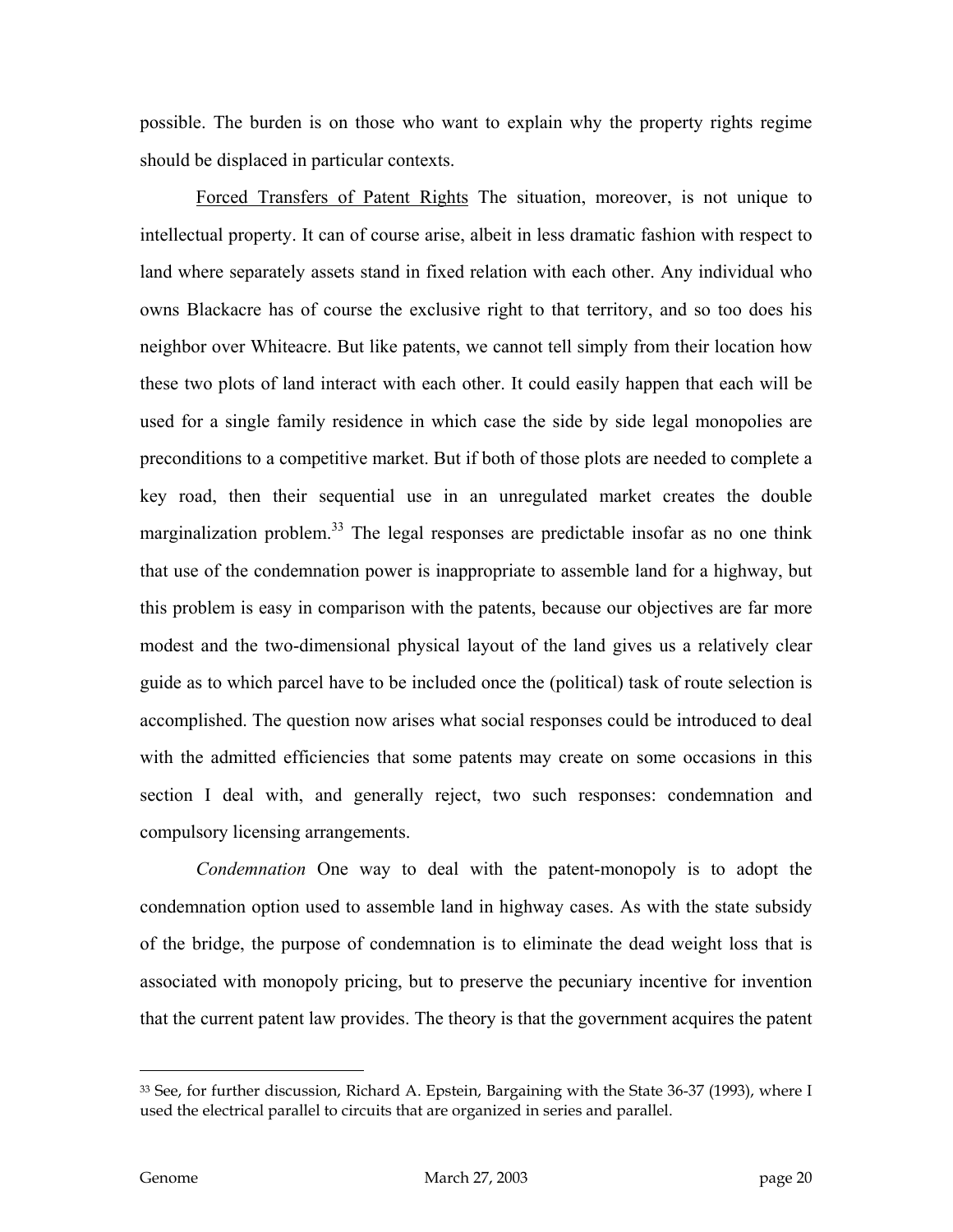for a price that compensates the inventor for his labors . It then turns around and licenses the invention, or sells products produced with it, at their marginal cost, or places it the public domain. The lump sum payment does not distort future use, so that we get optimal innovation and optimal utilization as part of one package. The position in question is one that reflects the new-found fondness for the use of liability rules (which allow buyouts at collective valuations) over strong property rules by which entitlements (patents included) are only transferred with the consent of their owner. $34$ 

A moment's reflection should show why this general approach to the patent problem should be dismissed as a hopeless pipe dream. The best way to make the point is that condemnation does not work all that well in those settings for which it is most suitable: the condemnation of land for public works. In the land context, the target of condemnation is frequently raw land for use as a highway. That land normally has an easily determined market value. Subjective values, moreover, are far more likely to inhere in the family home than in the back forty acres, which may be already leased anyhow. But the simplicity is deceptive, even in the easiest cases. The first question is *which* land should be targeted for condemnation. In some cases, local citizens vie to have the road built near them; in other cases to keep it far away. These costs are worth bearing because roads (at least most roads) have to be built, so that the costs of route selection are part of the cost of doing business, even if not linked to the acquisition of any parcel one the program is in place.

The problems do not cease, however, with the identification of the targeted land. Valuation is a constant headache. Often only fractional interests are taken for roads, raising problems with severance and spillover values. The residual land retained by one party may be enhanced in value owing to the condemnation and this could give rise to an

<span id="page-22-0"></span><sup>&</sup>lt;sup>34</sup> For one notable exception to the general trend, see generally Robert P. Merges, Contracting into Liability Rules: Intellectual Property Rights and Collective Rights Organizations, 84 Cal. L. Rev. 1293 (1996), noting that in the copyright area, the firms themselves were able to design a distinctive licensing system that was superior to any that the state could impose of its own will. For discussion, see infra at .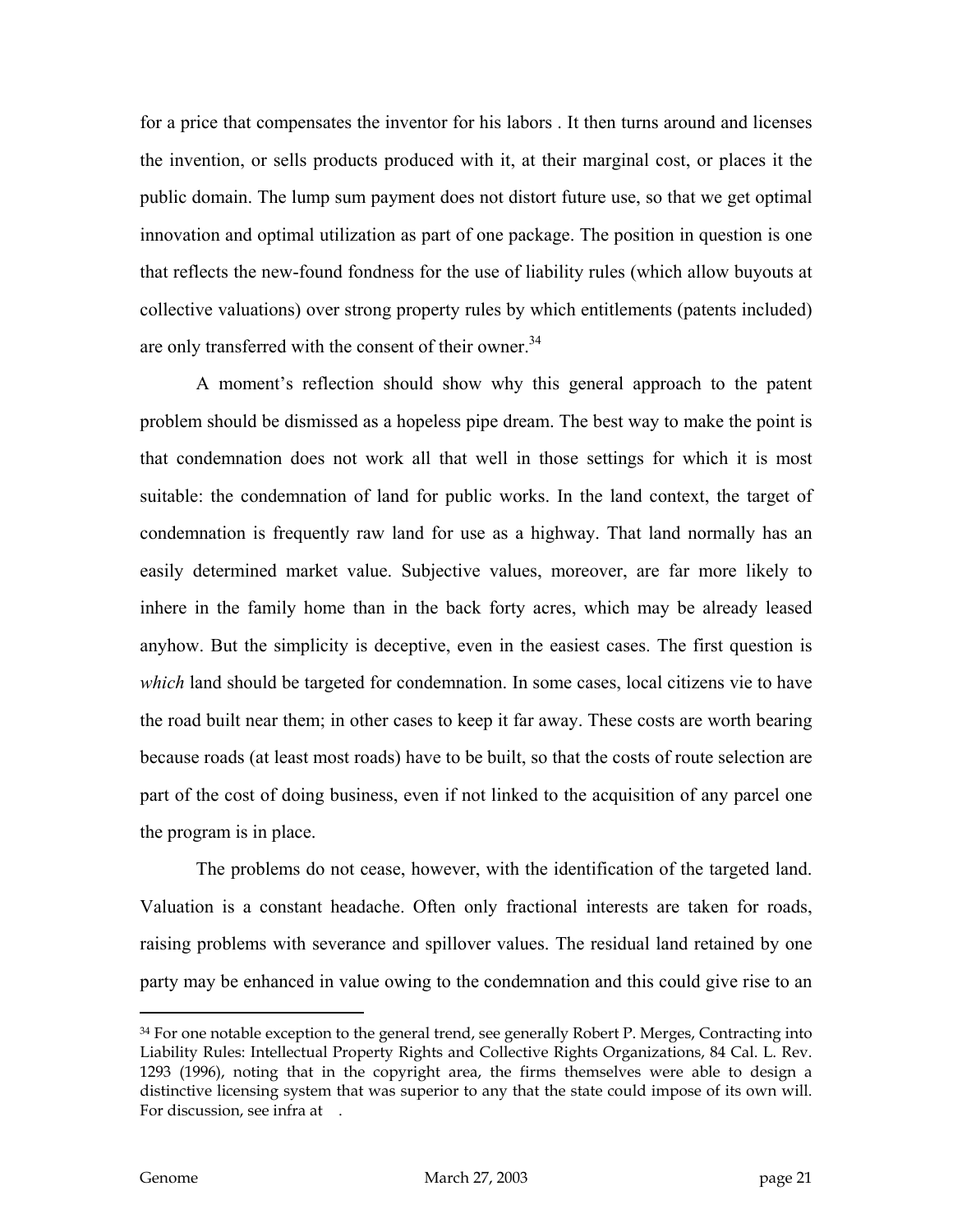offset against liability. Alternatively, the residual land could be rendered functionally barren because of the loss of some key component (the land is no longer large enough to be zoned commercial, for example) so that some severance damages should be added to the mix so as to leave the owner indifferent to the government imposition. Yet that compensatory ideal is systematically frustrated because the landowner does not get moving expenses, appraisal fees, loss of good will and the like.<sup>[35](#page-23-0)</sup> Neighbors whose value diminish in consequence of the taking are also ignored under the mix. Good will is ignored; subjective value is ignored; costs of appraisal and legal defense are ignored. Every bias in land acquisition cases favors the state. These biases are, moreover, only accentuated when the condemnation is directed at homes and business, where the valuation issues become still more complex.

The use of condemnation (or prizes) is a far more complex issue for patents. The rich network that surrounds any individual patent raises at the very least all of the contextual questions found with land. The initial question is which patents should be subject to the buyout and which ones not. Here one alternative is to condemn all patents once their validity is determined, at which point the system will be overwhelmed with hundreds if not thousands of complex condemnation proceedings. All of these could drag on for years, often for inventions that will never be able to turn a profit. In the interim exploitation of the patent will lag, out of uncertainty over whether the additional investments will received compensation, or at least adequate compensation, from the government.

Alternatively, the government could engage in selective condemnation, choosing only certain key inventions for this process. But that approach will unleash immense political pressures over the exercise of the power. Will some people angle to have their inventions condemned because they think that they will not hold value in the long run?

<span id="page-23-0"></span><sup>&</sup>lt;sup>35</sup> For an examination of these biases, see Richard A. Epstein, Takings: Private Property and the Power of Eminent Domain 182-194 (1985).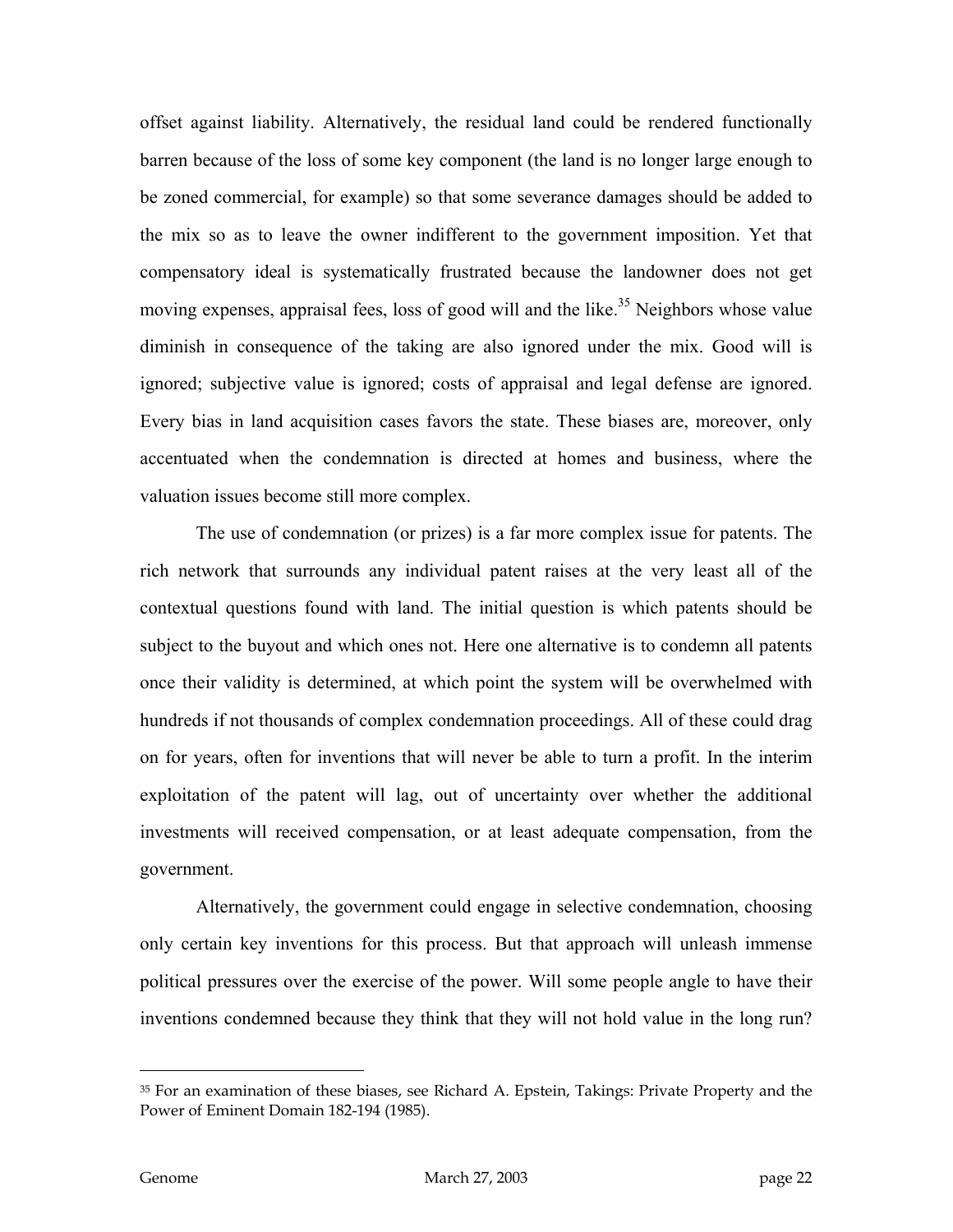Will they resist the condemnation of a competitive drug for fear that the government will then underprice their own product? Will they encourage the condemnation of the products of competitors in order to enmesh them in controversy?

Once the process were set in motion, it would raise in acute form all the valuation questions that dog to land condemnations, only worse. If some patents within a cluster are taken over, while others are not, then an accurate system of condemnation has to taken into account the influence on retained interests, positive or negative, to be true to the original ideal of full compensation for the economic losses brought on by the condemnation. But as the identification of "neighboring patents" is far from self-evident, these calculations will be far from routine events. If 13 other patents have their values altered by the condemnation of the one patent from the suite, how are those collateral losses assessed? What duties of mitigation are incumbent on the private owner?

Even self-sufficient patents will produce their share of knotty condemnation difficulties. The net value of any patent depends on a complex set of judgments about its exploitation, sale and pricing, all of which are constantly revised in response to new market conditions and technical innovation. It is relatively easy (but still very hard) to telescope future cash flows to assign a value to land. That is done all the time in voluntary transactions. But there are few naked cash sales of patents precisely because it is so hard to discount their future worth to present value. Within the condemnation framework, their valuation depends at the very least on complex calculations as to the allocation of joint costs and the possibilities of entry of novel competitors The fiscal pressures to lowball compensation will lead to systematic expropriation of patent values in any individual case. The condemnation process cannot work as an answer to the monopoly problem.

*Compulsory Licensing* **Basic Proposal** One variation of the eminent domain position is to abandon the notion of state takeover of patents, which are then placed into the public domain, but to preserve the idea that state coercion can overcome the blockade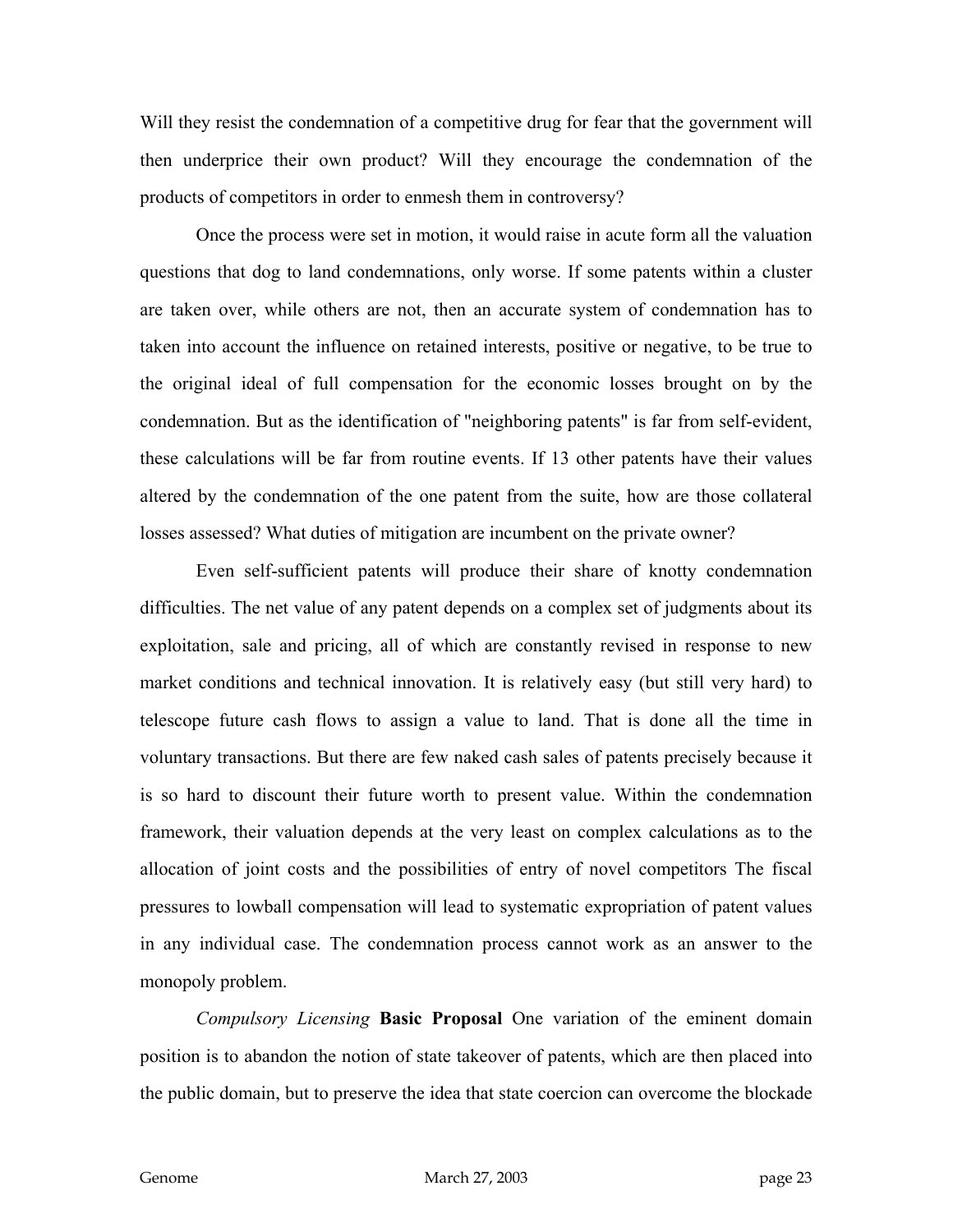effects of patenting through a system of compulsory licensing.<sup>[36](#page-25-0)</sup> In part the argument for government intervention rests on the sense that individual biotech firms will be reluctant as a general matter to forfeit the exclusive control over their patents by entering into various cross-licensing and patent pool arrangements. There is, indeed, some limited precedent for federal intervention to mandate cross licensing in specific contexts relating to the preservation of health, the development of nuclear energy, and the preservation of clean air.<sup>[37](#page-25-1)</sup> There is no doubt that just as the takings power is a useful, if limited, antidote to the holdout problem, so too mandatory cross licensing could achieve that same result on some select occasions. But it is a far cry to assume that this device should be imposed (as opposed to used) as a general practice in patent law, or even that fraction of the patent law that is confined to biotechnology.

My uneasiness here does not rest solely on the predictable opposition from within the biotech industry,  $38$  although that should serve as a warning bell to the aggressive implementation of these schemes, which will founder unless they can rely on the cooperation of the relevant parties. But the opposition to this proposal runs deeper. In this context, as in others, the strong presumption should be in favor of a regime of strong property rights (defensible only with owner's consent) unless and until there is some clear showing of necessity that justifies the switch to a regime that requires forced purchases.<sup>[39](#page-25-3)</sup> The simple complications of negotiating deals under uncertainty does not meet that threshold; indeed it describes a condition that is applicable to just about every dynamic industry under the sun. To be sure, it may to identify isolated circumstances for a compulsory licensing program. That was proposed, for example, for Cipro during the

<span id="page-25-0"></span><sup>36</sup> See, e.g., Gitter, at 1679-1691.

<span id="page-25-1"></span><sup>37</sup> Id. at 1682.

<span id="page-25-2"></span><sup>38</sup> See W.R. Cornish, Intellectual Property: Patents, Copyright, Trade Marks and Allied Rights 291 (3d ed. 1996). Philippe G. Ducor, Patenting the Recombinant Products of Biotechnology and Other Molecules 157 (1998). Gitter at 1681-1682.

<span id="page-25-3"></span><sup>39</sup> I have said my piece on this issue on other occasions, see Richard A. Epstein, Principles for a Free Society: Reconciling Individual Liberty with the Common Good (1998); A Clear View of The Cathedral: The Dominance of Property Rules, 106 Yale L.J. 2091 (1997).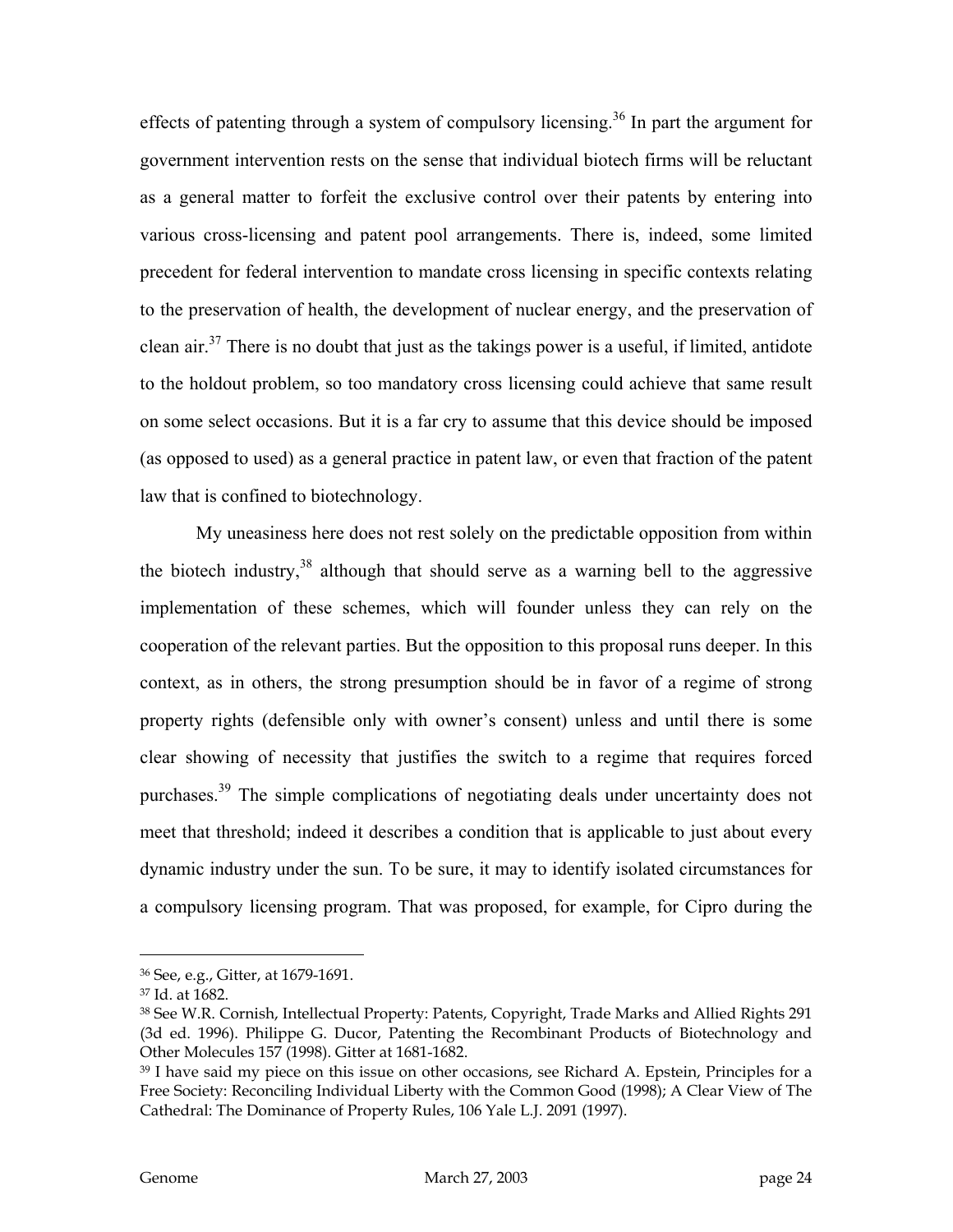anthrax scares in the aftermath of 9/11. But even then circumstances moved so quickly that this problem fell to the back burner as soon as a voluntary deal was completed. We should take warning given the extensive negotiations over a single drug for a single use, when it is known to go off patent in eighteen months. There are good reasons for the admitted "rarity" of the practice.<sup>[40](#page-26-0)</sup> It takes a vast leap of faith to posit the social and technical infrastructure that could make it worthwhile to implement on a mass basis.

All this is not to say that the current system is perfect. The monopoly problem still remains in some form, such that the ostensible allure of the proposal comes from the vision that intransigent holdouts would become happy royalty holders. Professor Donna Gitter offers one description of the proposal as follows;

Congress should enact a compulsory-licensing system, which would require an owner of patent rights in a DNA sequence to license that sequence to any and all scientists pursuing commercial research related to that sequence in return for a reasonable licensing fee. The licensing fee would not be established by the individual licensor, but would instead depend on the commercial value of the product developed as a result of the research. Thus, potential licensees would not be dissuaded from making an initial investment to pursue research, because the amount of the royalty payment would be tied to the success of the product they develop. This system is also fair to the licensor, who would receive adequate compensation from licensees who achieve financial success through their use of the patented sequence. $41$ 

Her proposal does not stand alone, but in fact builds on a similar proposal for the compulsory licensing of "research tools," advanced earlier by Janice Mueller.<sup>[42](#page-26-2)</sup> Mueller's compulsory licensing scheme would embrace in addition to ESTs', "cell lines,

<span id="page-26-0"></span><sup>40</sup>Dawson Chem. Co. v. Rohn & Haas Co., 448 U.S. 176, 215 & n. 21 (1980)(noting the Congressional proposal in the Patent Act).

<span id="page-26-1"></span><sup>41</sup> Gitter, at 1679

<span id="page-26-2"></span><sup>42</sup> Janice M. Mueller, No "Dilettante Affair": Rethinking the Experimental Use Exception to Patent Infringement for biomedical Research tools, 76 Wash. L Rev. 1, 58-66 (2001).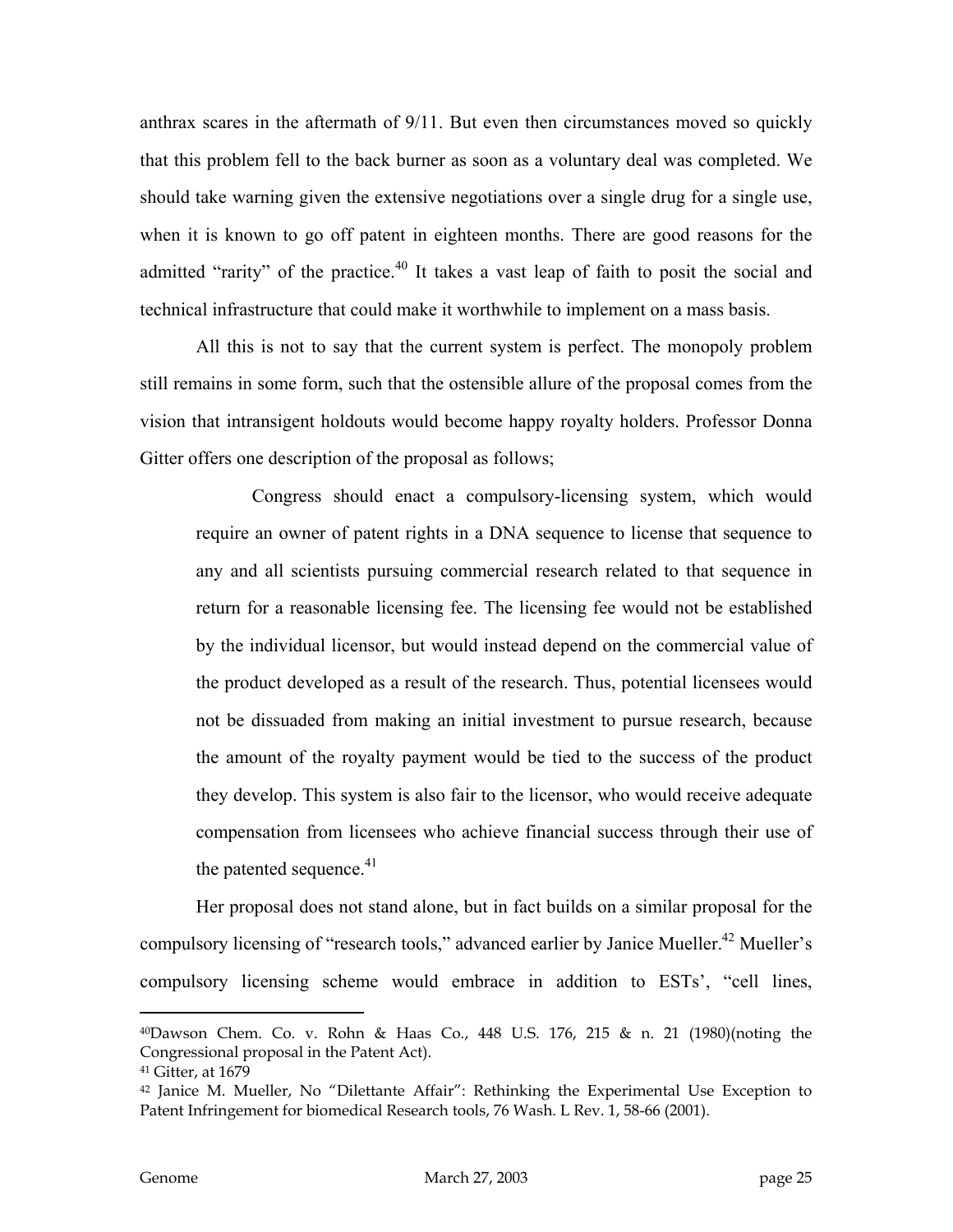monoclonal antibodies, reagents, animal models, growth factors, combinatorial chemistry, libraries, drugs and drug targets, clones and cloning tools (such as PCR [polymerase chain reaction]) methods, laboratory equipment and machines, databases and computer software.<sup> $143$  $143$ </sup> Thereafter the proposal calls for a "reach-through" royalty structure that targets the products sent to market by means of the research tools, even if sold after the expiration of the underlying patent.<sup>[44](#page-27-1)</sup> Unlike the usual voluntary license, Mueller believes that the compulsory licensee need make no disclosure of the nature or the details of the use, so long as he makes a declaration of "an intention to use" that puts the patentee on notice "so that it can police any subsequent introduction of new products into the marketplace by the tool user.<sup> $145$  $145$ </sup> The stated royalty structure "is computed at twenty-five percent of the licensee's pre-tax profit rate on his sales," subject to "finetuning in individual cases."[46](#page-27-3)

In one sense, these proposals might be defended for being more modest than they seem. Far from being command and control mechanisms that force parties to do business on terms that they do not like, they simply invite them to renegotiate the their arrangements in ways that better serve their joint interests. But compulsory licenses have more teeth than this optimistic account suggests, because they change the threat positions of the parties to any negotiation. The patent owner who cannot get the terms he wants is no longer allowed to walk away from the deal, but must continue to do business with someone who will not budge from the compulsory license unless he gets terms that he finds better than the ones guaranteed under the law. At the very least therefore these proposals deny a patent holder the right to choose the parties with whom he will do

<span id="page-27-0"></span><sup>43</sup> Report of the National Institutes of Health (NIH) Working Group on Research Tools 3, at http://www.nih.gov/news/researchtools/index.htm (June 4, 1998) [hereinafter NIH Research Tools Report], referred to in Mueller, Dilettante Affair, at 11.

<span id="page-27-1"></span><sup>&</sup>lt;sup>44</sup> This is a perfectly sensible way of doing business in voluntary or statutory markets. Clearly the use for which the royalty is paid took place during the period of patent protection. Only the compensation is deferred, which could take place with fixed as well as variable sums. What will not happen is a royalty, absolute or contingent, for work done after the time of patent expiration. 45 Mueller, No Dilettante Affair, at 59..

<span id="page-27-3"></span><span id="page-27-2"></span><sup>46</sup> Id. at 64.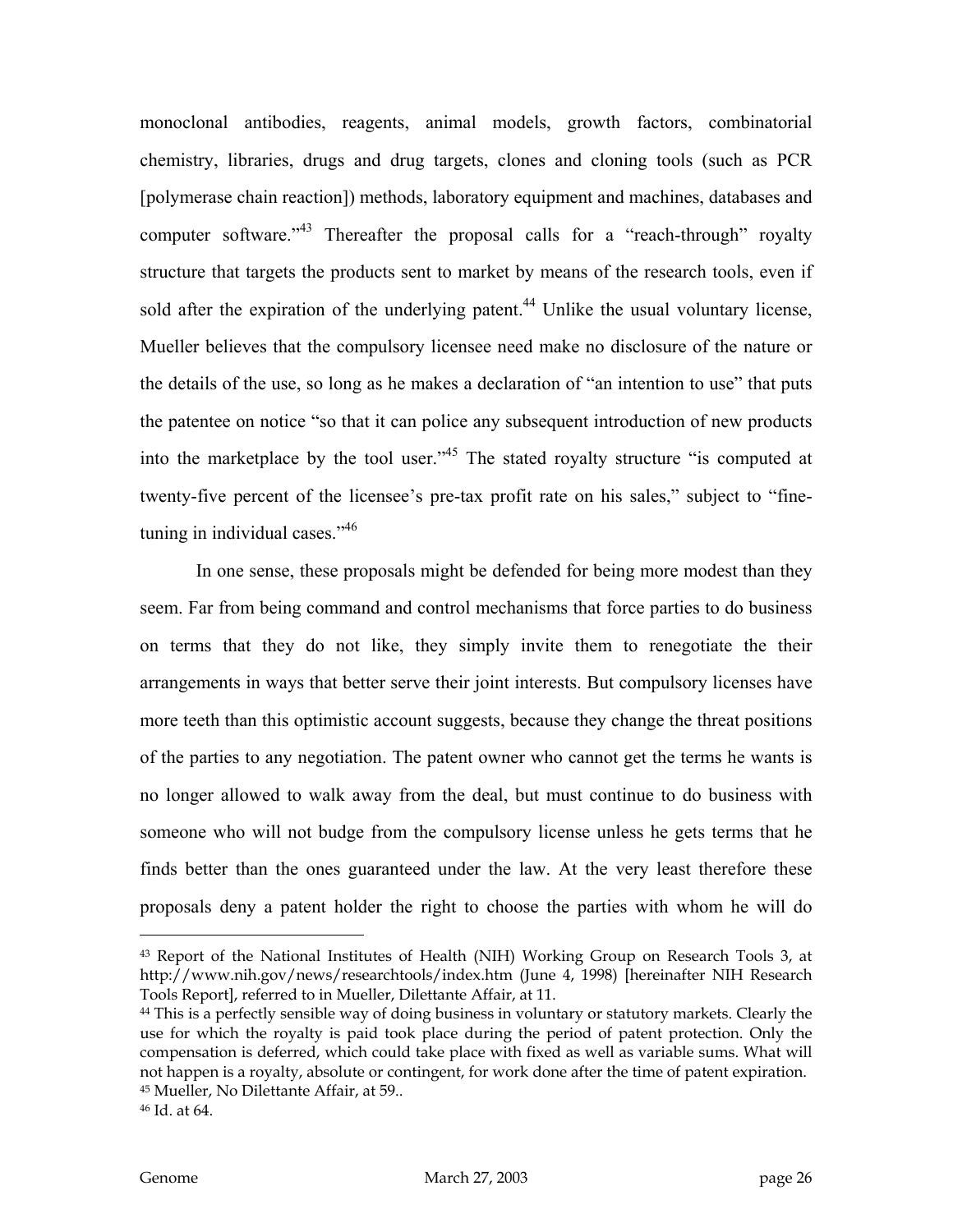business in the first place. Necessarily, they make exclusive licenses a dead letter, even though these are often consummated in practice. In order for this use of compulsion to be a sensible social procedure, one has to have some confidence in the licensing rules themselves. Yet too much optimism lurks behind these compulsory licensing proposals, which underestimate at every turn the contractual density and sophistication of licensing transactions.

To start from the beginning, all compulsory licensing schemes show a decided preference for some kind of "liability" as opposed to "property" rule whereby the holder of any given entitlement is subject to its purchase at some for some fair valuation determined by some independent party.<sup>[47](#page-28-0)</sup> When introduced by Calabresi and Melamed in 1972, protection by liability rules only helped explain why injunctions need not necessarily be awarded in all nuisance cases. In some situations, the defendant could continue to pollute, presumably at some defined levels, so long as some provision was made for the payment of permanent or temporary damages.<sup>[48](#page-28-1)</sup> In practice, the law of nuisance has not been as receptive the damages-only approach as their characterization suggests, preferred in most cases to award the injunction as of right unless there was some manifest imbalance between the trivial advantages to the plaintiff and the massive dislocations to the defendant.<sup>[49](#page-28-2)</sup> In some other cases, it has been suggested that liability rules are better ways to decide which of two people will be able to make better use of a divided asset (e.g. land in which a determinable fee is subject to a possibility of reverter) by inducing the parties to reveal the intensity of their preferences for the unitary asset.<sup>[50](#page-28-3)</sup>

This thumbnail sketch shows that at their inception liability rules were meant at most to serve the modest role of adjudicating boundary disputes; somewhat later it was

<span id="page-28-0"></span> $47$  For the initial distinction, see for one defense of the superiority of liability rules, see Guido Calabresi & A. Douglas Melamed, Property Rules, Liability Rules and Inalienability: One View of the Cathedral, 85 Harv. L. Rev. 1089 (1972). Ian Ayres & Eric Talley, Solomonic Bargaining: Dividing a Legal Entitlement To Facilitate Coasean Trade, 104 Yale L.J. 1027, 1036-37 (1995).

<span id="page-28-2"></span><span id="page-28-1"></span><sup>&</sup>lt;sup>48</sup> See Calabresi & Melamed at  $\cdot$ .<br><sup>49</sup> For discussion, see Richard A. Epstein, Torts, § 14.7 (1999).

<span id="page-28-3"></span><sup>50</sup> See Ayres & Talley, supra. 1030-1035.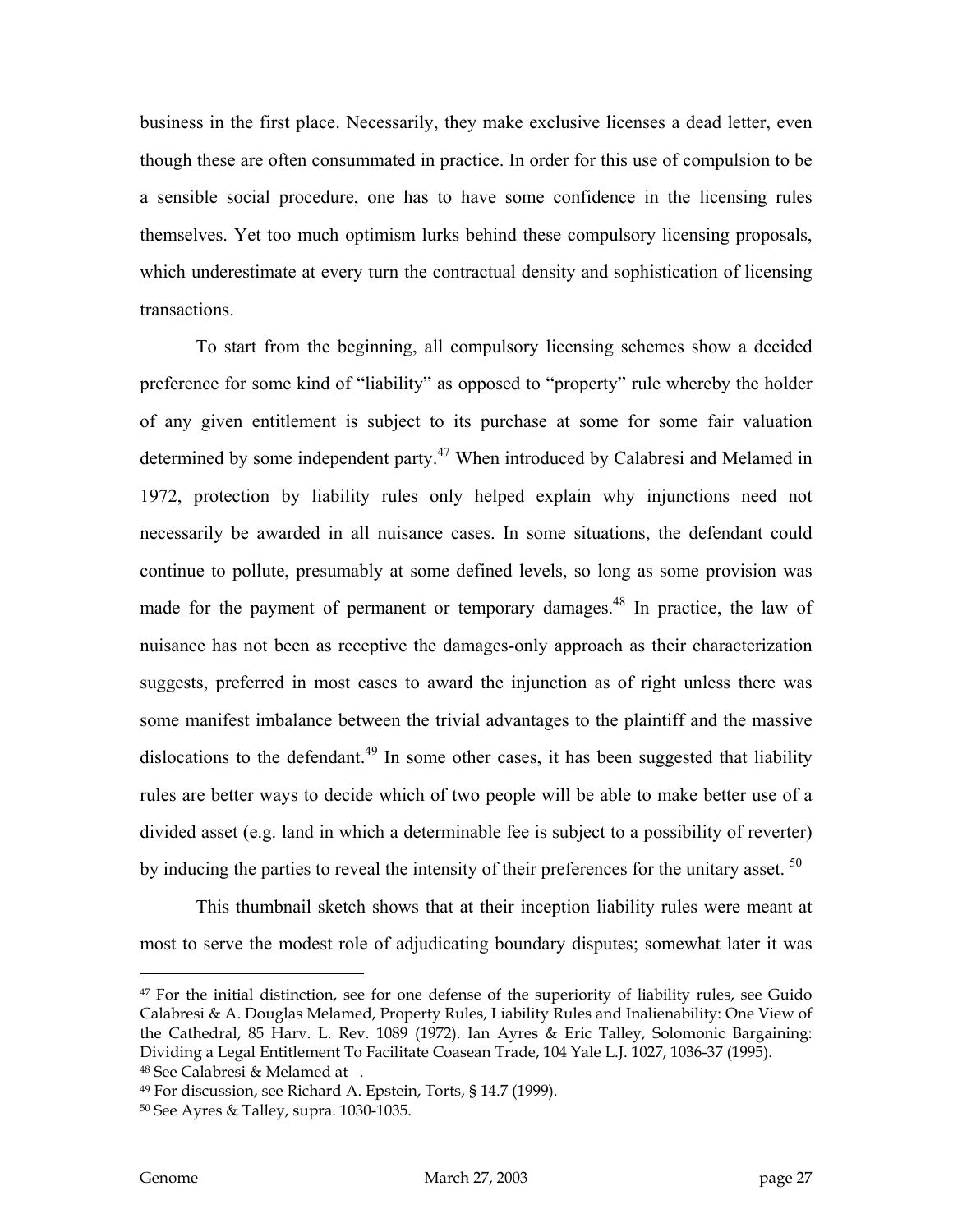proposed that they take a transitional role in moving assets between persons. Assuming, for the sake of argument only, the soundness of these conclusions, the traditional accounts did not contain any hint that liability rules should sanction the deliberate expropriation or use of the property of another in complex and cooperative business transactions. One sense of the limits of these forced commercial exchanges comes from the law of contract. The all-too fashionable theory of "efficient breach" posits that a promisor can break his promise, pay expectation damages, and pocket the surplus.<sup>[51](#page-29-0)</sup> The appeal here is for the substitution of a liability rule for the stronger property rule protection from, say, a remedy of specific performance. The argument is that the promisee is not worse off (because of the expectation damages) while the promise is better off, such that the unilateral breach with compensation amounts to a Pareto improvement. But the entire scheme flounders because the computation of expectation damages is next to impossible whenever the breach by promisor creates ripple effects that are hard to quantify. The usual reaction to efficient breach among businesspeople is to gasp in genuine horror about its universal application. Most trades work on the assumption that the expectation measure of damage is permissible only for want of a better, that is, in those cases where the defendant is not in a position to perform a contract. The usual response is expulsion from trade association where the defendant engages in a deliberate breach of contract in order to sell the goods to some third party above the contract price.<sup>[52](#page-29-1)</sup> As with the other case, the liability rule tends to be rejected even when the breach disrupted all relations between the parties. This commercial response should offer a warning about any widespread substitution of liability for property rules in contexts that call for future interactions. Even if liability rules have some niche uses in necessity cases, they represent an impossible way to organize

<span id="page-29-0"></span><sup>&</sup>lt;sup>51</sup> On the question of efficient breach, see Daniel Friedmann, The Efficient Breach Fallacy, 18 J. Legal Stud. 1 (1989); Richard Craswell, Contract Remedies, Renegotiation, and the Theory of Efficient Breach, 61 So. Cal. L. Rev. 629 (1988).

<span id="page-29-1"></span><sup>52</sup>See, Lisa Bernstein, Merchant Law in a Merchant Court: Rethinking the Code's Search for Immanent Business Norms, 144 U Pa. L. Rev. 1765 (1996),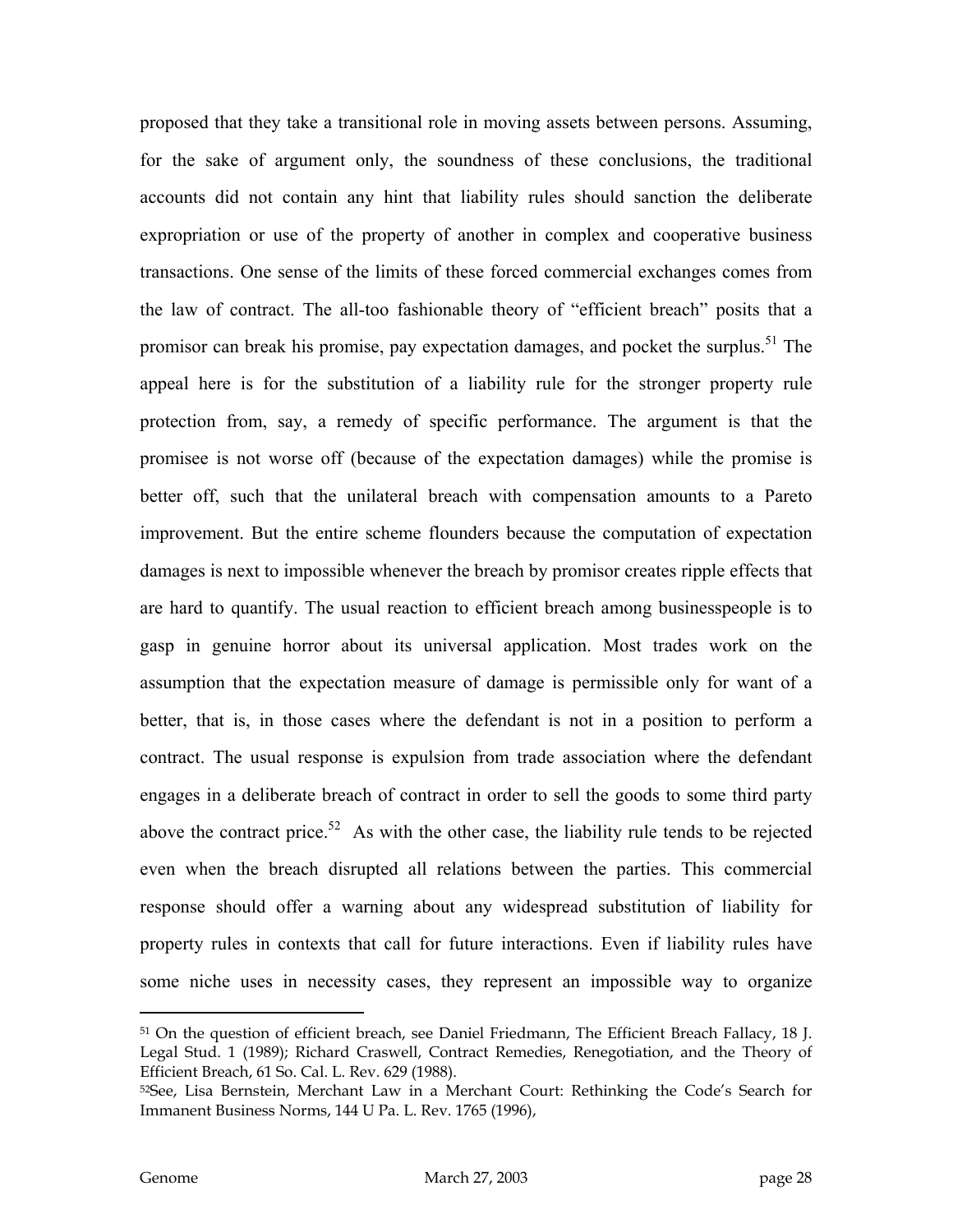complex social interactions if what they are construed any individual is entitled deliberately to take the property of another individual so long as there is some assurance that he will be required to pay the appropriate social price. The level of instability is enormous, for no remedy can calculate the full consequential damages that follow from loss of entitlements.

In this context it bears stressing that the object of a license agreement is not simply to place the patent in the hands of one party or another. It is to institute at a conscious level some system of divided control over the use of information in the ordinary course of business. These shared arrangements require continued trust and cooperation, which is hardly to be expected when one person is able to foist himself on another. It is instructive to see just how difficult it is to organize a system of compulsory licenses when divided, not unitary, control is the end of the process.

**Mechanics of Compulsory Licenses** Recall that the Gitter proposal applies only to DNA sequences, while the Mueller proposal extends to a wide array of other products, including such things as computer software. But the danger of creeping compulsion cannot be overlooked in assessing this proposal in either its broad or narrow manifestations. The first question is the simple one of who initiates the license. In the ordinary voluntary transactions, the licensor as owner of the patent can control the stable of licensees and pick those whom he believes have the greatest chance of producing some invention or product that will yield a high return from the relationship. Resources of monitoring and supervision can thus be effectively conserved. That form of control is wholly lost once the patent holder is converted into a de jure common carrier, so that these licenses must be made available as of right to all who wish to work with some research tool or DNA sequence. Unlike other situations, this sequence information is in the public domain and it provides information that allows the new licensee to begin work on the project without notification to the patent holder. In order to curtail that risk, it will become necessary to mandate that licensees post on some neutral site a notice of its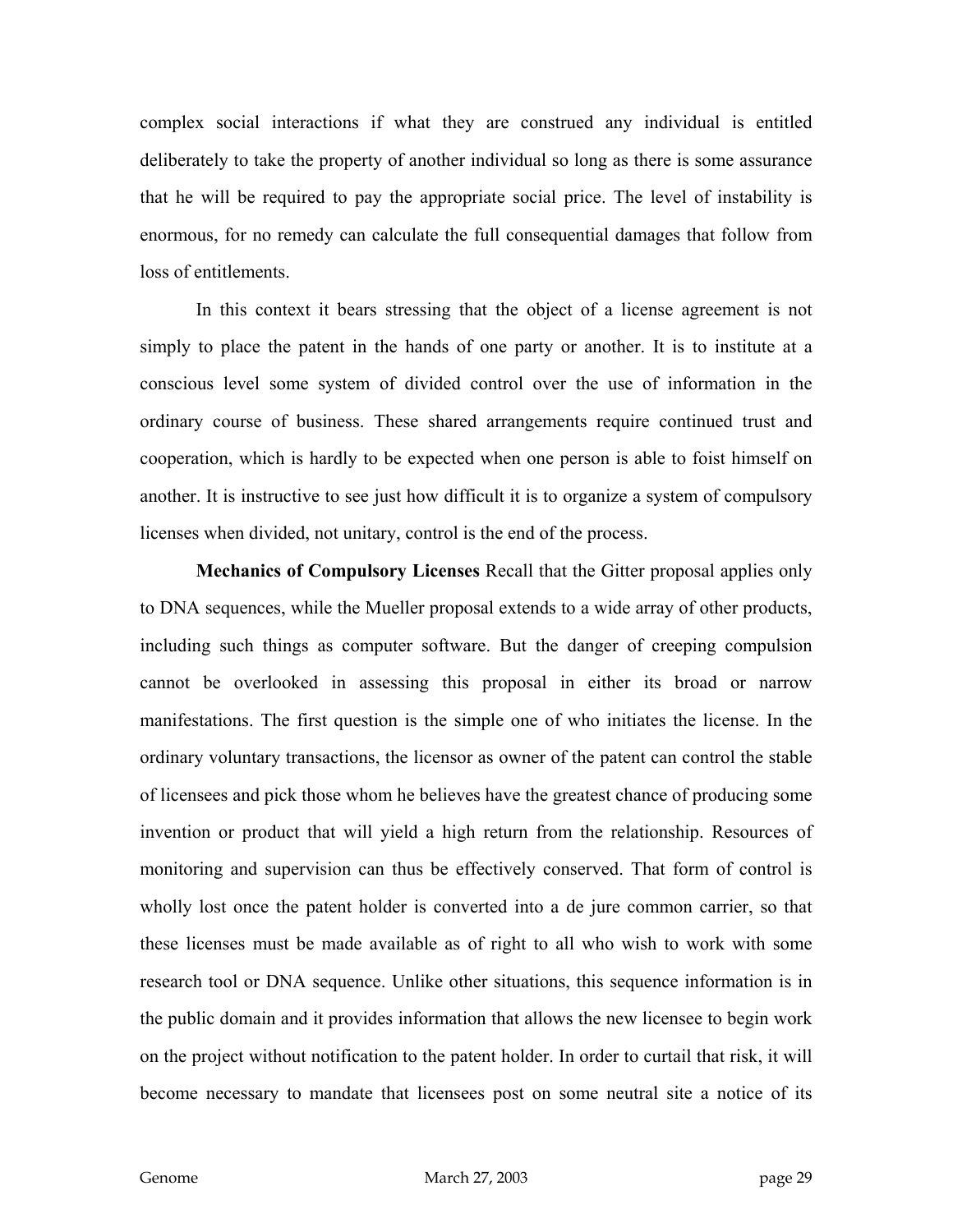"intention to use" the covered materials of another company, and to subject that party to heavy damages in the event that they proceed without supplying the requisite notice.<sup>[53](#page-31-0)</sup>

Unfortunately, an enormous gap remains between a notice provision on the one hand and a completed contract on the other. So the first task that the licensor must face is how to respond once it learns of the notice. Must the patent holder now enter into some detailed investigation of the financial position and technical abilities of the putative licensee to determine whether it is worth while to incur the expenses necessary to police the activities of the licensee in order to preserve some future royalty stream? Voluntary licenses of course contain provisions whereby the activities of the licensee are policed, often through the use of elaborate "milestone" provisions, in which future work under the license is tied to previous progress. The cost of overseeing these operations, however, are generally taken into account in setting out the overall deal. Otherwise, the licensor would have a negative expected value for the transaction, which would not then ordinarily go forward. But with these compulsory licensees, no front-end payment is contemplated, and security arrangements and guarantees are virtually impossible to devise, especially if the licensee is permitted to conduct its work under a shroud of secrecy, so that the firm has to go out of pocket on monitoring, knowing of the serious risk that the licensee could be subject to reorganization, takeover or bankruptcy, leaving its ultimate collection rights very much in danger. The point here is no small one for a firm that has multiple patents, each of which could become the subject of hundreds of mandatory licenses. It makes matters only worse that the licensing firm may use multiple patents to get its own product to market. This effort to solve the holdout problem could create in short order massive administrative burdens over which licensed patent contributed what to the final outcome.

Matters do not look any better when one considers the possible terms and conditions of the licenses so imposed. As a benchmark for this analysis, it is useful to consult the voluntary licensing agreements right now in place for various forms of

-

<span id="page-31-0"></span><sup>53</sup> On which see Mueller, No "Dilettante Affair" at 58-59.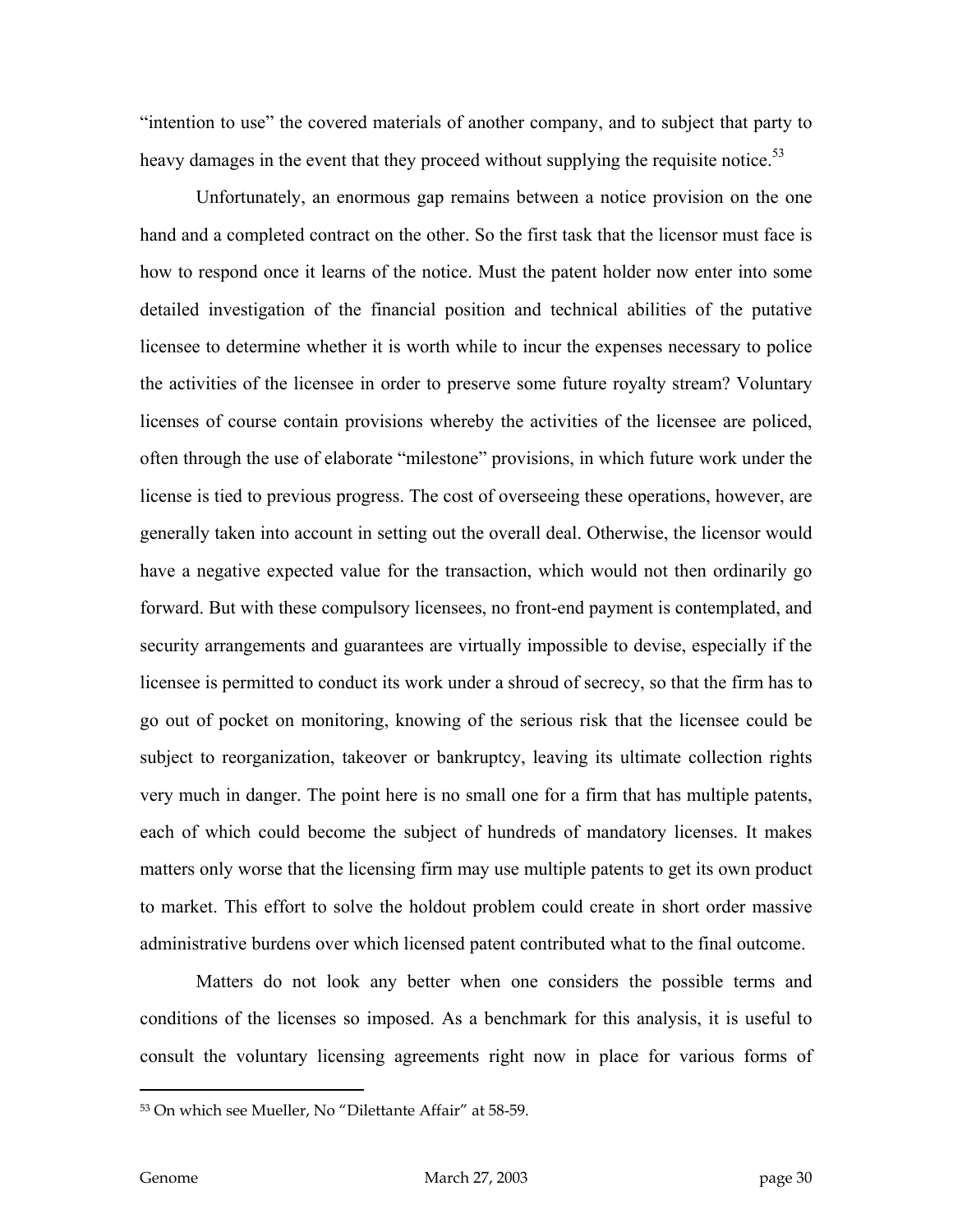technology. These agreements are of course complex affairs that must track the wide range of permutations that frequently arise in any ongoing relationship. The terms of particular licenses are confidential, but even a quick look at a specimen template of an exclusive license shows the complexity inherent in deals of this sort. The exclusive license agreement used by Harvard University<sup>[54](#page-32-0)</sup> is only a few pages—before the particulars are filled in. It contains detailed provisions that govern not only the conduct of licensee but also of its affiliates<sup>[55](#page-32-1)</sup> lest there be confusion as to what activities are covered. It contains detail description of the materials supplied<sup>[56](#page-32-2)</sup> and covered the products and processes.[57](#page-32-3) It contains a four part definition of what counts as "net sales" on licensed product.<sup>[58](#page-32-4)</sup> It deals with such matters as patent rights<sup>[59](#page-32-5)</sup> and sublicensee income.<sup>[60](#page-32-6)</sup> It contains various reservations so that its exclusive license does not stop non-commercial research work by Harvard or other licensees. It contains, as it must, as best efforts clause, so that the exclusive license does not remain fallow.<sup>[61](#page-32-7)</sup> Further, it has complex provisions to determine the royalties owed under the license.<sup> $62$ </sup> And it includes provisions that deal with reporting<sup>[63](#page-32-9)</sup> and record keeping,  $64$  to backstop the agreement.

It is easy to see how this list can be expanded: Are there specific procedures for modification of terms? What are the rights for termination or cancellation? Assignment and sublicensees? Payment provisions: lump sum, periodic, contingent? Security for payment provisions? Cooperation provisions? Sharing of information between the parties or with third parties? Compliance with regulatory norms? Remedies for breach of

<span id="page-32-1"></span>55Id at 1.1

 $\overline{a}$ 

<span id="page-32-2"></span>56Id. at 1.2

- <span id="page-32-3"></span>57Id. at 1.5 & 1.6. 58Id. at 1.8.
- <span id="page-32-4"></span>59Id. at 1.10
- <span id="page-32-6"></span><span id="page-32-5"></span>60Id. at 1.11
- <span id="page-32-7"></span> $61$ Id. at 3.2 (d) & (e).
- <span id="page-32-8"></span>62Id. at 4.1-4.4.
- <span id="page-32-9"></span>63I. at Art. V.

<span id="page-32-0"></span><sup>54</sup>Harvard Exclusive License Agreement as of June 1, 2001 WILL ATTACH ON LINE COPY. Have no site address.

<span id="page-32-10"></span><sup>64</sup> Id. at Art. VI.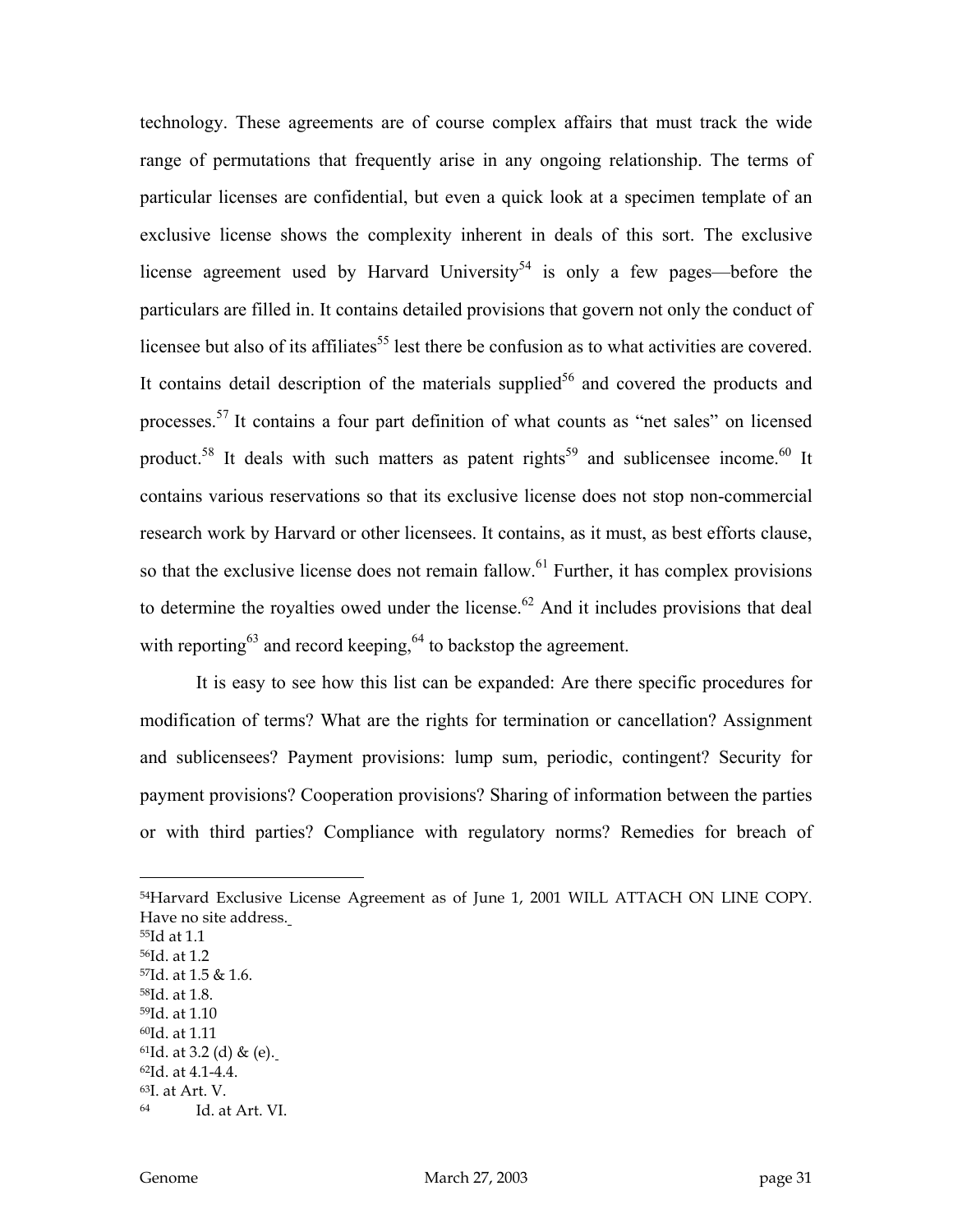contract before during and after the formation of the agreement? Coverage of payments after the expiration of the patent? For its international use? It seems highly unlikely that any compulsory license could cover enough of these issues to be sustainable in the long run.

The payment issue alone shows the magnitude of the problem. The only system that is practicable in compulsory is a percentage of revenues, along the lines of most voluntary agreements. But there is this subtle difference. It is not enough to say that consequential losses don't matter under compulsory licenses because ordinary licensing agreements don't call for them.<sup>[65](#page-33-0)</sup> True enough, but that is because the patent holder will *not* enter into any voluntary licensing arrangement if any consequential losses from the new entrant exceed the expected royalty stream. A selection effect thus weeds out some transactions that will now take place under the compulsory licensing stream. These additional transactions are loss transactions to the patent holder, so that over the full range of deals, its economic position will be eroded by compulsory licensing. That downward bias in returns will still be greater if the return is posited at some "competitive" level, i.e. lower than the voluntary market would yield for this particular transaction.

Other problems with transactional mechanics will undermine this scheme. Professor Mueller's proposes a standard of a "reach-through" 25 percent of pre-tax profits. But there is little reason to think that any single number will capture the wide variation in voluntary deals. One key element in the royalty rate involves the amount of downstream work that is left to be done once licensing is complete. If that amount of work is extensive, then the license royalty is likely to be lower. If the work required is slight than the rate would increase. Picking a presumptive standard that is too high would render the entire licensing system inoperative because no potential licensee will seek to

<span id="page-33-0"></span><sup>65</sup> Nor should they. See Richard A. Epstein, Beyond Foreseeability: Consequential Damages in the Law of Contract, 18 J. Legal Stud. 105 (1989).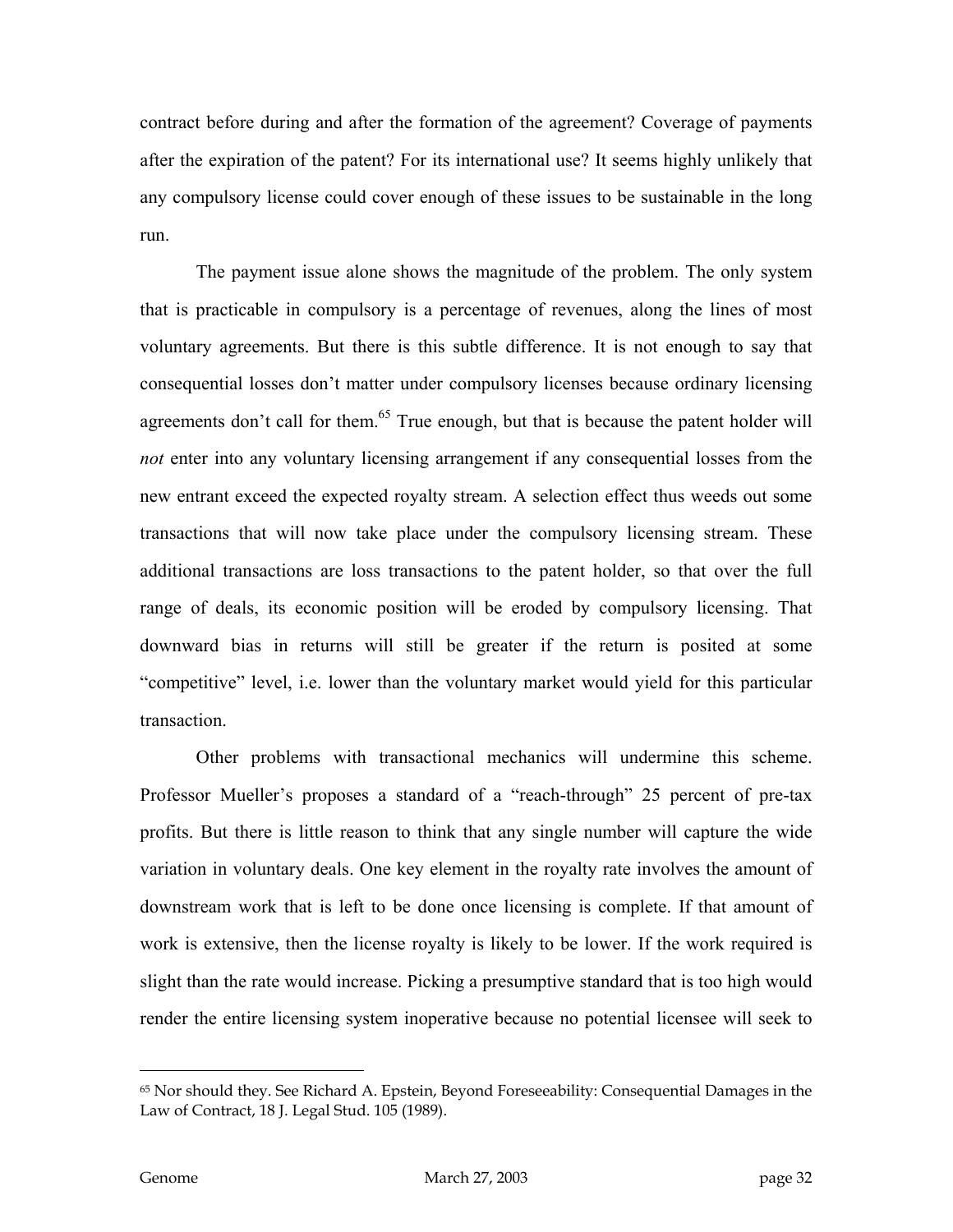exercise its rights under the compulsory scheme. In the limit, one way to repeal the compulsory license scheme is to mandate that the licensee pay one hundred percent of its revenues to the licensor. But alternatively the figure set could be below the market royalty rate, at which point the licensor may not be able to recoup its expenditures with a reasonable rate of return. Here the product, if made at all, will be gobbled up by a large number of nonexclusive licenses which might yield too little in revenue to encourage systematic investment over time. There is in short no single number which makes sense as a presumptive target for licenses, and no set of ad hoc exceptions to the rule that any public body can administer. It neither makes sense to allow the use to be made today subject to a royalty to be determined later, or to hold off the license until the question of particular rates receives some public validation.

But even if we could set optimal royalty levels that work for the full range of covered products, this system will fail as an administrative matter if the licensor is not allowed to monitor the books to determine these profits, and will likely fail even if that monitoring is allowed. Most percentage leases in real estate work off gross revenues not net profits, precisely because the latter figure is so elusive in contested settings. Even if some voluntary transactions calculated royalties off net profits, it is doubtful whether that practice would make sense when the number of transactions increases, the dollar stakes of the transactions (in at least some cases go down), and in which the level of access and trust is far lower. It simply does not do to transplant isolated terms of business arrangements to new contexts. What is needed is a keen appreciation of how each individual term fits into the large mosaic.

In sum, the negotiations over any particular agreement present an uneasy mix between standard provisions on the one hand and dickered clauses on the other. Someone has to engage in fine-tuning, but legislatures cannot do it for contracts any more than they can do it for violins. More precisely, owing to the wide range of licensed and derivative products and processes there is little hope that all will be able to gravitate to the same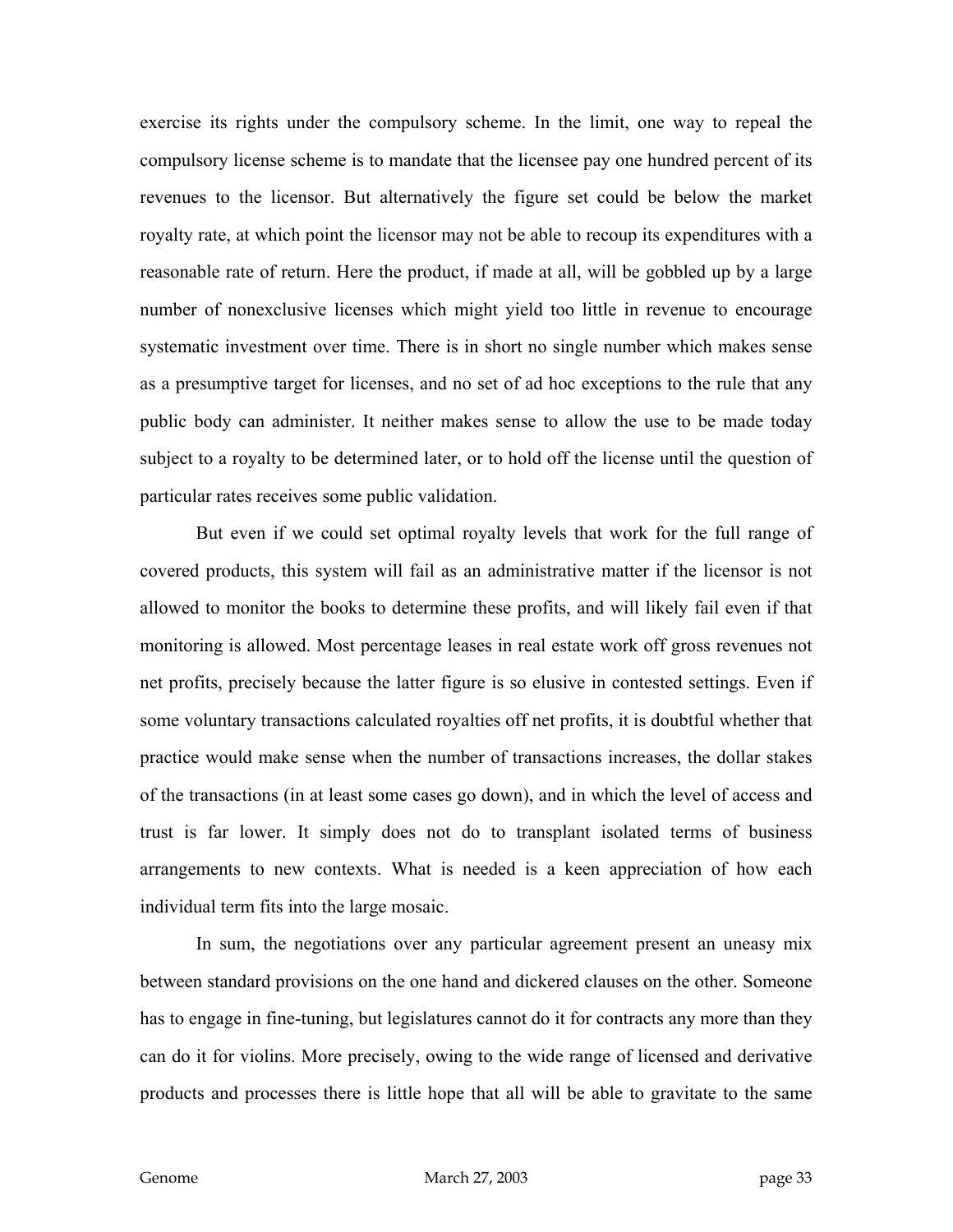standardized agreement, or whether certain kinds of clauses will be relevant for certain classes of arrangements. All products are not created equal; more narrowly, even all cDNA sequences may not be created equal either. All that is known from the outside is that every business agreement involves trade-offs between the ideal incentives on the one hand and the administrative costs of enforcement on the other. We rely on voluntary agreements not because we (collectively) know the right answers but because we know that transacting parties in sophisticated transactions have both the incentives and the knowledge to get it right.

Yet what can be said when the terms of the compulsory license are stacked up against those which are part and parcel of every voluntary agreement? Initially, we can be confident that the terms of these agreements should if anything be more exhaustive than their voluntary counterparts. When contracting parties select each other they can rely on a full set of informal, reputational or relational sanctions to help keep each other in line. As the level of trust diminishes, the need for explicit monitoring between the parties may well increases, at a time when the sheer numerosity of these agreements strains all the resources available for monitoring. Where net licenses are used, moreover, some procedures must be developed to allow the patent holder to determine whether the licensee has padded expenses in order to reduce the net profits owed under the agreement, or reallocated the income to some other product to the same customers, perhaps as part of a complex package. The inquiries require the parties to delve into the intricacies normally associated with rate-of-return regulation used for regulated public utilities, such as the phone company, where suits drag on for eons, and the term "reasonable" does not begin to unpack the host of interpretive and factual difficulties. The entire history of rate regulation for network industries should lead one to doubt that anyone could so price these licensee fees in such a manner that leaves the licensing companies in tact. This is one road down which no one should travel.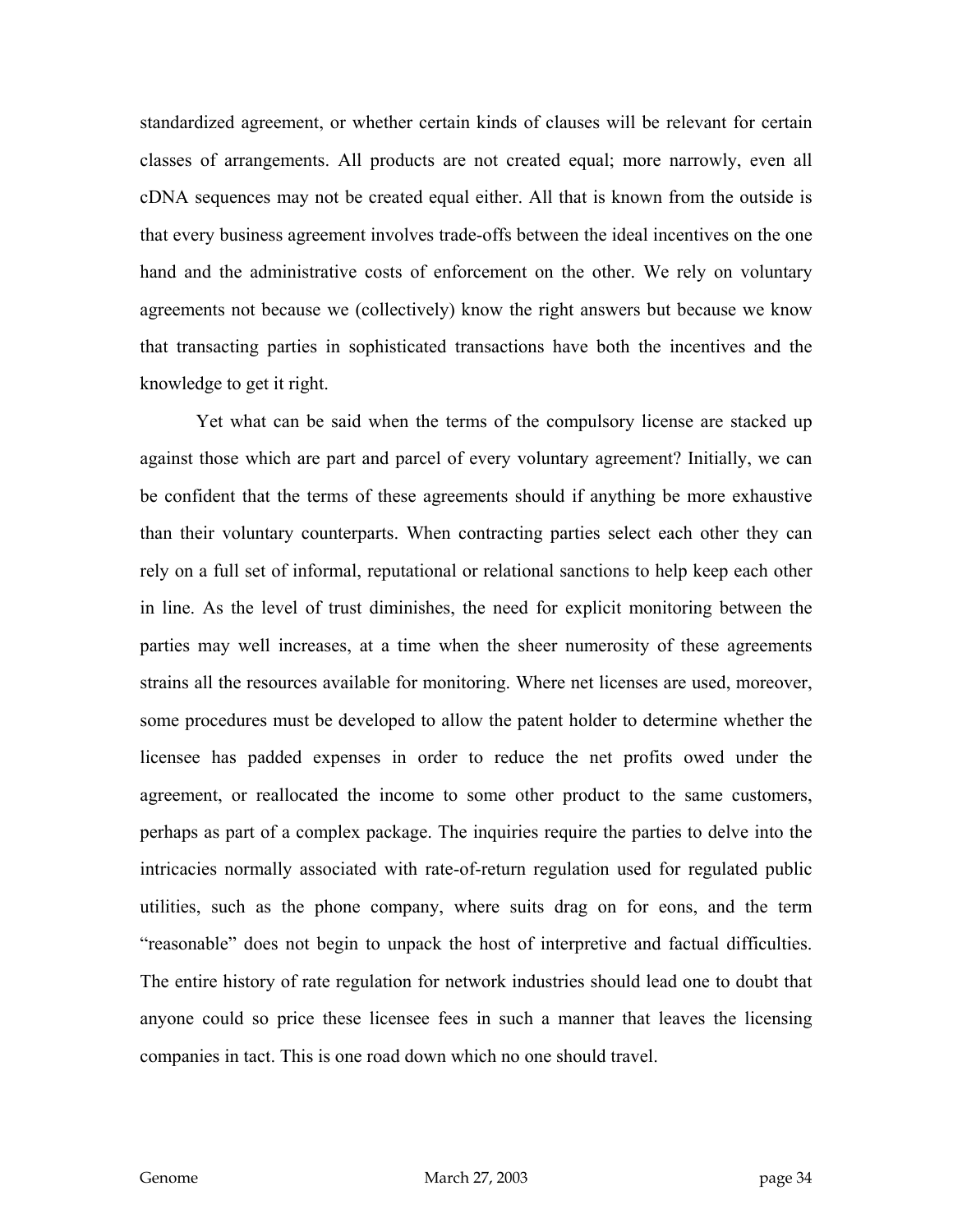Contracting Strategies. In light of the difficulties with any set of state mandated forced licenses or exchanges, the sound collective approximation is to stick with the patent system, and then to rely on other devices to make needed adjustments at the edges. Virtually all these techniques rely on some form of contracting that avoids the holdout problems that arise when distinct interlocking arrangements are held by unrelated parties. One common device is the humdrum system of assignments. Only inventors are entitled to file for patents, and corporations do not invent. To avoid the excessive Balkanization of the process, a corporate employer typically requires its employees by contract to assign all patents that he receives to his employer. The full arrangements will in most cases contain some return compensation for the inventor above and beyond the usual salary, as a spur to invention.<sup>[66](#page-36-0)</sup> The automatic assignment provisions allow the institution to organize a suite of coherent inventions, often from multiple workers within the same discipline. The alternative scenario allows each inventor to keep his initial invention, which in turn could create difficulties where related inventions have different combinations of inventors drawn from a pool of related workers. These arrangements have been attacked from time to time under contract law on grounds of exploitation, unconscionability and the like. But their overall efficiency enhancing characteristics should immunize them from such challenges. Nor should the antitrust law apply to the division of labor within the firm, but only to connections made across firms.

The next consolidation device is more tricky precisely because it does involve cooperation between firms. Cross-licensing agreements give each firm access to the technology of the other, but carry with them the risk of coordinated pricing-arrangements that could violate the antitrust prohibition against horizontal arrangements. Patent pools involve a procedure whereby two or more firms create a package of patents that they then license en masse to third parties. In both situations, the critical distinction is between

-

<span id="page-36-0"></span><sup>66</sup> The University of Chicago, for example, has such a policy with regard to inventions that rise out, which stipulate percentages of the payment that go to the inventor, to his division and his department. The University undertakes all the expenses of bringing the invention to market.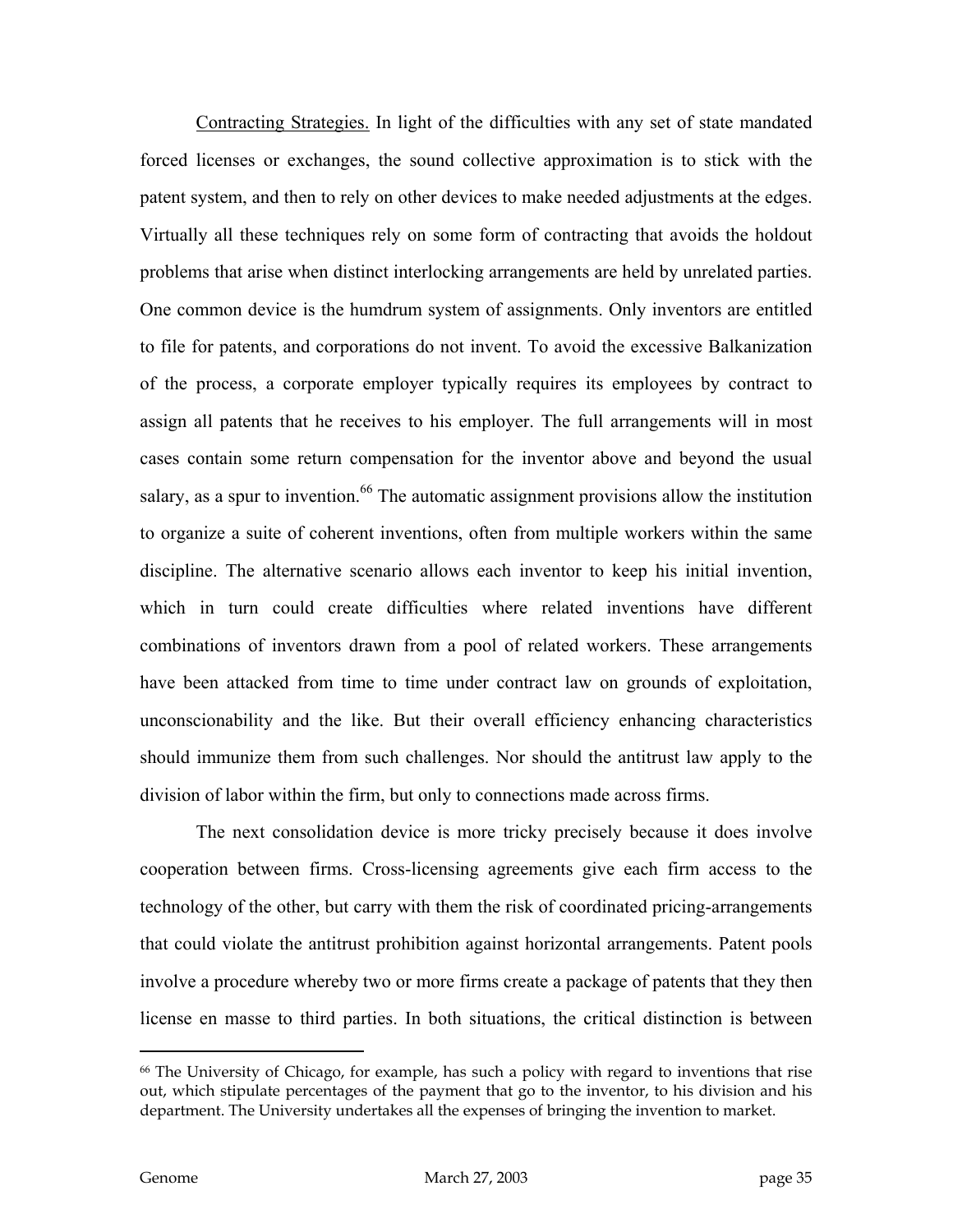economic *substitutes* and economic *complements*, for pooling arrangements are far more attractive in the latter situation than in the former.<sup>[67](#page-37-0)</sup> With complements, the effect of the pool, is to allow coordinated licensing which would eliminate some of the inefficiencies of the Cournot duopoly. Often these are royalty-free, much like the restrictive covenants and restrictions imposed on the residents of planned-unit developments. Nonetheless, if the commercial value of the respective patents suites are unequal, some overall transfer payment might be added to insure that the transaction is win/win. But the key point here is that the licensing takes place in bulk, so as to avoid the tedium of measuring value for individual patents. $68$ . But with substitutes the effect of the pooling arrangement could be the formation of a cartel in restraint of trade, as the Department of Justice has in fact ruled.<sup>[69](#page-37-2)</sup> But whatever those difficulties are, the one solution that seems doubtful is a per se ban on all patent pools when the alternative to create the holdout questions that otherwise loom so pervasive in the area.

What then is the correct response to this array of interlocking, overlapping and independent monopolies in the patent world? In light of all that has been said, the effective choice boils down to either a general commons or the current regime. Writing on a blank slate Congress could create a new commons by refusing to exercise its patent power at all. The hope might be that the lower rate of invention would be more than offset by the higher rate of utilization of the fewer inventions that are developed in the first place. But that said, the crude empirical judgment of just about everyone is that the gains from increased incentives to create at some stage outweighs than the losses from

<span id="page-37-0"></span><sup>67</sup> See Shapiro, Navigating the Patent Thicket, at 5-6.

<span id="page-37-1"></span><sup>68</sup> Id. at 12

<span id="page-37-2"></span><sup>69</sup> See http://www.usdoj.gov/atr/public/press\_releases/1997/1173.htm.

Press release of 6/26/97, which approved a "one-stop" patent pool involving nine firms and one university for "essential patents," and created a mechanism whereby and "independent patent expert" would pass on whether patents should be added or removed from the pool. Id at 3. An "essential" patent refers to those which are complements. See also the press release of 12/17/98, http://www.usdoj.gov/atr/public/press\_releases/1998/2120.htm.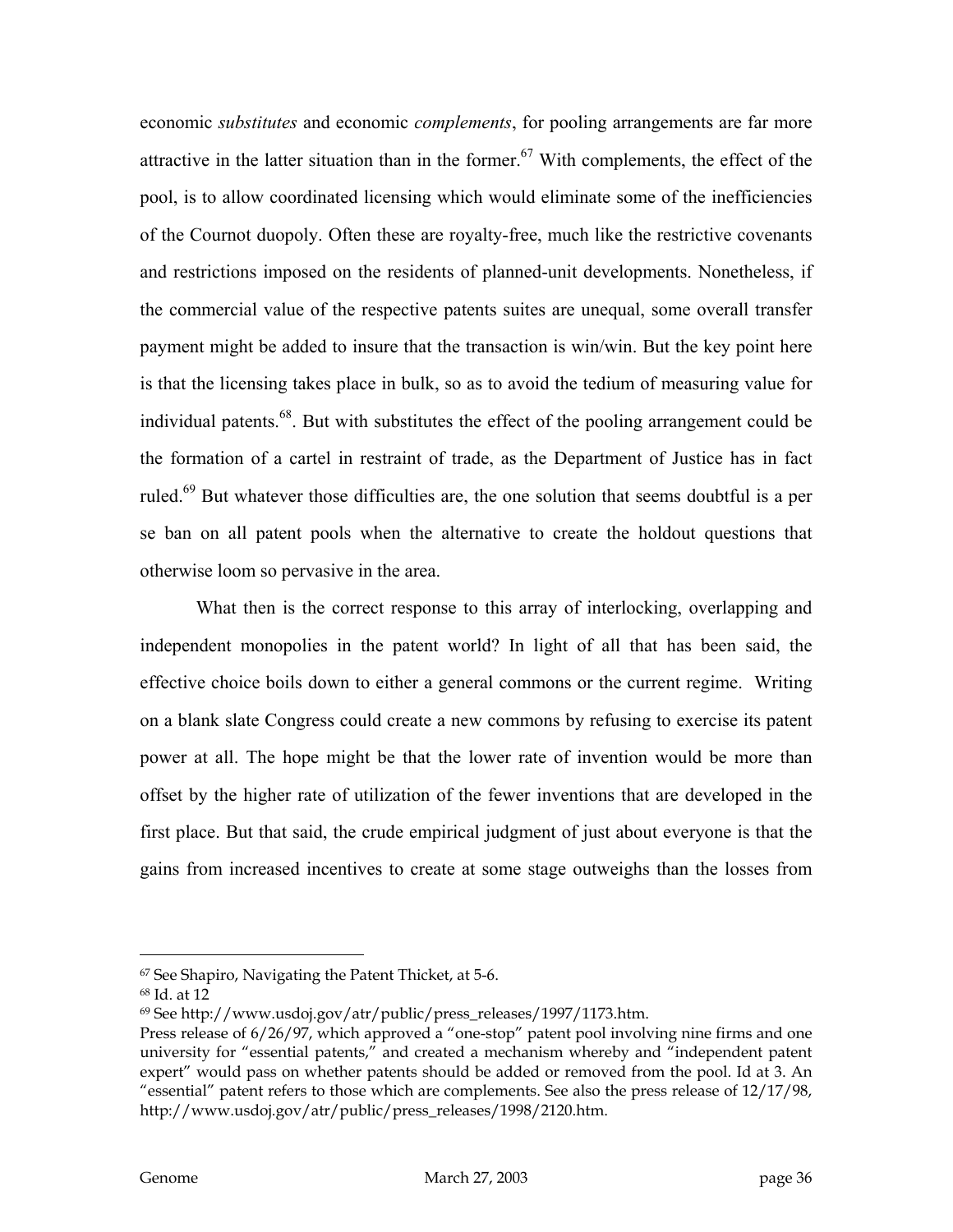restricted dissemination, so that the patent system should be preserved. <sup>[70](#page-38-0)</sup> One way to reach this conclusion is that monopoly profits are never that great to begin with (say in the order 20 percent), and that owing to the imperfect correlation between legal and economic monopolies, many of those losses are competed away. All this dislocation is better than the total wipeout if innovation grinds to a halt. Contestable empirical judgments are required on all dimensions, but judgments that we make nonetheless. The patent system should stand more or less in its current configuration.

On to the Genome The next portion of this paper deals with the question of how these general conclusions should operate with respect to the genome. In order see how this works out, I shall proceed at two levels. The first asks how the patent bargain plays out without reference to the particular terms of the statute, that is, under some idealized version of the patent law that keeps to the property system and asks only one question: is this set of transactions one for which it is worth while to create a private monopoly. The second then examines the issues related to the patentability of genetic materials under the current law. The question then arises, how do these theories play out when applied in a more systematic fashion to the genome. Here the problem is in a sense simpler than that for the patent law general. The range of genetic patents is narrower than those for all inventions, so that it becomes possible to hazard more confident generalizations about the operation of the patent system in this proper subset of its overall domain, even before we examine the specific conditions of patentability under the current law.

<span id="page-38-0"></span><sup>70</sup>For a listing, see Michael Abramowicz, Perfecting Patent Prizes, mss, at note 4. Included on his list are, Fritz Machlup, An Economic Review of the Patent System in Subcomm. on Patents Trademark and copy right of the Senate Comm. On the Judiciary 85th Cong. 44-45 (Comm. Print 1958) (exhaustive review of patent system); Brian Peckham, Should the U.S. Patent Laws Be Abolished?, 11 J. Contemp. Prob. 389, 421 (1985) (declining to advocate immediate abolition of the patent system); JAMES BESSEN & ERIC MASKIN, SEQUENTIAL INNOVATION, PATENTS, AND IMITATION (Massachusetts Inst. of Technology Working Paper No. 11/99, 1999). For an interesting compendium of quotations denouncing the patent system, see Gordon Irlam, Coalition for Networked Information Forum, http://www.cni.org/Hforums/cnicopyright/1994-04/ 0648.html.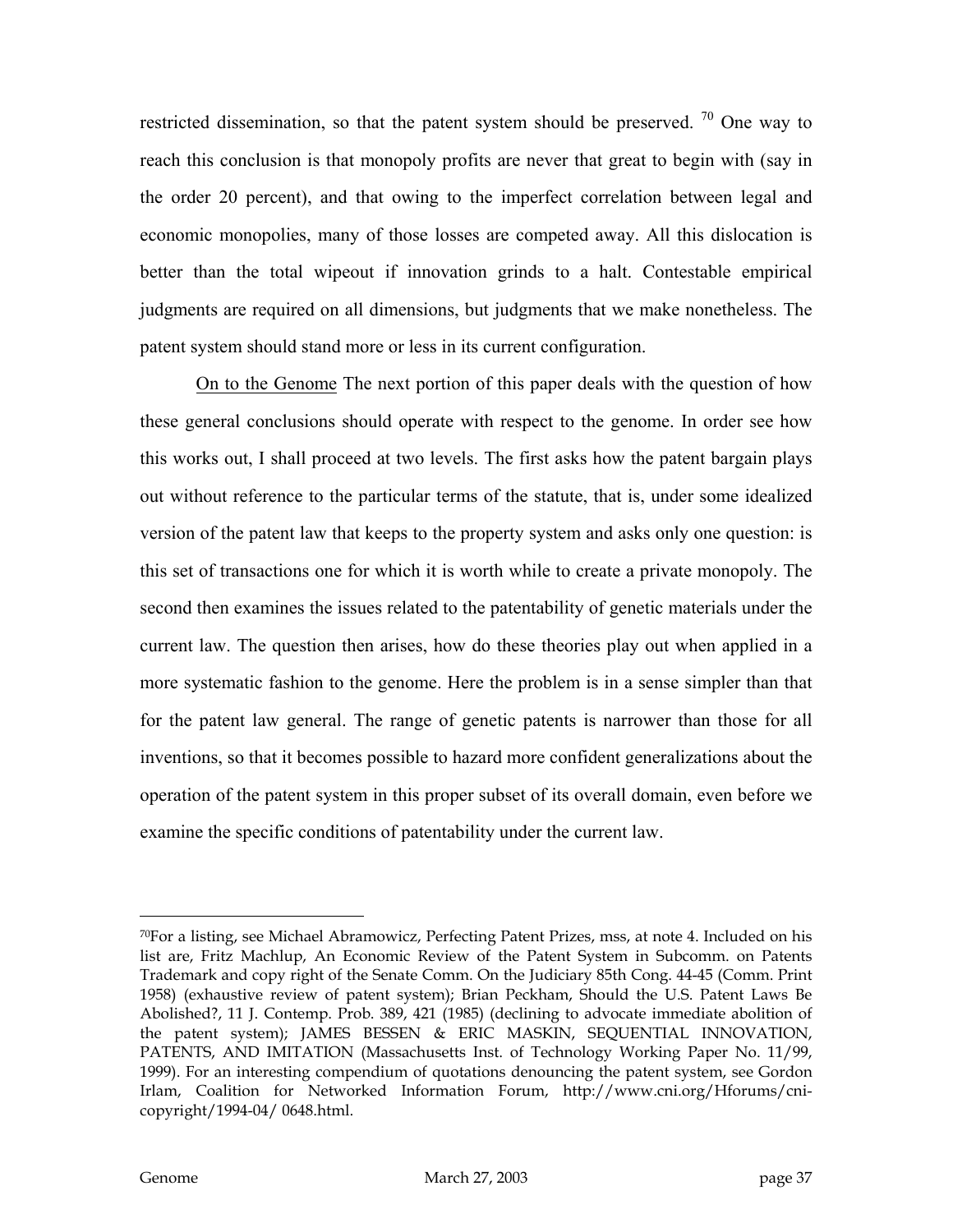*The Patent Law* In order to set the stage for the discussion that follows, it is useful to run through the normal requirements needed to assure patentability. The inquiry is important because nothing in the language of the patent act itself makes explicit reference to the overall patent bargain between the inventor and the state. But the individual elements required for patentability do, for the most part at least, seek to identify the terms and conditions under which the grant of a patent is likely to produce the desired results.

This process is in general divided into two stages. The first of these, which addresses the question of patent eligibility simply asks the question of whether the subject matter of the proposed invention is a machine, process, manufacture or composition of matter.<sup>[71](#page-39-0)</sup> If it is not one of the above, then it just does not qualify for any form of patent protection. The implicit economic logic of this approach is that candidates for patent protection that fall outside these various elements do not deserve case-by-case examination to see if the patent bargain makes sense from the public's point of view. Mathematical ideas and compounds of nature are always in a sense there for the taking, so that no one should be allowed to claim an idea or an element just because he got it first. Madame Curie has no claim for the exclusive use of radium even though she isolated and purified first. She might be able to get a process patent, and she could certainly keep the radium that she purified. But beyond that she is not able to go if others find different ways (e.g. chemical reactions) to isolate radium.

In some cases, it is an open question of whether a particular claim falls on one side of the line or another. Justice Douglas is generally regarded as wrong in *Funk Bros.*  Seed Co. v. Kalo Inoculant Co.<sup>[72](#page-39-1)</sup> to the extent that he rejected as a product of nature a mixture of six strains of bacteria that worked together as an effective inoculant for leguminous plants. It took a fair bit of ingenuity to sort out which combinations of bacteria could coexist with each other, and it was that array, rather than any of the natural

<span id="page-39-0"></span><sup>7135</sup> U.S.C. §101.

<span id="page-39-1"></span><sup>72333</sup> U.S. 127 (1948).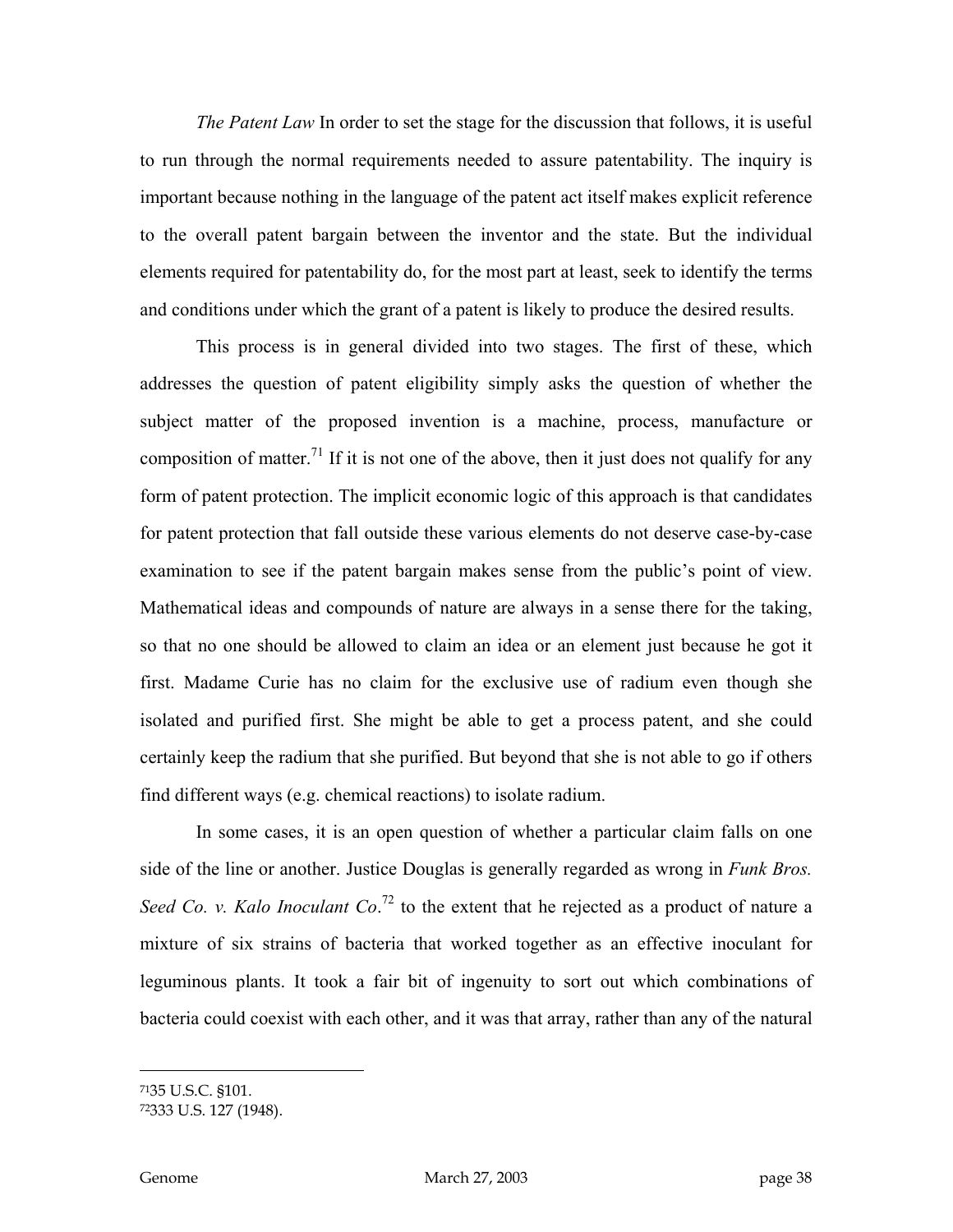strains of bacteria that constituted the composition of matter (or manufacture) which would be eligible for patent protection if all the other hurdles could be overcome. Even though each of the separate strains were found in nature, their juxtaposition was not. The 1980 watershed case of *Diamond v. Chakrabarty*, [73](#page-40-0) which allowed the patentability for man-made microorganism, could be distinguished from *Funk* on the ground that it involved a new composition of matter rather than the simple admixture of existing items. But the usual view, which I share, is that *Chakrabarty* has moved the boundary line between natural products and human creations so that the latter occupies a larger scope than before.

Even when all this is done, however, the patent law contains an implicit prohibition that no person can obtain a legal monopoly over ideas on the one hand and natural substances on the other. The history of that proposition has been exhaustively documented in a recent article by Linda Demaine and Aaron Fellmeth.<sup>[74](#page-40-1)</sup> The clear impulse for this general position is that no system of rewards should be created for people who just find something that others could find at some later point in time for themselves. The underlying deal is bad from a social point of view because the exclusive grant could cover matters of great value to which the patentee has added nothing. One prominent variation on this basic theme holds that the same prohibition against patenting ought to apply to natural substances that have been isolated and purified by human invention. In this case, the easiest and most sensible response is to allow someone to patent the *process* under which the purification and isolation has taken place, so long as the other requisites of the patent law have been met, but not to patent the *substance* to which that process has been applied. Just this solution was articulated as early as 1874 by Justice Strong in *American Wood-Paper Co. v. Fibre Disintegrating Co.*<sup>[75](#page-40-2)</sup>in which the

-

<span id="page-40-0"></span><sup>73447</sup> U.S. 303 (1980).

<span id="page-40-2"></span><span id="page-40-1"></span><sup>74</sup>See, Linda J. Demaine & Aaron Xavier Fallmeth, Reinventing the Double Helix: A Novel and Nonobvious Reconceptualization of the Biotechnology Patent, 55 Stan. L. Rev. 303 (2002) 7590 U.S. 566 (1874).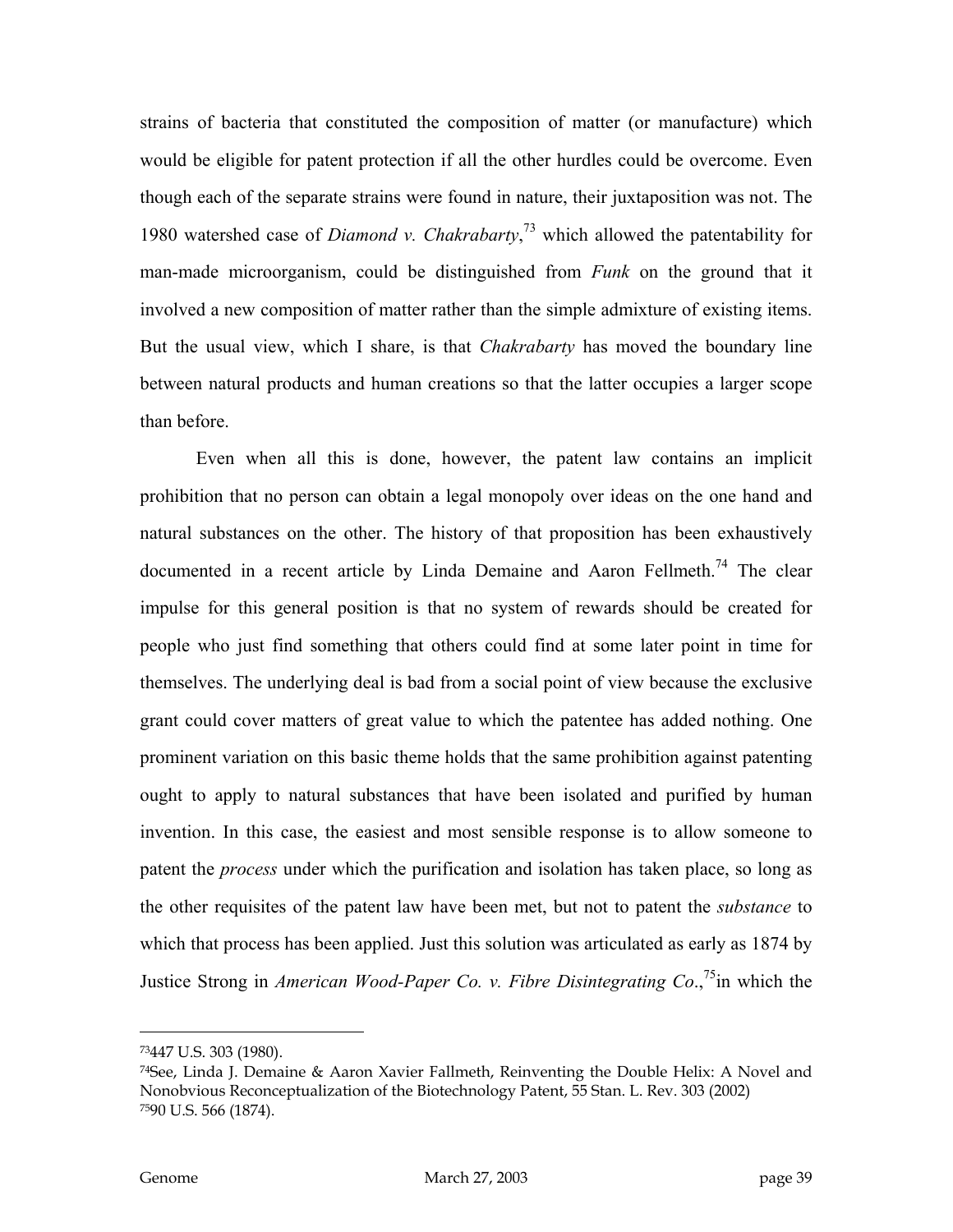patent claim covered refined cellulose that had been extracted from wood, straw and other fibrous materials. The plaintiff sought to use the materials in the preparation of various forms of paper, but his patent application was rebuked in the following words:

There are many things well known and valuable in medicine or in the arts which may be extracted from divers substances. But the extract is the same, no matter from what it has been taken. A process to obtain it from a subject from which it has never been taken may be the creature of invention, but the thing itself when obtained cannot be called a new manufacture.<sup>[76](#page-41-0)</sup>

Strong then illustrated the point by noting that a new process for the creation of Prussic acid could be patented even if the prussic acid itself could not be.<sup>[77](#page-41-1)</sup> The decision here clearly rested on the notion that the extracted material was not patent eligible. The case did not concern any of the individuated elements relating to the nonobviousness or utility of this particular claim. In principle this same approach can be carried over to the new wave of biotechnology, including of course genetic substances. In addressing this issue, John J. Doll, the PTO's Director of Biotechnology, has urged that these "isolated and purified" sequences must be protected in order to supply an reward structure for work in this area.<sup>[78](#page-41-2)</sup> But in this statement he did not respond, as Demaine and Fellmeth have noted, $79$  to the obvious objection that the standard rule that denied patent protection to isolated and purified substances carries over without missing a beat to recombinant DNA technology, as the traditional case law required.

The question then arises whether the Doll pronouncement just misses the boat or whether the common position that supports genomic patents can escape this charge. In order to see how this works out it is necessary set out briefly some of the basics of recombinant DNA. Human DNA is an elaborate code that instructs each cell on how to

-

<span id="page-41-0"></span><sup>76</sup>Id. at 693

<span id="page-41-1"></span><sup>77</sup>Id

<span id="page-41-2"></span><sup>78</sup>John J. Doll, The Patenting of DNA, 280 Science 689 (1998).

<span id="page-41-3"></span><sup>79</sup>Demaine & Fellmeth, 55 Stan. L. Rev. at 305.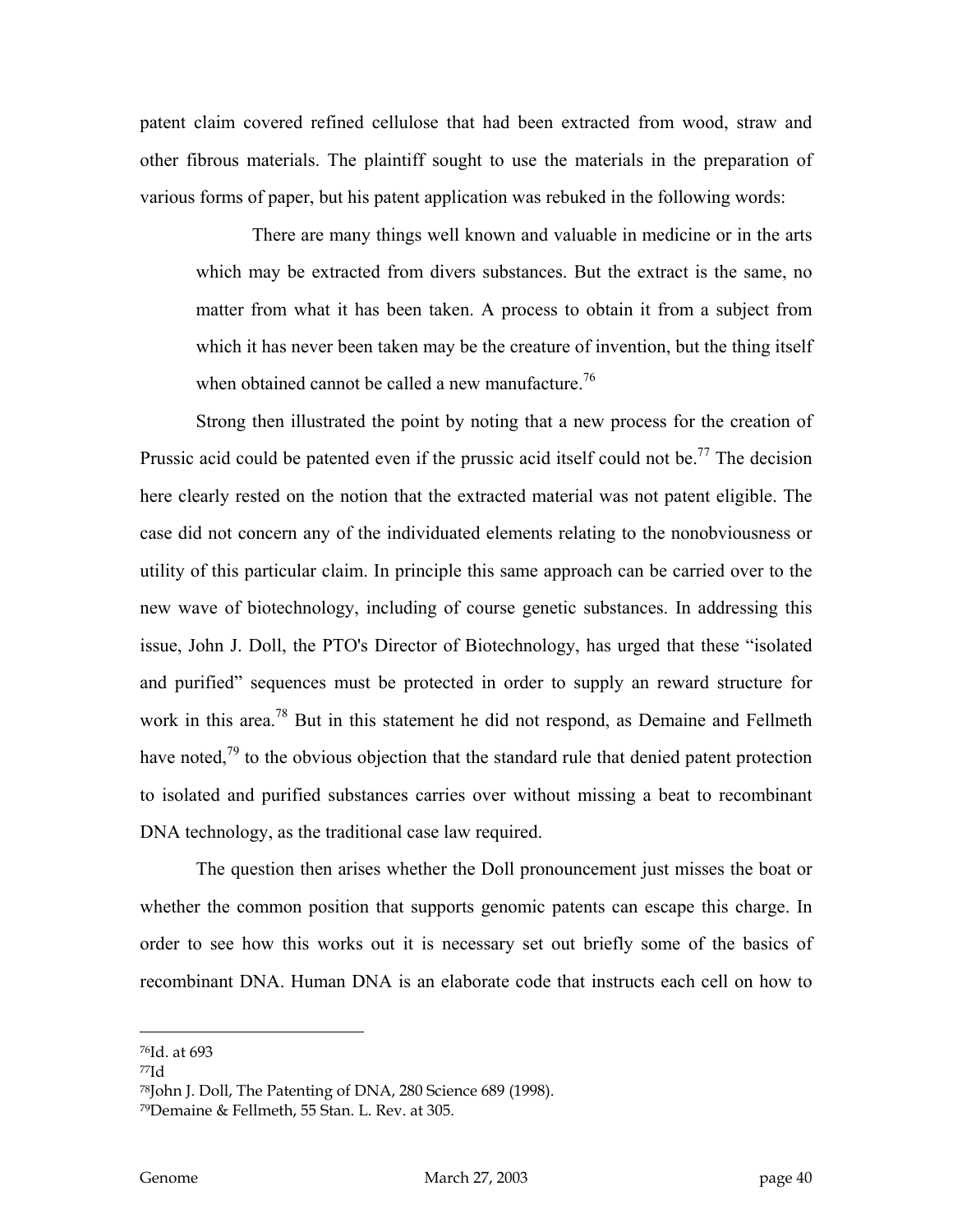combine different amino acids into proteins. Those instructions are contained in codons, which are triplets of three of the nucleotides, or bases. These are adenine (A), guanine (G), cytosine (C), and thymine (T). These four different nucleotides generate 64 (=  $4^3$ ) combinations. But they code for only the 20 amino acids that the body synthesizes. The code therefore is degenerate or redundant, in the sense that there is no bijective (or oneto-one) correspondence between a given triplet and the associated amino acids. Each codon codes for one and one nucleotide, but many different triplets code for a single amino acid. The coding, however, does not take place directly. The DNA works through another molecule called messenger or mRNA. The ability to manufacture these proteins depends on the manipulation of this RNA, which serves as a template to generate complementary or cDNA from the mRNA molecule. The cDNA so produced will code for the same protein, but it is an *artificial* molecule that need not have the same configuration as the DNA found in nature. At this point, the patent process involves more than the isolation and purification of prussic acid, or indeed any other natural element or substance.

This point in important because it suggests that that genomic patents should be regarded not merely as process patents, but as subject matter patents that meet the test for a new composition of matter set out in the patent law. Nonetheless in their recent broadside against genomic patents, Demaine and Fellmeth downplay this structural difference in order to claim that genomic patents should not issue at all. They write:

> That this position has swayed circuit courts and the PTO is surprising in light of the strong theoretical and scientific counterarguments against it. The argument both misstates the meaning of "purification" as defined by the Supreme Court and misrepresents the difference between natural DNA transcription and scientific recombinant DNA cloning. In the first place, the contention that recombinant DNA is not equivalent to purified, natural DNA is scientifically unsound. The notion of removing introns, regions of a DNA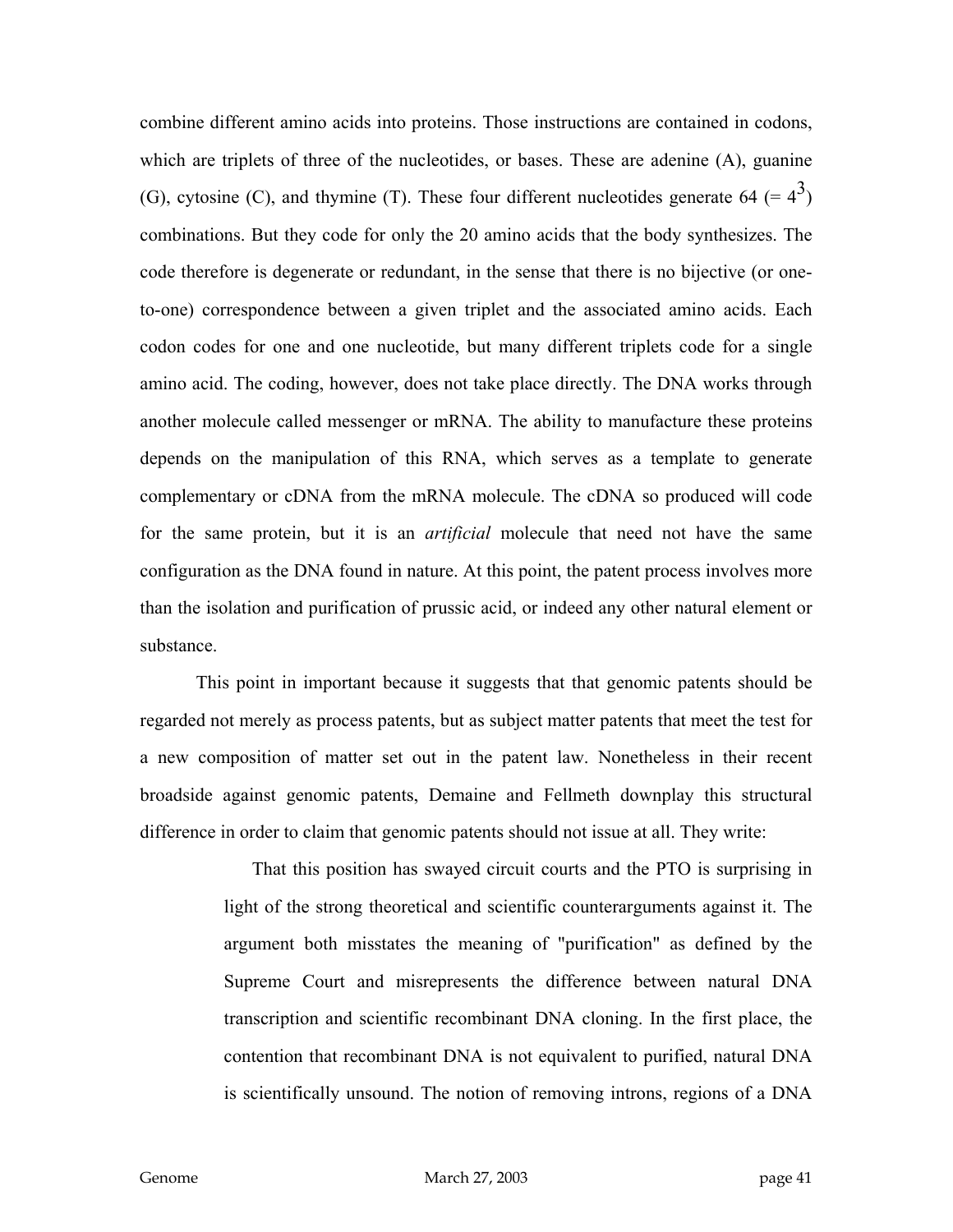sequence that do not code for proteins, is not a human invention. In fact, during the process of natural DNA transcription, an mRNA molecule is created as a copy of a gene in preparation for protein synthesis. During the creation of the mRNA, only the exons are reproduced. Thus, by merely matching the complementary nucleotides to those in a naturally occurring mRNA molecule, an "isolated and purified" sequence of nucleotides is created. Recombinant DNA technology produces, in effect, a kind of imitation of a naturally transcribed gene. Under well-established patent principles, a product that is an imitation of a preexisting product (naturally occurring or not) is not patentable per se. The practical implementation of recombinant DNA technology (a process) may be new outside of a living body, but it is hardly a new concept. The identity of naturally transcribed DNA to recombinant DNA provides an independent basis to find a lack of invention.<sup>[80](#page-43-0)</sup>

There are several difficulties with this position. In the first place, it renders largely beside the point their long and tortuous defense of the rule that natural substances cannot be patented so long as they only purify and isolate what is found in nature. In this case, the cDNA is a product synthesized by human intelligence. To call it an recombinant DNA technology a "kind of imitation" is to give a backhand admission that the molecule in question is not an exact duplicate of what nature itself provides, so that the traditional prohibition against patenting natural substances no longer applies. There may well be individuated questions whether this or that genetic substance meets the second tier individuated questions on patentability, but the roundhouse blow to the entire system of patent protection, now in place for well over a decade, does not seem well advised.

Nor is there any reason to be alarmed at this result. To see why, suppose that in *American Wood-Paper* there was but one and only one method for the isolation and purification of prussic acid. At that point the process patent would give its holder the

<span id="page-43-0"></span><sup>80</sup>Id at 408-409.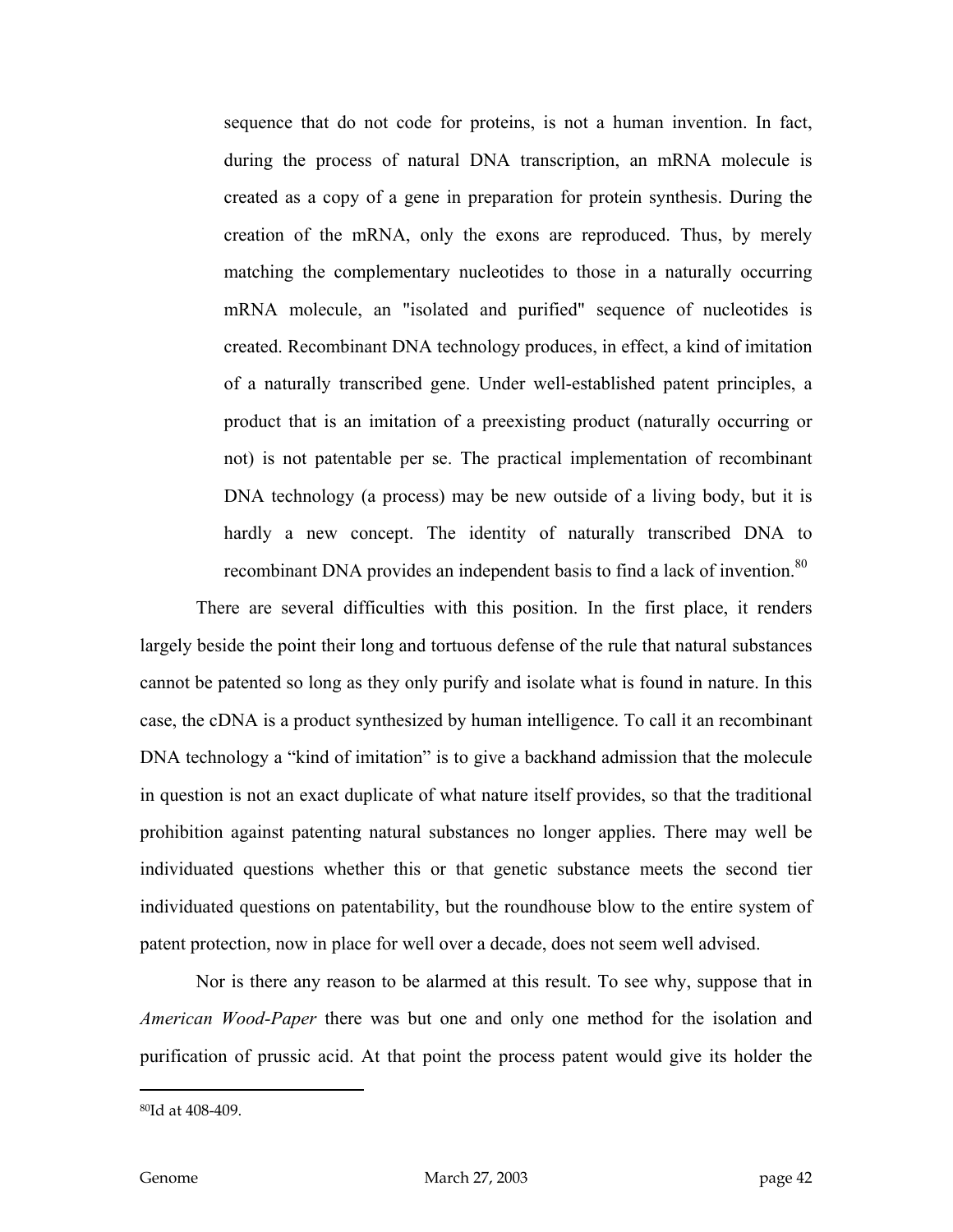same economic advantage as a patent over the substance itself. Frequently exclusive holders of secret processes prefer to hold them as trade secrets, for if the product is one of standard manufacture, the mere appearance of that product on the marketplace offers no indication that the rival seller has turned the secret to his own advantage. He could have used some alternative process to reach the same result. But once the process is shown to be exclusive, then it can be patented, for if any one else produces the purified and isolated product, then it is no more difficult to so for infringement of the process patent than a substance patent. It is only when an alternative process is developed that the prior process patent loses its exclusive force and the questions of enforcement (whose patent was used and why?) come to the surface.

The situation here is no different. There is no reason to think that any naturally occurring genetic substance can, for now and ever more be made only by constructing a cDNA molecule through recombinant techniques. This substance patent can be undermined in exactly the same way as the exclusive process patent. All it takes is human ingenuity to find an alternative pathway to the naturally occurring substance. The situation has of course analogies with common and private property in land. Suppose that X owns the only ski lift to a ski run at the top of a mountain that is open to the public. The charge for the use of the lift is identical to that he could charge if he owned by the lift and the ski run. There is no double marginalization problem because no one can be excluded from the slope. Yet we do not treat this situation as any different from one in which a single person owned both the ski lift and the ski run (which operates in competition with other ski lifts and run in the region). But the moment a second operator builds a ski lift to the top, the monopoly hold is broken, which would not be the case if the first owner had owned the slope as well. In most cases, it is a process patent that holds the key to public domain property. In this case, it is a substance patent that produces that result.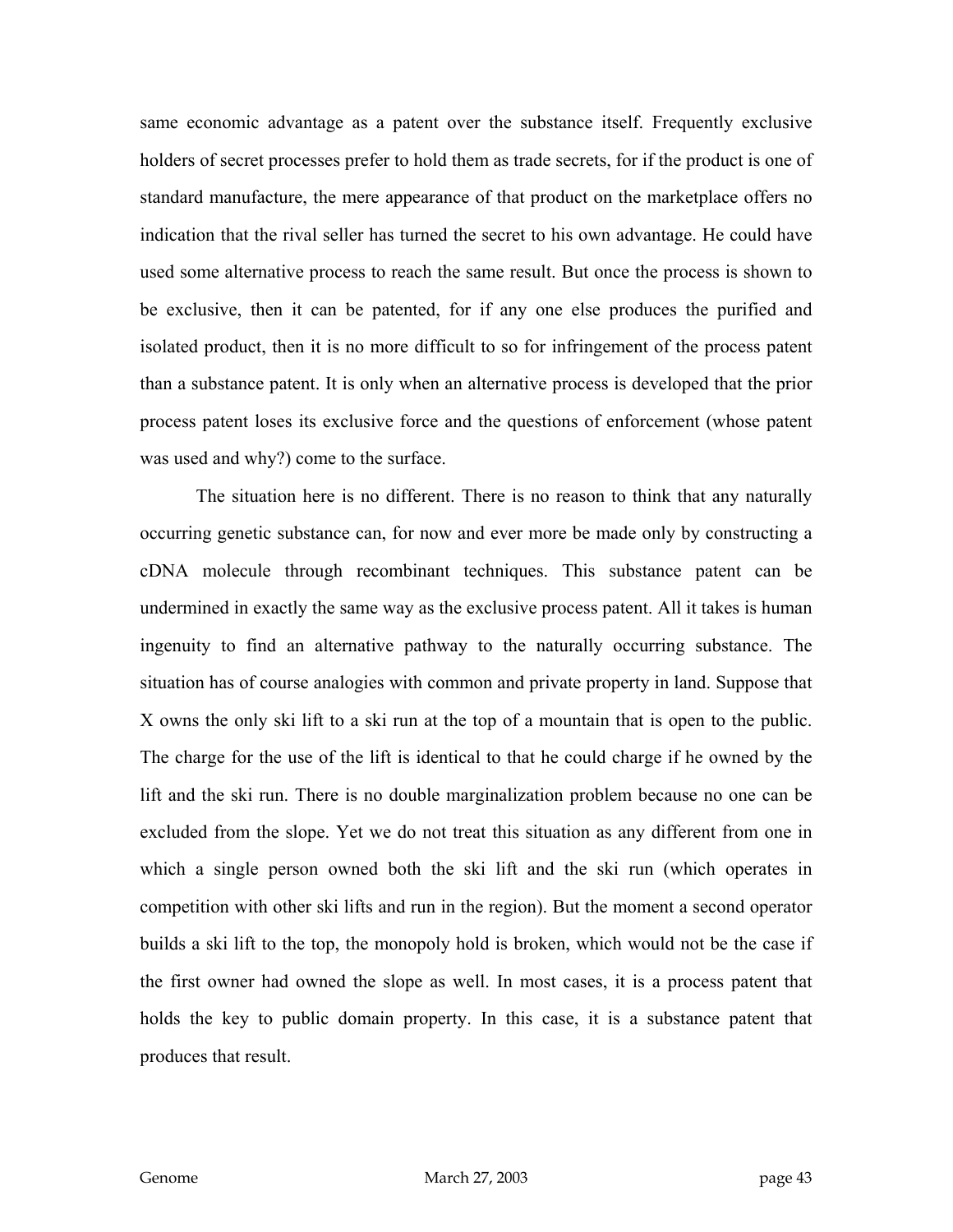Nor is it difficult to see why Demaine and Fellmeth take so restrictive a view on the subject. Elsewhere in their paper they give their express approval of the restrictive interpretation of patent eligibility adopted in *Funk* and their disapproval of the more expansive definition of that term found in *Chakrabarty*, in large because that decision countenanced the patenting of various human life forms.<sup>[81](#page-45-0)</sup> But it is one thing to attack the use of genomic patents on the restrictive views that dominated before the more expansive readings of C*hakrabarty* but a good deal more difficult to reach that result once it is recognized that that decision counts a good law, which helped spur the huge biotech boom.

This analysis of the problem helps explain and justify the outcome in the extensive dispute over the patenting of a gene that codes for Erythropoietin (EPO) for the treatment of human diseases. The key case for this short demonstration is *Amgen v. Chugai Pharmaceuticals*.<sup>[82](#page-45-1)</sup> The most salient points about this dispute was that no one claimed the right to patent EPO as found in nature, but only the purified and isolated cDNA that allowed for its production on the one hand, and the "procaryotic or eucaryotic host cell' that was so transformed to allow expression of this gene. These two limitations are critical because it means that anyone who developed a different recombinant DNA sequence could have a fair shot at patenting that gene.<sup>[83](#page-45-2)</sup> Certainly anyone who produced EPO by the older and inefficient technique of "concentration and purification of urine" would be free to do so as well.

Nor was this exercise in recombinant technology a romp in the park. Dr. Fritsch, who headed the project for Genetics Institute, Inc. (GI), had labored over the program in a consistent fashion for three years, from 1981 to 1984, until he was able to reduce it to

-

<span id="page-45-0"></span><sup>81</sup>Id. at 315-19,

<span id="page-45-1"></span><sup>82927</sup> F.2d 1200 (Fed. Cir. 1991).

<span id="page-45-2"></span><sup>&</sup>lt;sup>83</sup>Here the ambiguity arises out of the potential application of the doctrine of equivalents, which would in my judgment block the patenting of a new gene that simply represented the substitution of one or more codons in the isolated genes that coded for the same protein as the codons that it displaced. But what do I know?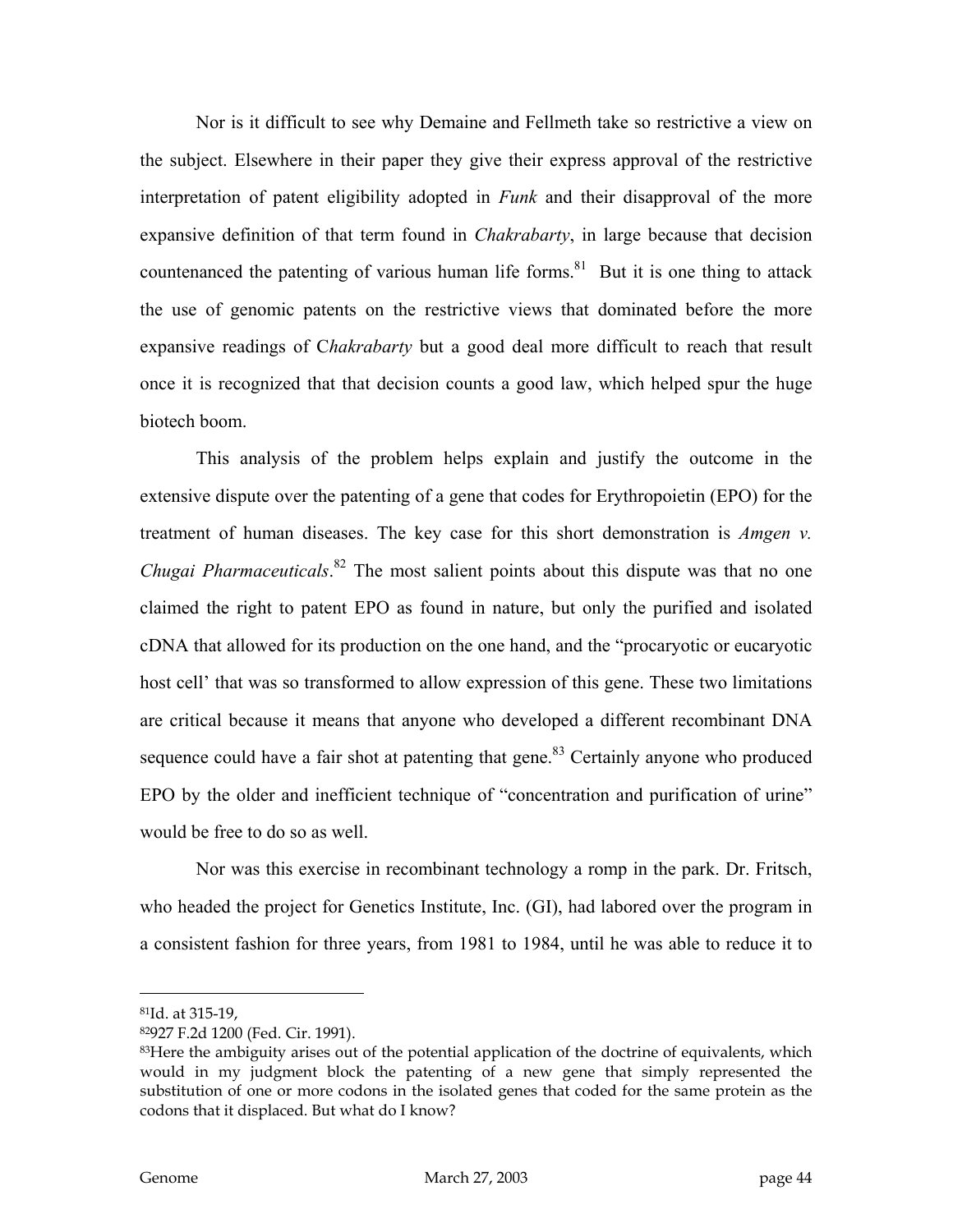practice. He had no idea when he began whether he would succeed in the end. His claim lost out to Dr. Lin's early reduction to practice because the Court held (rightly) that Fritsch's initial strategy to use "two sets of fully degenerate cDNA probes" was not tantamount to having a clear visualization of the molecule that he wished to create. The case at no point raised the possibility that the cDNA that coded for EPO belonged in the public domain. Indeed for any of the three participants to the dispute to adopt that decision hands a victory on a platter to any outsider who then commences to produce the EPO without having incurred the costs needed to develop the techniques for its generation. It is also deeply ironic that all of the arguments about the patentability advanced by the parties were directed to the processes by which EPO was purified and isolated, and none was directed toward the molecule which was (as a "composition of matter") the subject of the patent in the first place. As John Doll has stated: "In order for DNA sequences to be distinguished from their naturally occurred counterparts, which cannot be patented, the patent application must state that the invention has been purified or isolated or is part of a recombinant molecule or is now part of a vector."<sup>[84](#page-46-0)</sup> The first phrase on purification and isolation may well be question, but the stricter requirements in the last two elements were satisfied in *Amgen* where the key claim "was the novel *purified and isolated* sequence which codes for EP) and neither Fritsch [the rival claimant] nor Lin [Amgen's scientist] knew the structure of the physical characteristics of it and had a viable method of obtaining that subject matter until it was actually obtained and characterized."<sup>[85](#page-46-1)</sup>

What was so admirable about the *Amgen* opinion is that it ran through the full set of obstacles that any application must run in order to become a patent and demonstrated quite clear that this application satisfied them all without any special kind of tugging and hauling. It hardly works to deny the utility of EPO given the readily identifiable uses for

<span id="page-46-0"></span><sup>84</sup>John J. Doll, The Patenting of DNA, 280 Science 689, 689 (1998).

<span id="page-46-1"></span><sup>85</sup>Amgen, at 1206.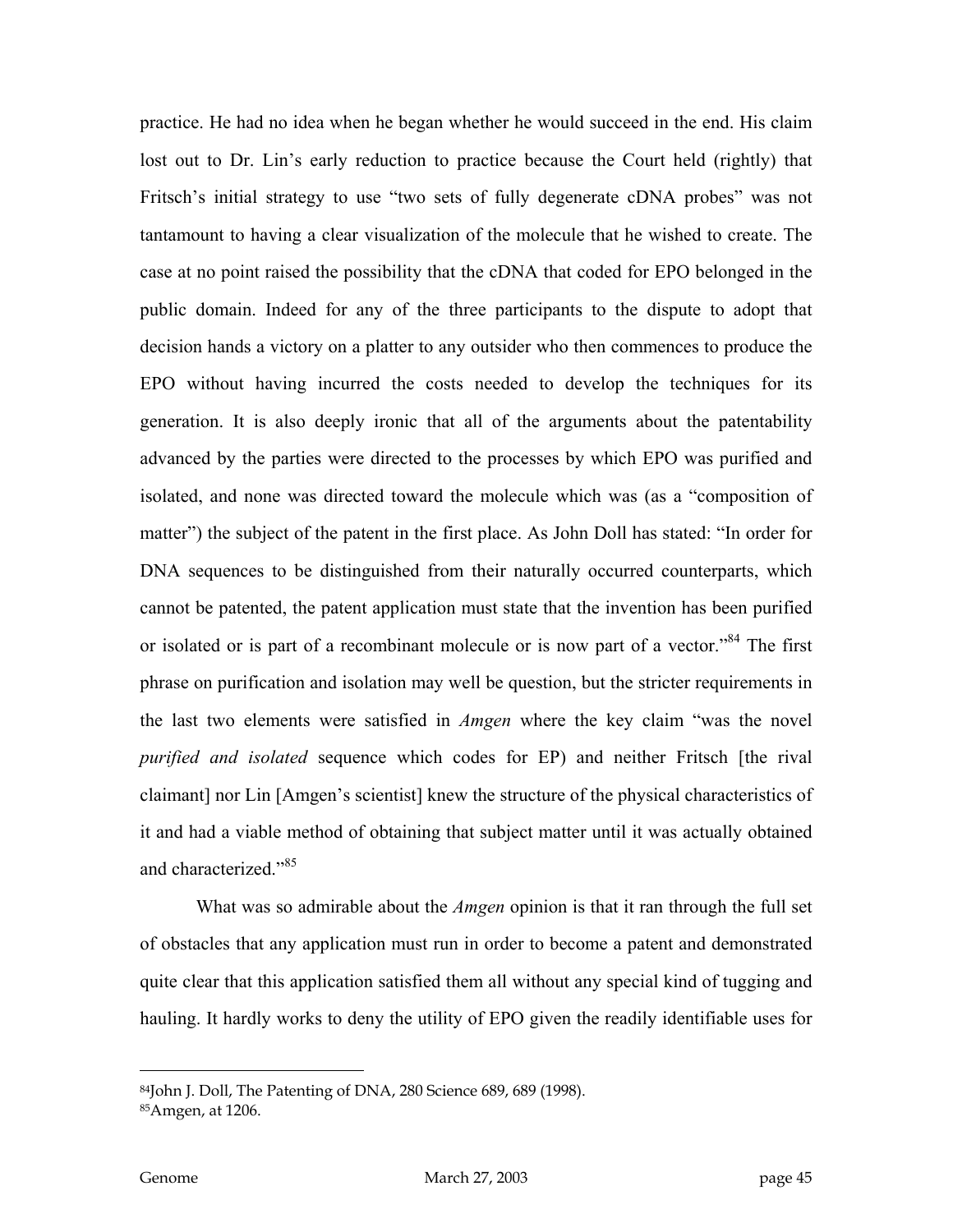it from the date of its synthesis. It could hardly be said that the synthesis was obvious given that three teams of crack scientists worked so hard to get to this solution. Nor could the "best mode" objections to this particular patent (which were rightly dismissed as groundless) ever be a serious issue on the larger structural question of whether to allow genetic patenting at all. The requirement only requires that the applicant give the clearest account within his knowledge as of the time of patenting, and in principle that requirement can always be satisfied with some fuller reckoning of the process of invention and production.

So in the end, what is so striking about the cases of genomic patents is that they suggest that the traditional analysis of patentability offers us a reasonably proxy thought the patent thicket. It is not that individual problems will not arise. Clearly borderline cases are part and parcel of the patent business whether we deal with pharmaceuticals, computers or biotech. But the point is that marginal problems require marginal responses, not social revolutions. Here it looks as though the law has got it about right. Once we remember that the best is always the enemy of the good, we should strive to leave well enough alone. It is not credible to assert that efforts of this time, cost and magnitude could take place without the shelter of the patent system.

*Express Sequence Tags* We are now in a position to contrast the treatment in *Amgen* with the well publicized controversy over express sequence tags, or ESTs where the analysis is quite different. These are a kind of gene fragment that works as a useful identifier or probe for a particular gene.<sup>[86](#page-47-0)</sup> The EST is a subset of cDNA that represents only one, randomly selected, segment of the gene from which it was derived. As Holman and Munzer explain "an EST is generally about 400 to 500 nucleotides in length and encodes about 130 amino acids, whereas full-length genes are generally between 2000 and  $25,000$  nucleotides;...  $487$  $487$  In most cases, it is not possible to infer the full structure of

<span id="page-47-0"></span><sup>86</sup>For a fuller description, see Holman and Munzer at 741-750.

<span id="page-47-1"></span><sup>87</sup>Holman & Munzer at 749.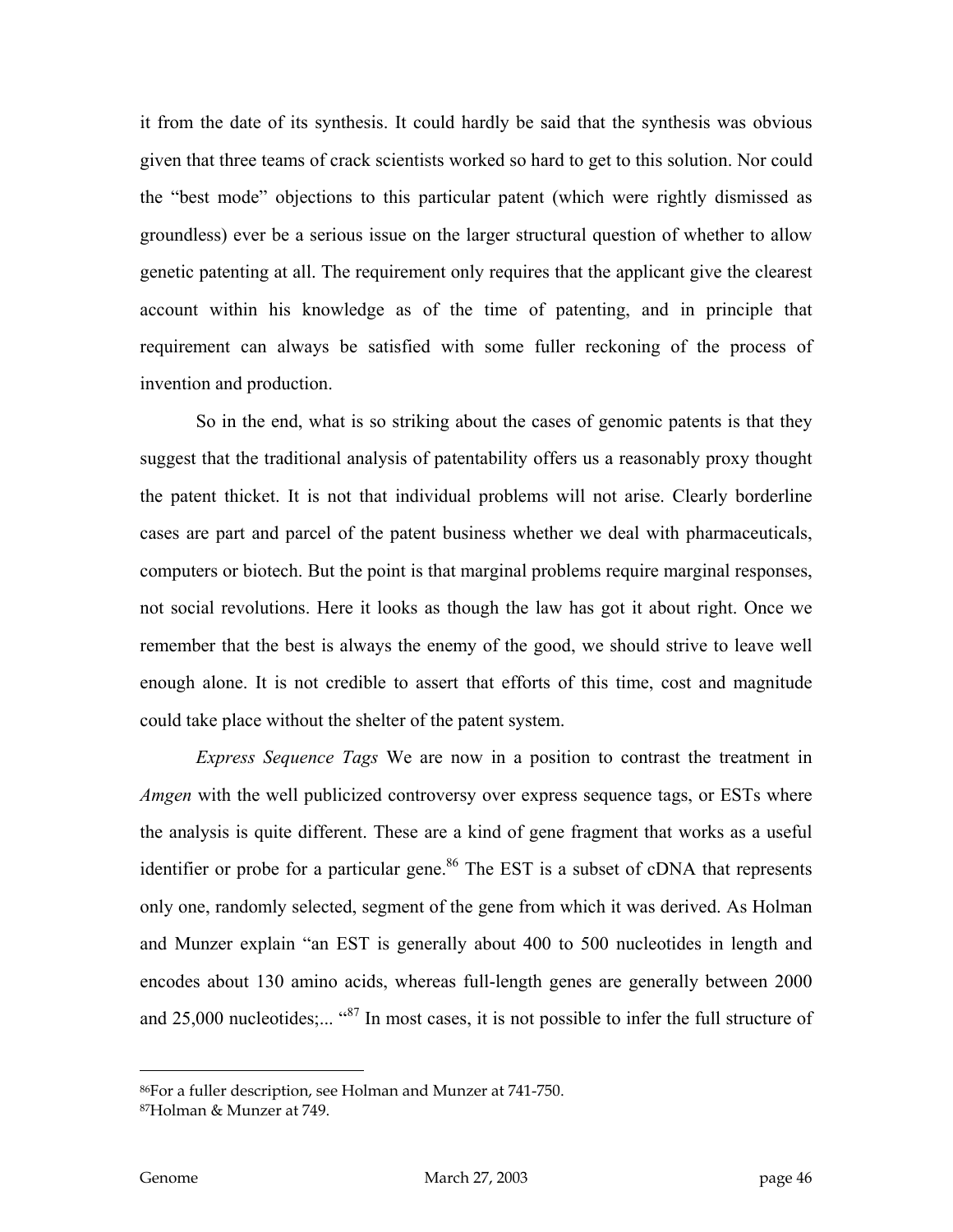the gene from the EST involved, nor to speculate about its function. As Holman  $\&$ Munzer observe:

ESTs can be useful as tools in isolating full-length genes, locating coding regions on genomic DNA, in identifying patterns of express in tissues other than the tissue of origin of the ESTs, or in the same tissue under different condition, and in other applications where unknown DNA fragments can be used. But, with a few exceptions, these uses are primarily intermediate. They do not themselves result in a "product," but rather allow one to continue down the path to a useful end result $88$ 

The main controversy arose over the patentability of these ESTs, which was pursued and then dropped by the National Institutes of Health under the leadership of Dr. Craig Ventor. The application was eventually withdrawn,  $89$  but thereafter Incyte Pharmaceuticals had filed on a mass production basis what appears to be 400,000 patent applications for EST tags.  $90^\circ$  $90^\circ$ 

I first encountered the issue of EST some years at a Symposium on intellectual property held at the University of Chicago. Professor Rebecca Eisenberg had written a general evaluation of the patent position of these  $ESTs<sup>91</sup>$  $ESTs<sup>91</sup>$  $ESTs<sup>91</sup>$  to which I added a short response,  $^{92}$  $^{92}$  $^{92}$  which in my usual guarded style opined that "I could hardly conceive of a weaker case for patent protection than this one." That bald conclusion was based solely on my own sense as to the desirability of the patent bargain from the point of view of the public. The basic intuition for the position runs as follows: once the techniques had been developed for the isolation of these ESTs, it was (and is, even more so) an easy task to

<span id="page-48-0"></span> $\overline{a}$ 88Id.

<span id="page-48-1"></span><sup>89</sup>Id. at 750-754. See also Christopher Anderson, NIH Drops Bid fro Gene Patents, 263 Science 909 (1994).

<span id="page-48-2"></span><sup>90</sup>Holman & Munzer, Id at 750-754; Elliot Marshall, Patent Office Faces 90-Year Backlog, 272 Science 643 (1996).

<span id="page-48-3"></span><sup>91</sup>Rebecca S. Eisenberg, Intellectual Property at the Public Private Divide: The Case of Large-Scale Gene Sequencing, 3 U. Chi. L. Sch. Roundtable 557 (1996).

<span id="page-48-4"></span> $92$ Richard A. Epstein, Property Rights in cDNA Sequences: A New Resident for the Public Domain, 3 U. Chi. L. Sch. Roundtable 575 (1996).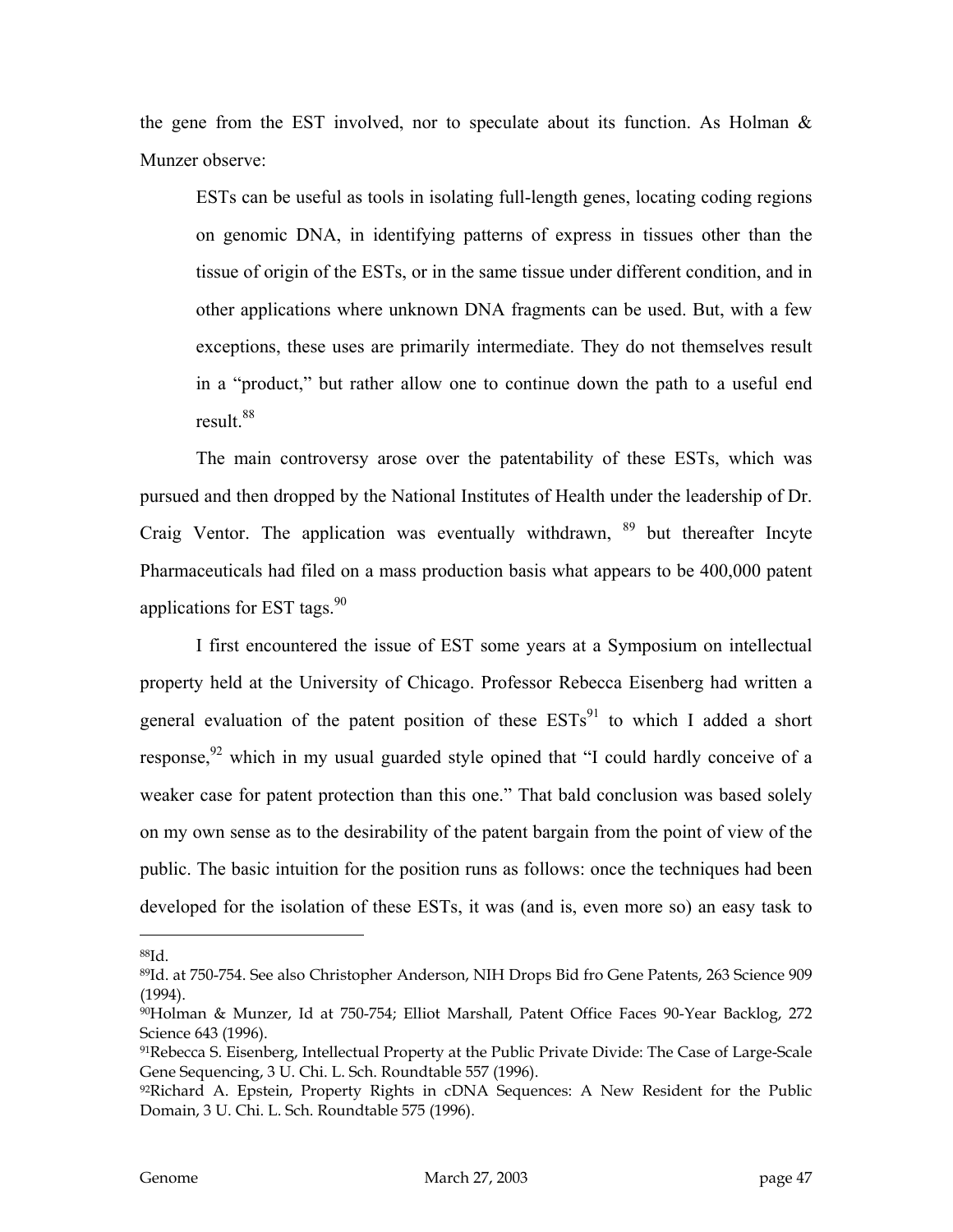identify them in buckets, as the deluge of Incyte patent applications demonstrates In virtue of the fact that the ESTs are almost always "intermediaries," once identified and so owned, their use lies largely in limiting the access that other investigators could have to the genes for which these tags supplied, as it were, a port of entry. No one thought, or thinks, that the ESTs were, or are, in and of themselves were a valuable pharmaceutical product. They form simply one link in the chain of processes that must be traversed in order to create useful pharmaceuticals out of the balky materials that nature had given us.

More to the point, perhaps, there did not seem to be any reason to pay the social price of giving patent protection to these large libraries of gene tags because private companies, most notably Merck, were prepared to fund efforts at Washington University in St. Louis to isolate and publish these ESTs in ways that brought them immediately into the public domain.<sup>[93](#page-49-0)</sup> In these circumstances, it would be mistaken to assume that this decision was made out of a disinterested sense of the public good. Rather the motivation for the decision was that Merck as a firm was better off if the ESTs were unilaterally placed in the public domain than it would have been as a firm if these were kept as private property. It made that decision in the knowledge that other firms would be able to free ride on its decision to engage in unilateral publication of the information. The only reason for making this judgment is that the blocking value of the ESTs (at least at the time these decisions were made) was far greater than their use value. It was worth in a word privately creating some form of a public good. The quiescence with the EST cases suggests that other firms share this vision. No individual firm could simply pull its application with the knowledge that other firms might prevail on their own. So the applications remain in place, even when submitted by firms who think that the first best solution in cases of this sort is for all ESTs to fall within the public domain. So long as no one succeeds, everyone is better off. But if one firm succeeds then the usual logic of the

<span id="page-49-0"></span><sup>93</sup>Holman & Munzer, at 755,.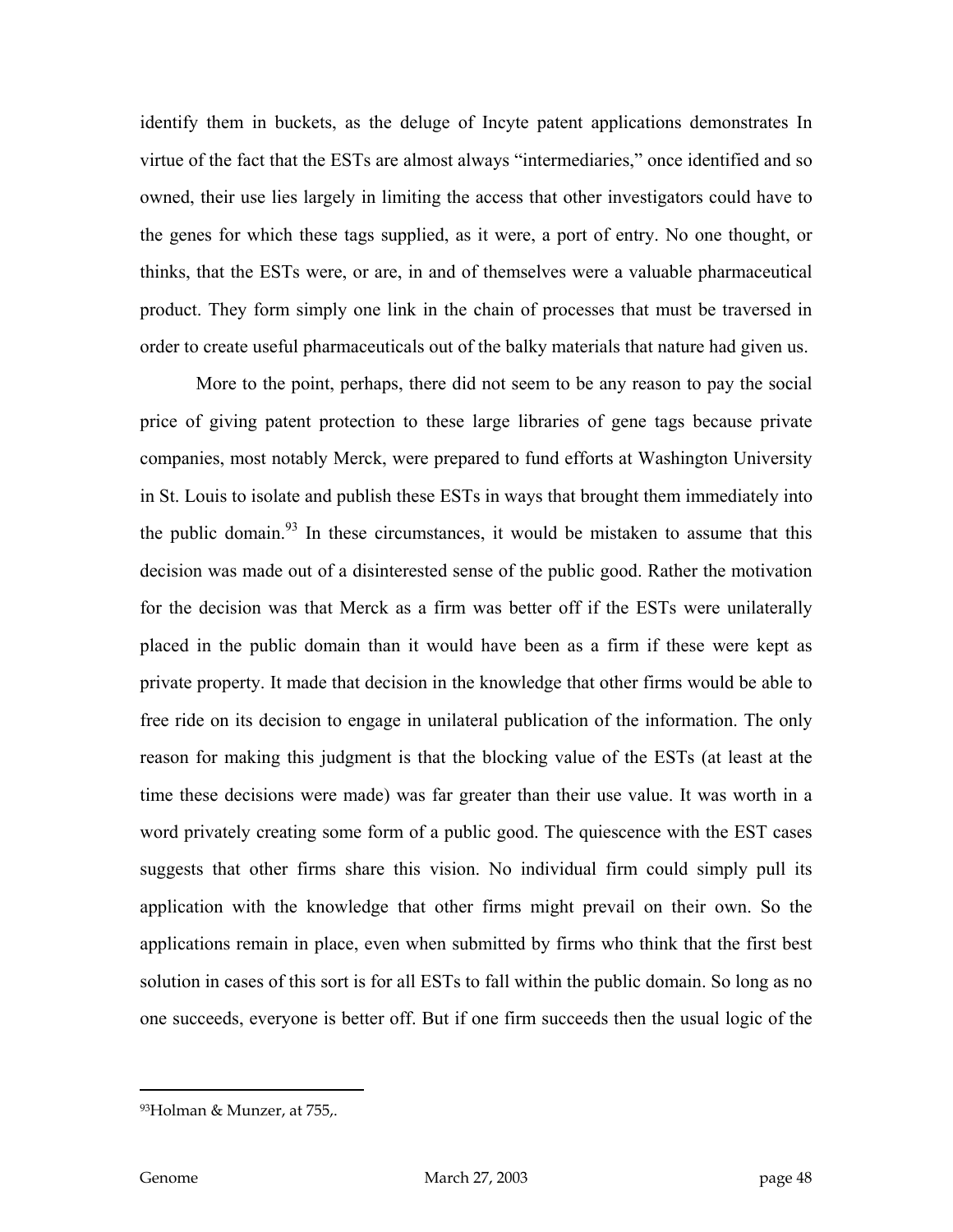prisoner's dilemma game exerts its corrosive effect: all will want to obtain blockade positions if one does.

Nor need this effort be confined to ESTs, for the same logic could extend to any information about the genome that facilitates the creation of new commercial products without itself being a commercial product. Systematic efforts are now underway to insure that basic information about the genome is placed into what may be termed quasi public domain data bases available for general use. Creation of these bases are, for example, the object of the International Genomic Consortium<sup>[94](#page-50-0)</sup> to assemble data bases that can be protected by patents, which in turn can be subject to open licenses for all. That system differs from a pure public domain system in that the IGC could use its patent position by licensing its materials to groups that make all or part of their own information available under similar licenses. It is a most difficult question to decide whether these tying sorts of arrangements are better than pure public domain, which other firms may incorporate without restriction into their own patentable inventions.

On a separate front, *Nature* also has worked hard to make sure that all the gene sequences referred to in its publications are made part of the public domain.<sup>[95](#page-50-1)</sup> Other scientists have sent out the same call or alarm. Once ESTs or other information are placed in the public domain, any private firm may provide annotated libraries of the raw data, which it could market under contract as trade secrets. Presumably, the same could be done with information that is obtained under some general public license. That revenue stream would depreciate over time, but it could never be cut short by the patenting of the information that they had assembled. Looked at simply as a structural

<span id="page-50-0"></span><sup>94</sup>http://www.intgen.org

<span id="page-50-1"></span><sup>95</sup>Editorial, Human genomes, public and private, 409 Nature 745 15 February 2001): "As indicated in our "Guide to Authors", we require the results of genome sequence analyses, as with protein structure coordinates, to be immediately available from an appropriate data-base without restriction. This supports an unwritten contract with our readers that what they see described is what they can use, without obstacles, whether they work in the commercial or academic sector (an increasingly blurred distinction)."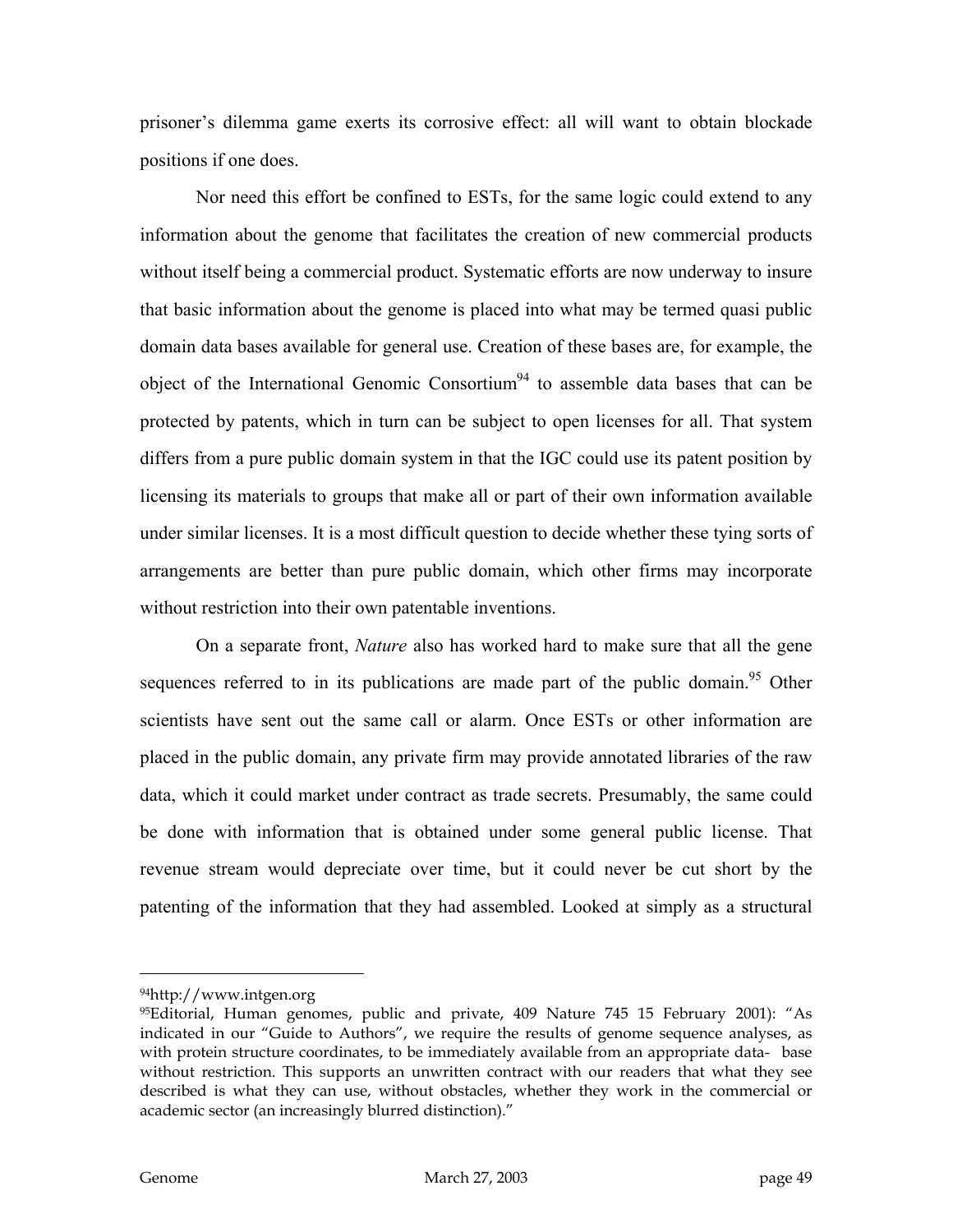bargain, the patenting of these ESTs did not, and does not, seem to be a good bargain from the point of view of the public at large.

That conclusion is as a matter of theory only strengthened by the considerations addressed in this paper. Whatever the abstract difficulties in working out the interaction among different patent monopoly in the general case, that problem does not exist in this situation. The function of ESTs is largely invariant, as is their mode of operation. Each EST is a gateway to some gene on which some useful work could be done. No EST has any end use. Structurally, patent protection for ESTs seems like a bad idea because it adds on downstream link in the chain of production. Sometimes this difficulty could be moderated, for two or more ESTs serve to identify a gene, so that the nice question comes up whether the second EST can be patented over the first if the two contain some but not all common elements. But even if there are two or more ESTs that give entry into a given gene, access will be more restricted under the duopoly than it would under any open access system—a system that can be effortlessly created by leaving all ESTs in the public domain. We know that there are ample incentives to create these gene tags wholly without patent protection. Why then should any protection be offered if it provides at best only small marginal stimulus for more rapid isolation and identification of these tags, but some real danger of entry blockade? If this analysis is correct, then the ESTs should be denied patent protection even if they represented some new chemical entity obtained by the intelligence of human beings. The simple fact that others put them into the public domain suggests that the public comes out the loser if they are made the subject to the patent bargain.

What is instructive about the current battle over the genome is that patent eligibility is not an effective stop against, for example, the patenting of ESTs (a point that eluded me in my 1996 denunciation of the practice). These are not like radium in the sense that they are creations through the rote manipulations of DNA and mRNA. Doctrinally, their exclusion from protection has to come for some other reason. Those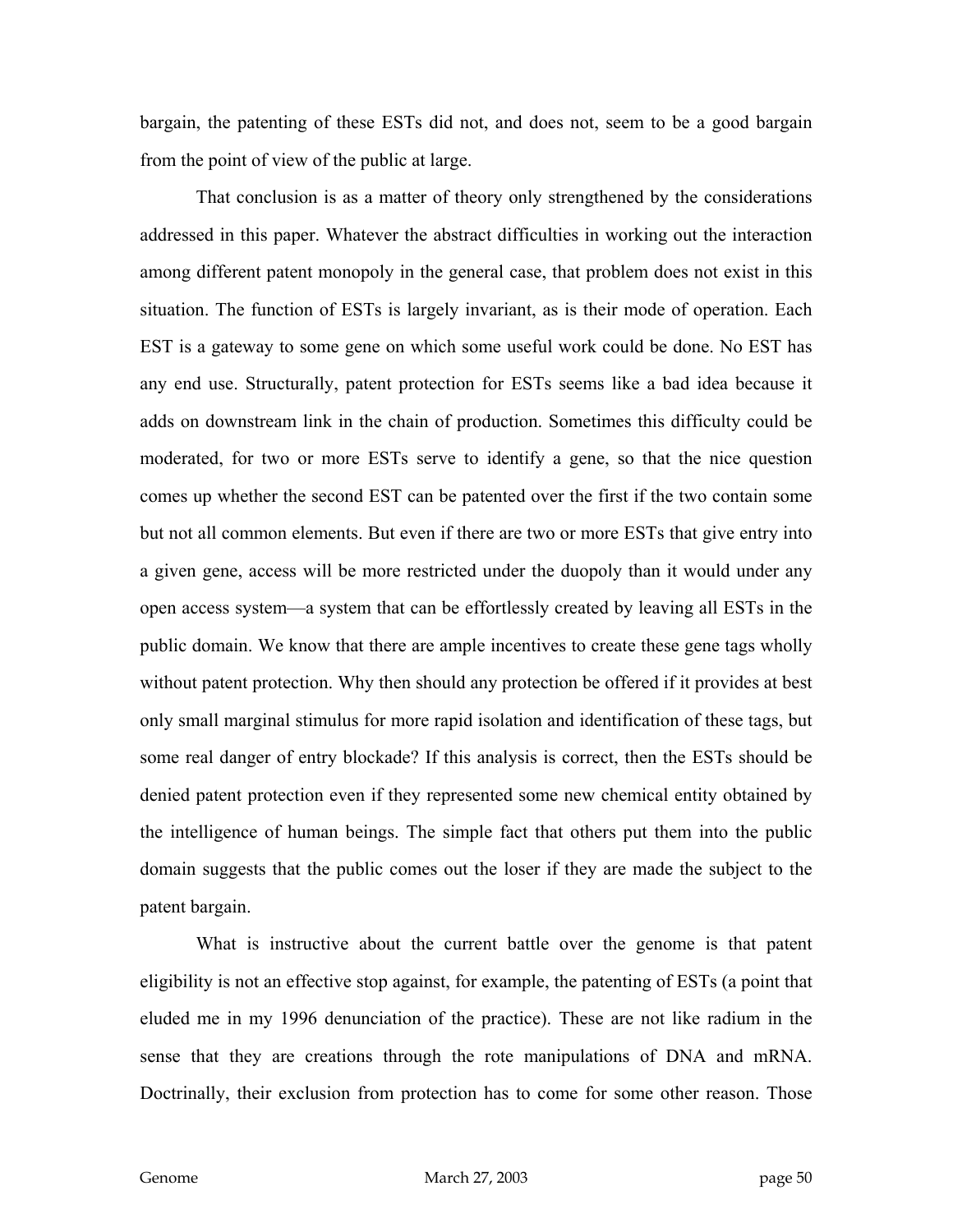reasons are contained in the usual litany of other tests that are applied on a case-by-case basis to see, ultimately, whether it is a good bargain from the point of view of the public to extend patent protection to this cases. It is on these second-tier grounds that one has, within the confines of the patent statute to seek (in a resulted oriented sense, perhaps) ways to knock out patent protection for the ESTs, where the basic analysis so clearly points in one direction. One possibility for this result is to read the "utility" requirement of the law more strictly than is done with ordinary machines and processes, where the ability to commercialize a given invention is thought to go to the value but not the patentability of products. <sup>[96](#page-52-0)</sup> But it is all too easy to imagine broad classes of chemical compounds that can be identified, and perhaps even synthesized, without any real sense of their worth. The patent law on its face looks as though all four classes of patenteligible inventions should be treated as a piece, but this requirement has been tighten for chemicals<sup>[97](#page-52-1)</sup> relative to what it has been in other areas. One of the attacks on the ESTs has been a proposal to read the utility requirement tightly so as to require the patent applicant to demonstrate specific, substantial and credible utility in ways that are explicitly meant to make it more difficult to patent  $ESTs<sup>98</sup>$  $ESTs<sup>98</sup>$  $ESTs<sup>98</sup>$ . The impulse is surely welcome, but the conclusion should be done in a categorical fashion, which is the only way to deal with the millions of applications of this sort that are before the PTO. Perhaps if utility does not work, then the sheer volume of the ESTs indicates that all of them (except perhaps the first batch) were so "obvious" that they should likewise be denied protection under the patent law which only allows patents to issue for nonobvious inventions.<sup>[99](#page-52-3)</sup>

ESTs have generated a somewhat different response in a long and thoughtful article prepared by Molly Holman and Stephen Munzer. They rightly chide me for my

<span id="page-52-0"></span><sup>9635</sup> U.S.C. § 101.

<span id="page-52-1"></span><sup>97</sup>See Brenner v. Manson, 383 U.S. 519 (1966).

<span id="page-52-2"></span><sup>98</sup>See Patent and Trademark Office Utility Examination Guidelines, 66 Fed. Reg. 1092, 1098 (Jan. 5, 2001). John J. Doll, the head of the biotechnology office of the PTO is on record as noting this consequence. Martin Enserink, Patent Office May Raise the Bar on Gene Claims, 287 Science 1196, 1197 (2000).

<span id="page-52-3"></span><sup>9935</sup> U.S.C. § 103.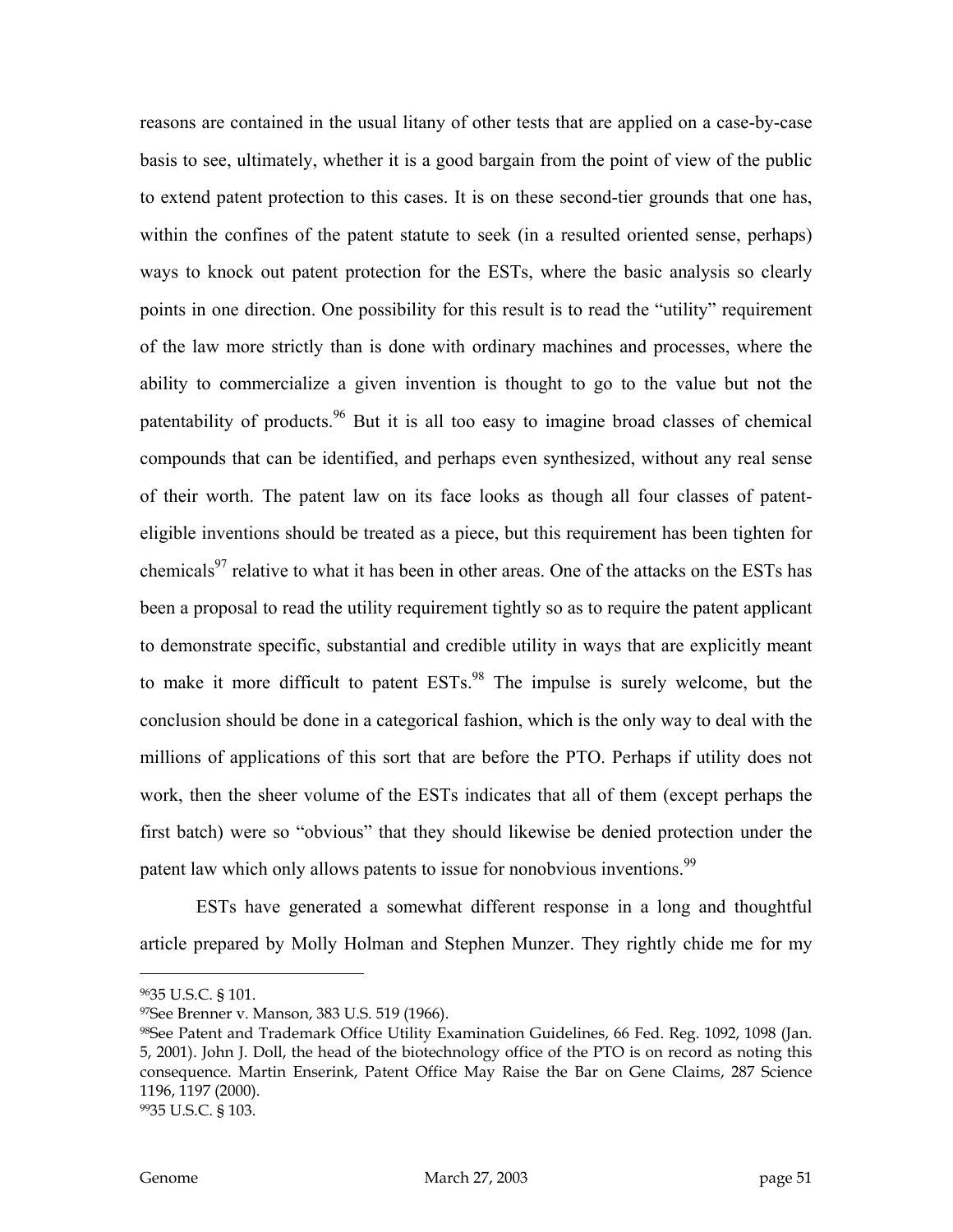hyperbolic denunciation of the patent claims for ESTs and insist that these tags have enough useful applications so as to meet the "utility" prong needed to secure patentability, unless of course that requirement is made more stringent in this context.<sup>[100](#page-53-0)</sup> Nonetheless they shy away from giving these tags full patent protection and urge as a conscious legislative reform a proposal of patent registration that offers lesser protection for ESTs, but at the same time eases the path toward their receipt of legal protection. The proposal for registration requires the state to register the patent on a showing that it is "novel," that is has not been identified before, without a showing of any of the other requisites normally required for patentability: nonobviousness, best mode of production etc. The consequence of registration is to give the owner exclusive use for a five year period, to give the owner royalties under some compulsory licensing system for the next five years, before the EST finally falls into the public domain.

The first question is whether this proposal addresses a problem that is in need of solution. In my view, it does not. So long as we have a private party that is determined to place these ESTs in the gene tag, there is no functional justification for affording even this limited form of registration protection. In addition, it is not clear in the aggregate whether this protection is more or les valuable than ordinary patent protection. To be sure, the payoff from the registration is more limited than it is from patent protection. But by the same token the ease of registration means that individuals would spread their net wider with respect to under this system than would be the case if they were outside the patent system altogether. Five years of restriction is a long time in terms of modern research, and the second five year period raises all the troublesome question of how to price ESTs under compulsory licensing. There seems to be no reason to disturb the current situation which in essence leaves these ESTs within the public domain.

-

<span id="page-53-0"></span><sup>100</sup>Such has been suggested by John Doll, the head of the Office of Biotechnology of the Patent and Trademark Office.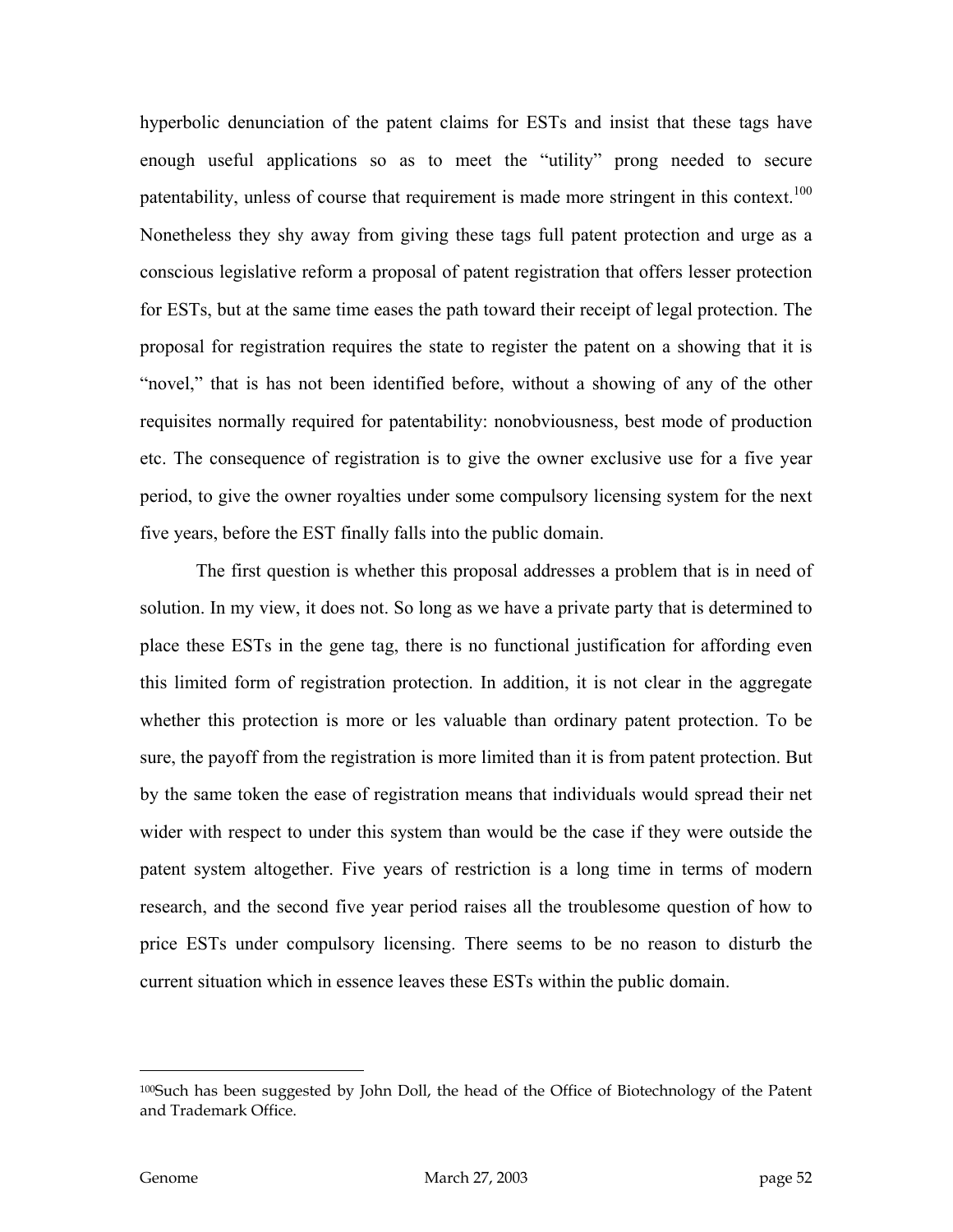Conclusion: One of the most fundamental questions that arises in intellectual property law is the extent to which novel technology circumstances requires a displacement of traditional norms of property. This issue has been with us from earliest times. The rise of strong property interests in land, for example, only arose as a social response when agricultural became a viable mode of production in what had once been an exclusively hunter-gatherer society. The rise of cheap modes of printing gave birth to the law of copyright, and the institutionalization of scientific research clearly formed a powerful spur for the creation of a viable law of patents. But just as one should not assume that legal rules can remain static through all forms of social change, so it is wise to remember that legal rules need not change, and often should not change, in response to each movement in technology and trade. On a number of previous occasions, I have argued that many of the fixtures of the earlier law serve us well in modern settings.<sup>[101](#page-54-0)</sup> Much depends on how the law was structured in the first instance. With patent law, it seems clear that the full range of tests of the classical were designed to figure out when it was best to give someone the exclusive rights to a given invention even at the cost of limiting its usefulness once its production has been secured. That task is inherently messy, and requires seat-of-the-pants judgments on issues for which everyone would prefer to have authoritative empirical evidence. But for these purposes, the critical point is that the fundamental tradeoffs made in the traditional patent law calculations are exactly those that have to be made in connection with the genome. Once we are secure in the obvious fact that the fundamental conditions of patent law are unchanged, then the best way to meet some test of social utility is to stick with the traditional patent law until it is shown to be misguided in some basic judgment. Although many have clamored for a basic change, that case for revamping the system not yet been made out. The innovation

-

<span id="page-54-0"></span><sup>101</sup>See, Richard A. Epstein, The Static Conception of the Common Law, 9 J. Legal Studies 253 (1980).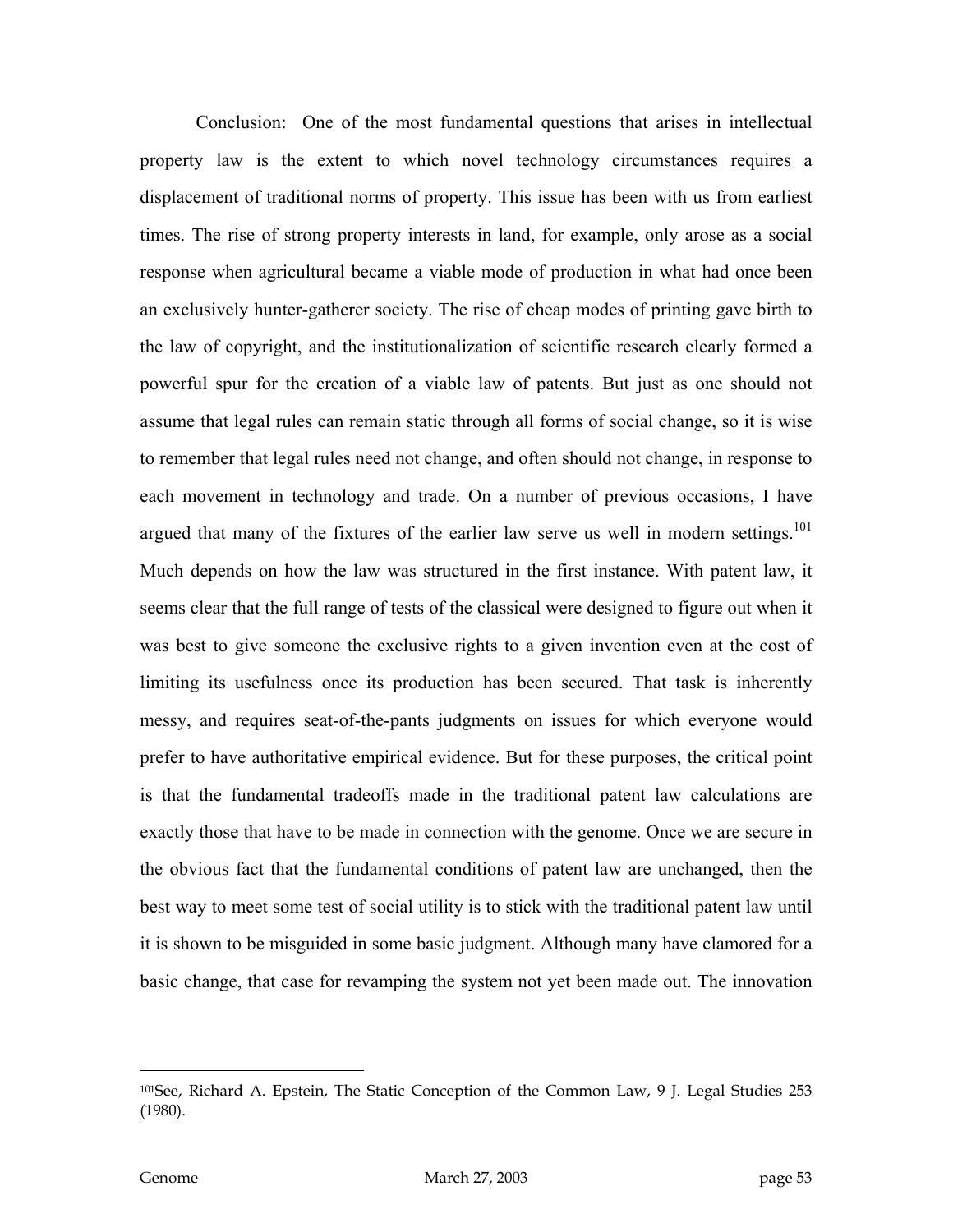we need is today is under the patent law, not of the patent law itself. Steady the course makes up in soundness what it lacks in novelty.

Readers with comments should address them to:

Richard A. Epstein University of Chicago Law School 1111 East 60th Street Chicago, IL 60637 repstein@uchicago.edu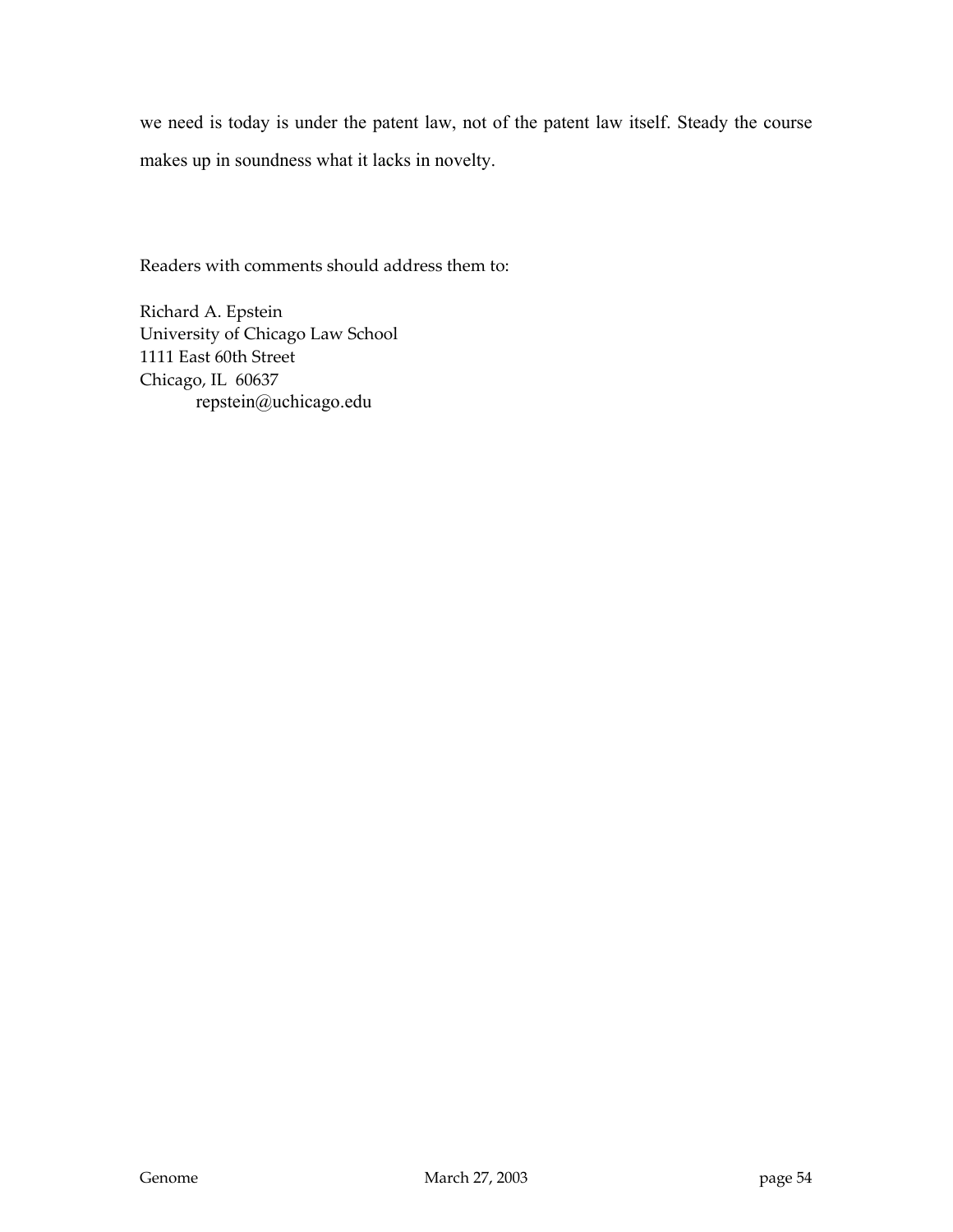#### Chicago Working Papers in Law and Economics (Second Series)

- 1. William M. Landes, Copyright Protection of Letters, Diaries and Other Unpublished Works: An Economic Approach (July 1991)
- 2. Richard A. Epstein, The Path to *The T. J. Hooper*: The Theory and History of Custom in the Law of Tort (August 1991)
- 3. Cass R. Sunstein, On Property and Constitutionalism (September 1991)
- 4. Richard A. Posner, Blackmail, Privacy, and Freedom of Contract (February 1992)
- 5. Randal C. Picker, Security Interests, Misbehavior, and Common Pools (February 1992)
- 6. Tomas J. Philipson & Richard A. Posner, Optimal Regulation of AIDS (April 1992)
- 7. Douglas G. Baird, Revisiting Auctions in Chapter 11 (April 1992)
- 8. William M. Landes, Sequential versus Unitary Trials: An Economic Analysis (July 1992)
- 9. William M. Landes & Richard A. Posner, The Influence of Economics on Law: A Quantitative Study (August 1992)
- 10. Alan O. Sykes, The Welfare Economics of Immigration Law: A Theoretical Survey With An Analysis of U.S. Policy (September 1992)
- 11. Douglas G. Baird, 1992 Katz Lecture: Reconstructing Contracts (November 1992)
- 12. Gary S. Becker, The Economic Way of Looking at Life (January 1993)
- 13. J. Mark Ramseyer, Credibly Committing to Efficiency Wages: Cotton Spinning Cartels in Imperial Japan (March 1993)
- 14. Cass R. Sunstein, Endogenous Preferences, Environmental Law (April 1993)
- 15. Richard A. Posner, What Do Judges and Justices Maximize? (The Same Thing Everyone Else Does) (April 1993)
- 16. Lucian Arye Bebchuk and Randal C. Picker, Bankruptcy Rules, Managerial Entrenchment, and Firm-Specific Human Capital (August 1993)
- 17. J. Mark Ramseyer, Explicit Reasons for Implicit Contracts: The Legal Logic to the Japanese Main Bank System (August 1993)
- 18. William M. Landes and Richard A. Posner, The Economics of Anticipatory Adjudication (September 1993)
- 19. Kenneth W. Dam, The Economic Underpinnings of Patent Law (September 1993)
- 20. Alan O. Sykes, An Introduction to Regression Analysis (October 1993)
- 21. Richard A. Epstein, The Ubiquity of the Benefit Principle (March 1994)
- 22. Randal C. Picker, An Introduction to Game Theory and the Law (June 1994)
- 23. William M. Landes, Counterclaims: An Economic Analysis (June 1994)
- 24. J. Mark Ramseyer, The Market for Children: Evidence from Early Modern Japan (August 1994)
- 25. Robert H. Gertner and Geoffrey P. Miller, Settlement Escrows (August 1994)
- 26. Kenneth W. Dam, Some Economic Considerations in the Intellectual Property Protection of Software (August 1994)
- 27. Cass R. Sunstein, Rules and Rulelessness, (October 1994)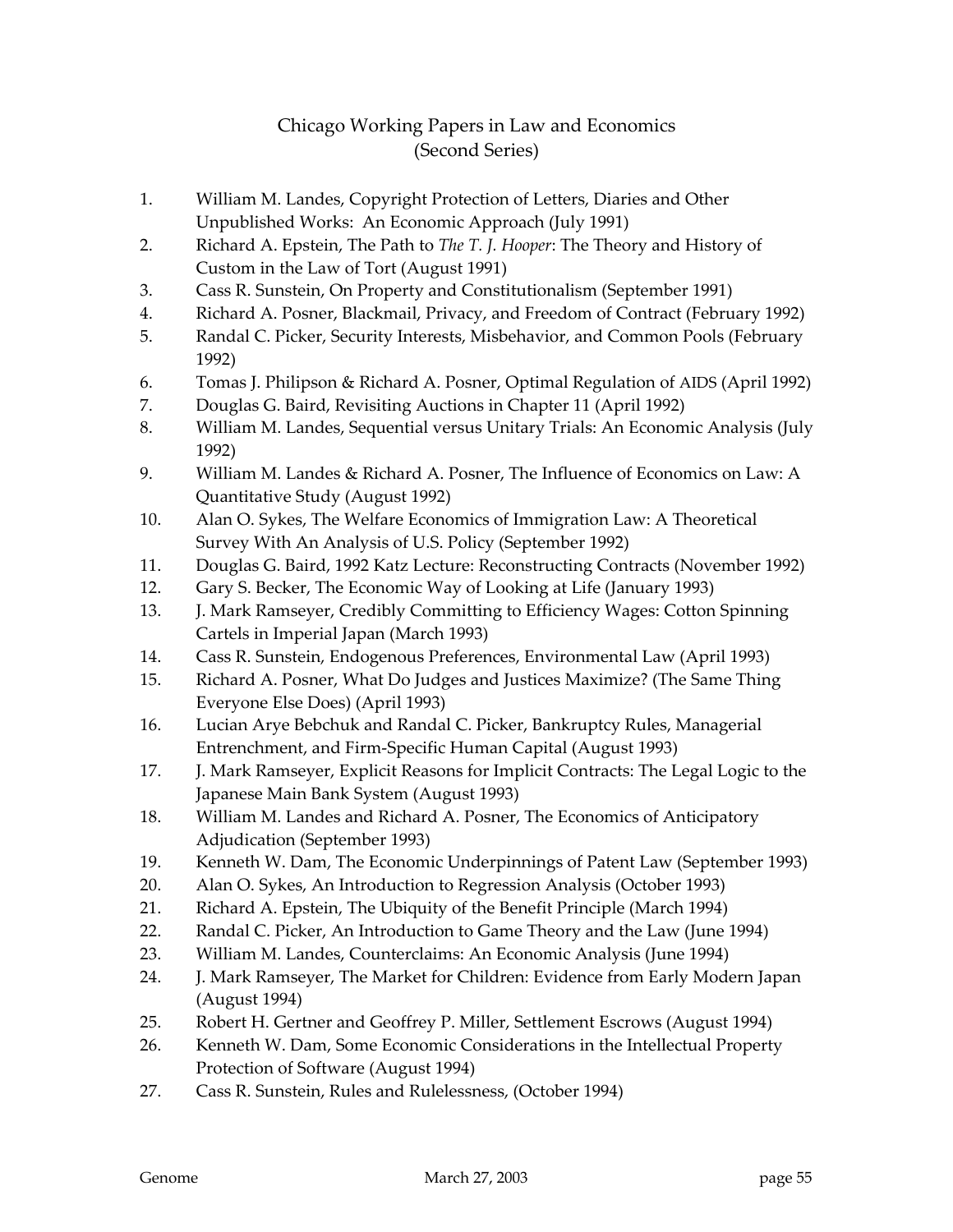- 28. David Friedman, More Justice for Less Money: A Step Beyond *Cimino* (December 1994)
- 29. Daniel Shaviro, Budget Deficits and the Intergenerational Distribution of Lifetime Consumption (January 1995)
- 30. Douglas G. Baird, The Law and Economics of Contract Damages (February 1995)
- 31. Daniel Kessler, Thomas Meites, and Geoffrey P. Miller, Explaining Deviations from the Fifty Percent Rule: A Multimodal Approach to the Selection of Cases for Litigation (March 1995)
- 32. Geoffrey P. Miller, Das Kapital: Solvency Regulation of the American Business Enterprise (April 1995)
- 33. Richard Craswell, Freedom of Contract (August 1995)
- 34. J. Mark Ramseyer, Public Choice (November 1995)
- 35. Kenneth W. Dam, Intellectual Property in an Age of Software and Biotechnology (November 1995)
- 36. Cass R. Sunstein, Social Norms and Social Roles (January 1996)
- 37. J. Mark Ramseyer and Eric B. Rasmusen, Judicial Independence in Civil Law Regimes: Econometrics from Japan (January 1996)
- 38. Richard A. Epstein, Transaction Costs and Property Rights: Or Do Good Fences Make Good Neighbors? (March 1996)
- 39. Cass R. Sunstein, The Cost-Benefit State (May 1996)
- 40. William M. Landes and Richard A. Posner, The Economics of Legal Disputes Over the Ownership of Works of Art and Other Collectibles (July 1996)
- 41. John R. Lott, Jr. and David B. Mustard, Crime, Deterrence, and Right-to-Carry Concealed Handguns (August 1996)
- 42. Cass R. Sunstein, Health-Health Tradeoffs (September 1996)
- 43. G. Baird, The Hidden Virtues of Chapter 11: An Overview of the Law and Economics of Financially Distressed Firms (March 1997)
- 44. Richard A. Posner, Community, Wealth, and Equality (March 1997)
- 45. William M. Landes, The Art of Law and Economics: An Autobiographical Essay (March 1997)
- 46. Cass R. Sunstein, Behavioral Analysis of Law (April 1997)
- 47. John R. Lott, Jr. and Kermit Daniel, Term Limits and Electoral Competitiveness: Evidence from California's State Legislative Races (May 1997)
- 48. Randal C. Picker, Simple Games in a Complex World: A Generative Approach to the Adoption of Norms (June 1997)
- 49. Richard A. Epstein, Contracts Small and Contracts Large: Contract Law through the Lens of Laissez-Faire (August 1997)
- 50. Cass R. Sunstein, Daniel Kahneman, and David Schkade, Assessing Punitive Damages (with Notes on Cognition and Valuation in Law) (December 1997)
- 51. William M. Landes, Lawrence Lessig, and Michael E. Solimine, Judicial Influence: A Citation Analysis of Federal Courts of Appeals Judges (January 1998)
- 52. John R. Lott, Jr., A Simple Explanation for Why Campaign Expenditures are Increasing: The Government is Getting Bigger (February 1998)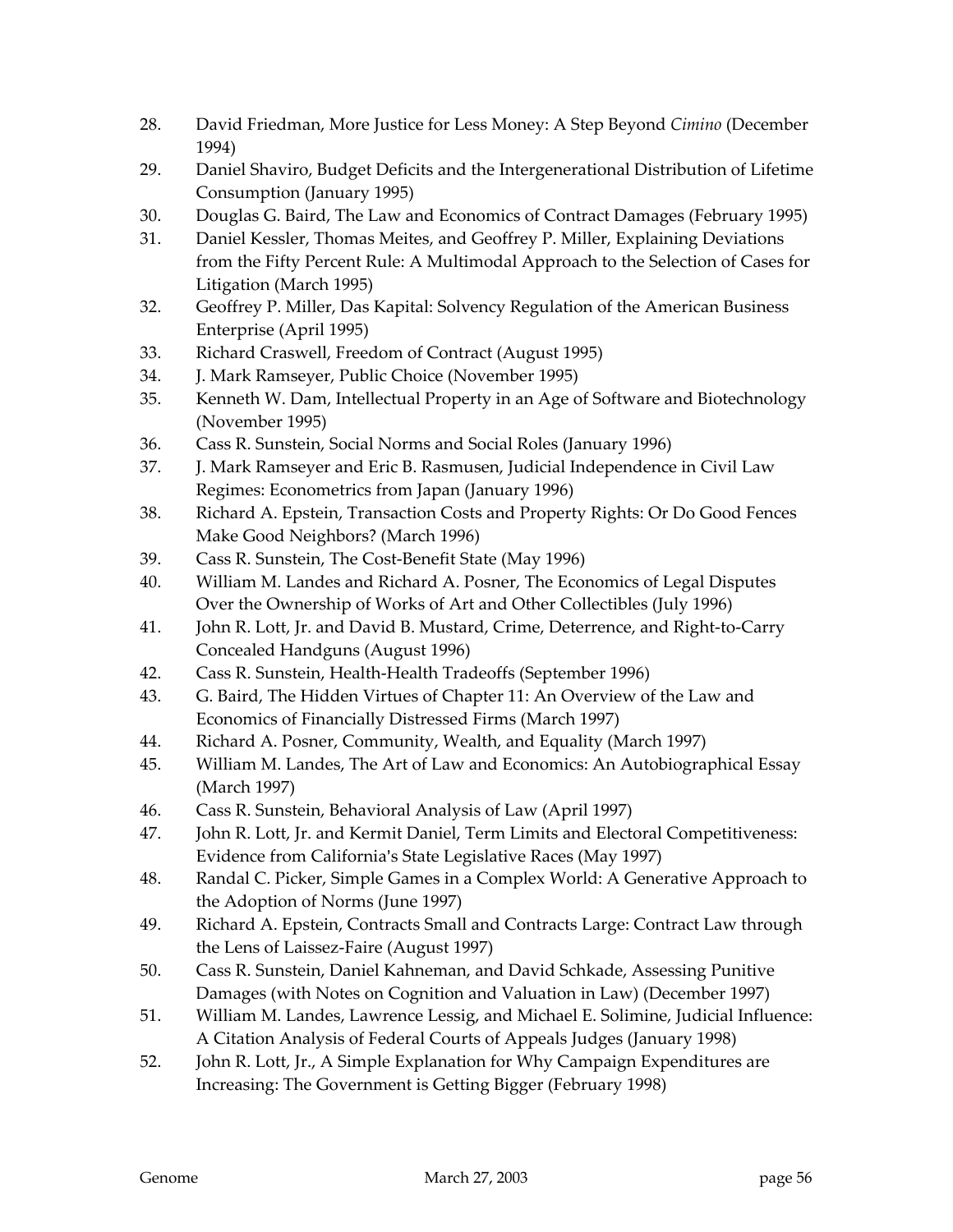- 53. Richard A. Posner, Values and Consequences: An Introduction to Economic Analysis of Law (March 1998)
- 54. Denise DiPasquale and Edward L. Glaeser, Incentives and Social Capital: Are Homeowners Better Citizens? (April 1998)
- 55. Christine Jolls, Cass R. Sunstein, and Richard Thaler, A Behavioral Approach to Law and Economics (May 1998)
- 56. John R. Lott, Jr., Does a Helping Hand Put Others At Risk?: Affirmative Action, Police Departments, and Crime (May 1998)
- 57. Cass R. Sunstein and Edna Ullmann-Margalit, Second-Order Decisions (June 1998)
- 58. Jonathan M. Karpoff and John R. Lott, Jr., Punitive Damages: Their Determinants, Effects on Firm Value, and the Impact of Supreme Court and Congressional Attempts to Limit Awards (July 1998)
- 59. Kenneth W. Dam, Self-Help in the Digital Jungle (August 1998)
- 60. John R. Lott, Jr., How Dramatically Did Women's Suffrage Change the Size and Scope of Government? (September 1998)
- 61. Kevin A. Kordana and Eric A. Posner, A Positive Theory of Chapter 11 (October 1998)
- 62. David A. Weisbach, Line Drawing, Doctrine, and Efficiency in the Tax Law (November 1998)
- 63. Jack L. Goldsmith and Eric A. Posner, A Theory of Customary International Law (November 1998)
- 64. John R. Lott, Jr., Public Schooling, Indoctrination, and Totalitarianism (December 1998)
- 65. Cass R. Sunstein, Private Broadcasters and the Public Interest: Notes Toward A "Third Way" (January 1999)
- 66. Richard A. Posner, An Economic Approach to the Law of Evidence (February 1999)
- 67. Yannis Bakos, Erik Brynjolfsson, Douglas Lichtman, Shared Information Goods (February 1999)
- 68. Kenneth W. Dam, Intellectual Property and the Academic Enterprise (February 1999)
- 69. Gertrud M. Fremling and Richard A. Posner, Status Signaling and the Law, with Particular Application to Sexual Harassment (March 1999)
- 70. Cass R. Sunstein, Must Formalism Be Defended Empirically? (March 1999)
- 71. Jonathan M. Karpoff, John R. Lott, Jr., and Graeme Rankine, Environmental Violations, Legal Penalties, and Reputation Costs (March 1999)
- 72. Matthew D. Adler and Eric A. Posner, Rethinking Cost-Benefit Analysis (April 1999)
- 73. John R. Lott, Jr. and William M. Landes, Multiple Victim Public Shooting, Bombings, and Right-to-Carry Concealed Handgun Laws: Contrasting Private and Public Law Enforcement (April 1999)
- 74. Lisa Bernstein, The Questionable Empirical Basis of Article 2's Incorporation Strategy: A Preliminary Study (May 1999)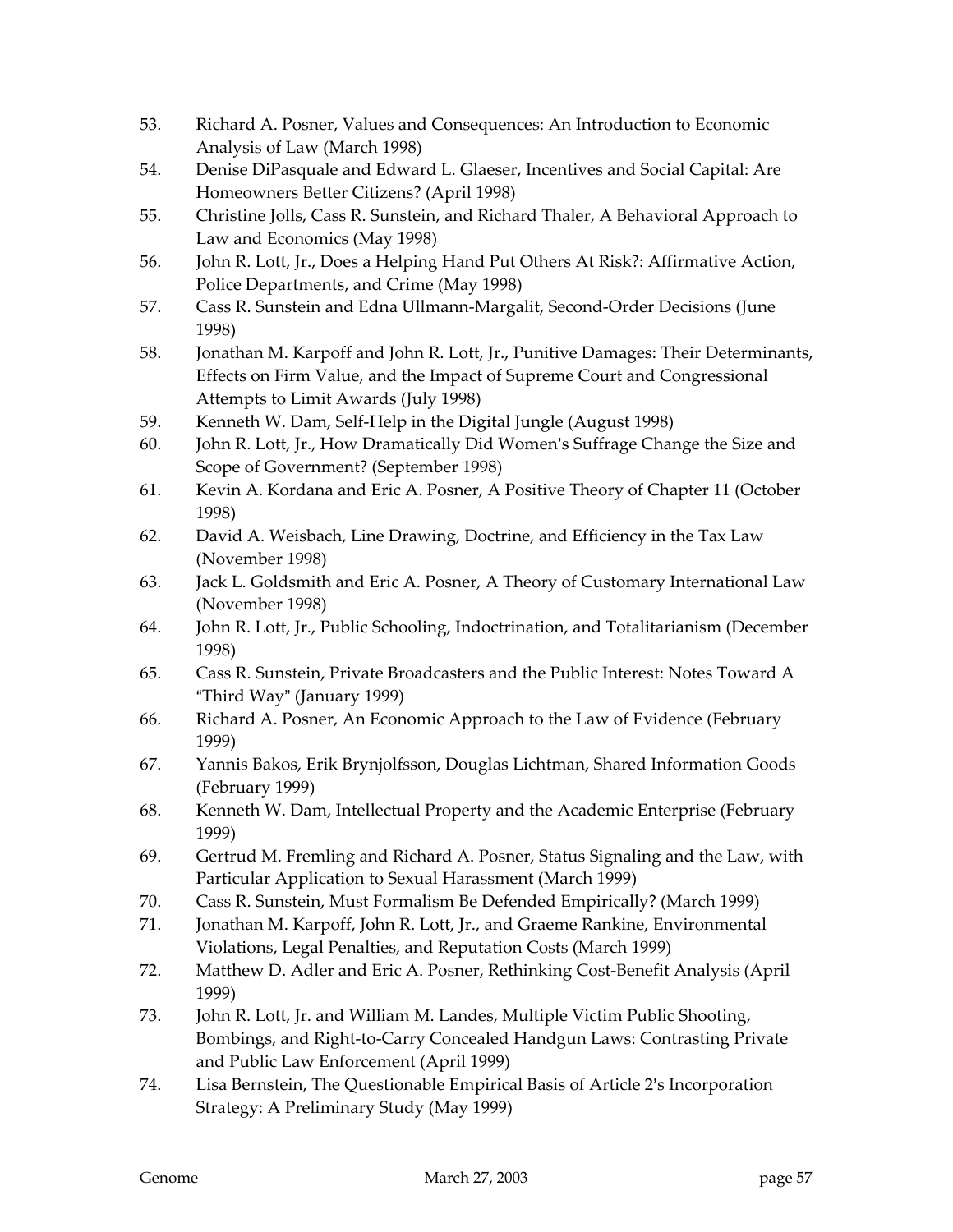- 75. Richard A. Epstein, Deconstructing Privacy: and Putting It Back Together Again (May 1999)
- 76. William M. Landes, Winning the Art Lottery: The Economic Returns to the Ganz Collection (May 1999)
- 77. Cass R. Sunstein, David Schkade, and Daniel Kahneman, Do People Want Optimal Deterrence? (June 1999)
- 78. Tomas J. Philipson and Richard A. Posner, The Long-Run Growth in Obesity as a Function of Technological Change (June 1999)
- 79. David A. Weisbach, Ironing Out the Flat Tax (August 1999)
- 80. Eric A. Posner, A Theory of Contract Law under Conditions of Radical Judicial Error (August 1999)
- 81. David Schkade, Cass R. Sunstein, and Daniel Kahneman, Are Juries Less Erratic than Individuals? Deliberation, Polarization, and Punitive Damages (September 1999)
- 82. Cass R. Sunstein, Nondelegation Canons (September 1999)
- 83. Richard A. Posner, The Theory and Practice of Citations Analysis, with Special Reference to Law and Economics (September 1999)
- 84. Randal C. Picker, Regulating Network Industries: A Look at *Intel* (October 1999)
- 85. Cass R. Sunstein, Cognition and Cost-Benefit Analysis (October 1999)
- 86. Douglas G. Baird and Edward R. Morrison, Optimal Timing and Legal Decisionmaking: The Case of the Liquidation Decision in Bankruptcy (October 1999)
- 87. Gertrud M. Fremling and Richard A. Posner, Market Signaling of Personal Characteristics (November 1999)
- 88. Matthew D. Adler and Eric A. Posner, Implementing Cost-Benefit Analysis When Preferences Are Distorted (November 1999)
- 89. Richard A. Posner, Orwell versus Huxley: Economics, Technology, Privacy, and Satire (November 1999)
- 90. David A. Weisbach, Should the Tax Law Require Current Accrual of Interest on Derivative Financial Instruments? (December 1999)
- 91. Cass R. Sunstein, The Law of Group Polarization (December 1999)
- 92. Eric A. Posner, Agency Models in Law and Economics (January 2000)
- 93. Karen Eggleston, Eric A. Posner, and Richard Zeckhauser, Simplicity and Complexity in Contracts (January 2000)
- 94. Douglas G. Baird and Robert K. Rasmussen, Boyd's Legacy and Blackstone's Ghost (February 2000)
- 95. David Schkade, Cass R. Sunstein, Daniel Kahneman, Deliberating about Dollars: The Severity Shift (February 2000)
- 96. Richard A. Posner and Eric B. Rasmusen, Creating and Enforcing Norms, with Special Reference to Sanctions (March 2000)
- 97. Douglas Lichtman, Property Rights in Emerging Platform Technologies (April 2000)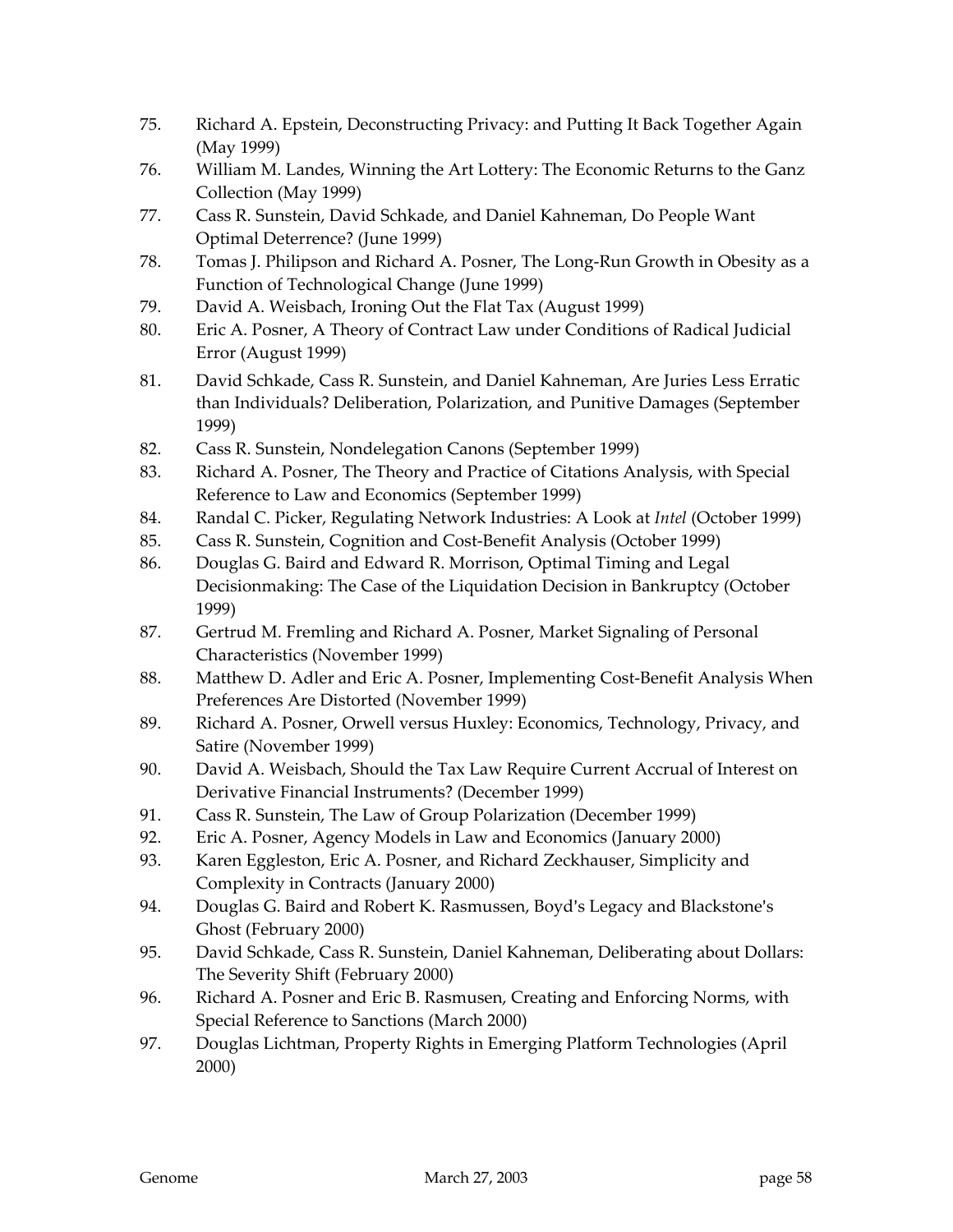- 98. Cass R. Sunstein and Edna Ullmann-Margalit, Solidarity in Consumption (May 2000)
- 99. David A. Weisbach, An Economic Analysis of Anti-Tax Avoidance Laws (May 2000, revised May 2002)
- 100. Cass R. Sunstein, Human Behavior and the Law of Work (June 2000)
- 101. William M. Landes and Richard A. Posner, Harmless Error (June 2000)
- 102. Robert H. Frank and Cass R. Sunstein, Cost-Benefit Analysis and Relative Position (August 2000)
- 103. Eric A. Posner, Law and the Emotions (September 2000)
- 104. Cass R. Sunstein, Cost-Benefit Default Principles (October 2000)
- 105. Jack Goldsmith and Alan Sykes, The Dormant Commerce Clause and the Internet (November 2000)
- 106. Richard A. Posner, Antitrust in the New Economy (November 2000)
- 107. Douglas Lichtman, Scott Baker, and Kate Kraus, Strategic Disclosure in the Patent System (November 2000)
- 108. Jack L. Goldsmith and Eric A. Posner, Moral and Legal Rhetoric in International Relations: A Rational Choice Perspective (November 2000)
- 109. William Meadow and Cass R. Sunstein, Statistics, Not Experts (December 2000)
- 110. Saul Levmore, Conjunction and Aggregation (December 2000)
- 111. Saul Levmore, Puzzling Stock Options and Compensation Norms (December 2000)
- 112. Richard A. Epstein and Alan O. Sykes, The Assault on Managed Care: Vicarious Liability, Class Actions and the Patient's Bill of Rights (December 2000)
- 113. William M. Landes, Copyright, Borrowed Images and Appropriation Art: An Economic Approach (December 2000)
- 114. Cass R. Sunstein, Switching the Default Rule (January 2001)
- 115. George G. Triantis, Financial Contract Design in the World of Venture Capital (January 2001)
- 116. Jack Goldsmith, Statutory Foreign Affairs Preemption (February 2001)
- 117. Richard Hynes and Eric A. Posner, The Law and Economics of Consumer Finance (February 2001)
- 118. Cass R. Sunstein, Academic Fads and Fashions (with Special Reference to Law) (March 2001)
- 119. Eric A. Posner, Controlling Agencies with Cost-Benefit Analysis: A Positive Political Theory Perspective (April 2001)
- 120. Douglas G. Baird, Does Bogart Still Get Scale? Rights of Publicity in the Digital Age (April 2001)
- 121. Douglas G. Baird and Robert K. Rasmussen, Control Rights, Priority Rights and the Conceptual Foundations of Corporate Reorganization (April 2001)
- 122. David A. Weisbach, Ten Truths about Tax Shelters (May 2001)
- 123. William M. Landes, What Has the Visual Arts Rights Act of 1990 Accomplished? (May 2001)
- 124. Cass R. Sunstein, Social and Economic Rights? Lessons from South Africa (May 2001)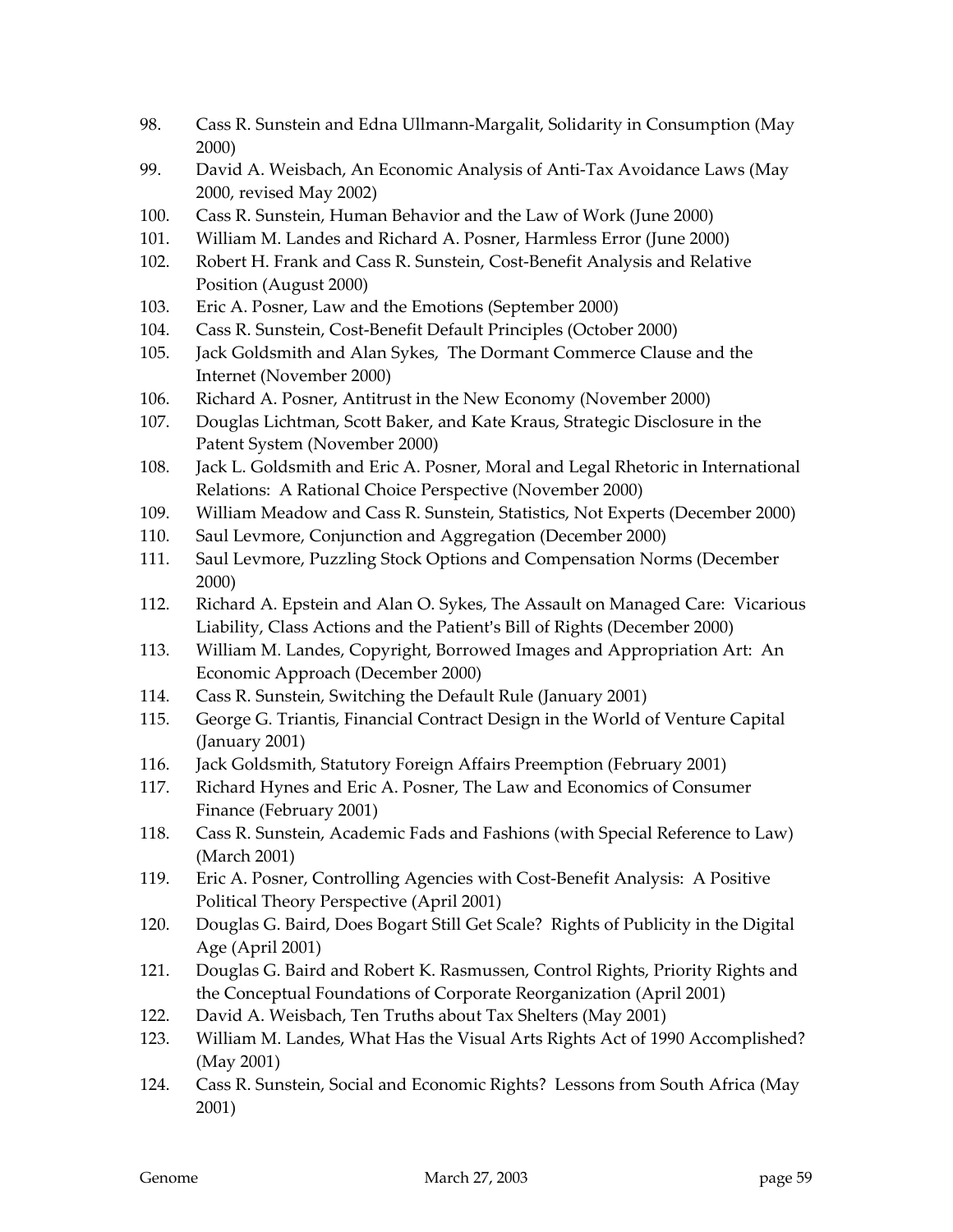- 125. Christopher Avery, Christine Jolls, Richard A. Posner, and Alvin E. Roth, The Market for Federal Judicial Law Clerks (June 2001)
- 126. Douglas G. Baird and Edward R. Morrison, Bankruptcy Decision Making (June 2001)
- 127. Cass R. Sunstein, Regulating Risks after ATA (June 2001)
- 128. Cass R. Sunstein, The Laws of Fear (June 2001)
- 129. Richard A. Epstein, In and Out of Public Solution: The Hidden Perils of Property Transfer (July 2001)
- 130. Randal C. Picker, Pursuing a Remedy in *Microsoft*: The Declining Need for Centralized Coordination in a Networked World (July 2001)
- 131. Cass R. Sunstein, Daniel Kahneman, David Schkade, and Ilana Ritov, Predictably Incoherent Judgments (July 2001)
- 132. Eric A. Posner, Courts Should Not Enforce Government Contracts (August 2001)
- 133. Lisa Bernstein, Private Commercial Law in the Cotton Industry: Creating Cooperation through Rules, Norms, and Institutions (August 2001)
- 134. Richard A. Epstein, The Allocation of the Commons:Parking and Stopping on the Commons (August 2001)
- 135. Cass R. Sunstein, The Arithmetic of Arsenic (September 2001)
- 136. Eric A. Posner, Richard Hynes, and Anup Malani, The Political Economy of Property Exemption Laws (September 2001)
- 137. Eric A. Posner and George G. Triantis, Covenants Not to Compete from an Incomplete Contracts Perspective (September 2001)
- 138. Cass R. Sunstein, Probability Neglect: Emptions, Worst Cases, and Law (November 2001)
- 139. Randall S. Kroszner and Philip E. Strahan, Throwing Good Money after Bad? Board Connections and Conflicts in Bank Lending (December 2001)
- 140. Alan O. Sykes, TRIPs, Pharmaceuticals, Developing Countries, and the Doha "Solution" (February 2002)
- 141. Edna Ullmann-Margalit and Cass R. Sunstein, Inequality and Indignation (February 2002)
- 142. Daniel N. Shaviro and David A. Weisbach, The Fifth Circuit Gets It Wrong in *Compaq v. Commissioner* (February 2002) (Published in *Tax Notes*, January 28, 2002)
- 143. Warren F. Schwartz and Alan O. Sykes, The Economic Structure of Renegotiation and Dispute Resolution in the WTO/GATT System (March 2002, forthcoming *Journal of Legal Studies* 2002)
- 144. Richard A. Epstein, HIPAA on Privacy: Its Unintended and Intended Consequences (March 2002, forthcoming *Cato Journal*, summer 2002)
- 145. David A. Weisbach, Thinking Ouside the Little Boxes (March 2002, forthcoming *Texas Law Review*)
- 146. Eric A. Posner, Economic Analysis of Contract Law after Three Decades: Success or Failure (March 2002)
- 147. Randal C. Picker, Copyright as Entry Policy: The Case of Digital Distribution (April 2002, forthcoming The Antitrust Bulletin)